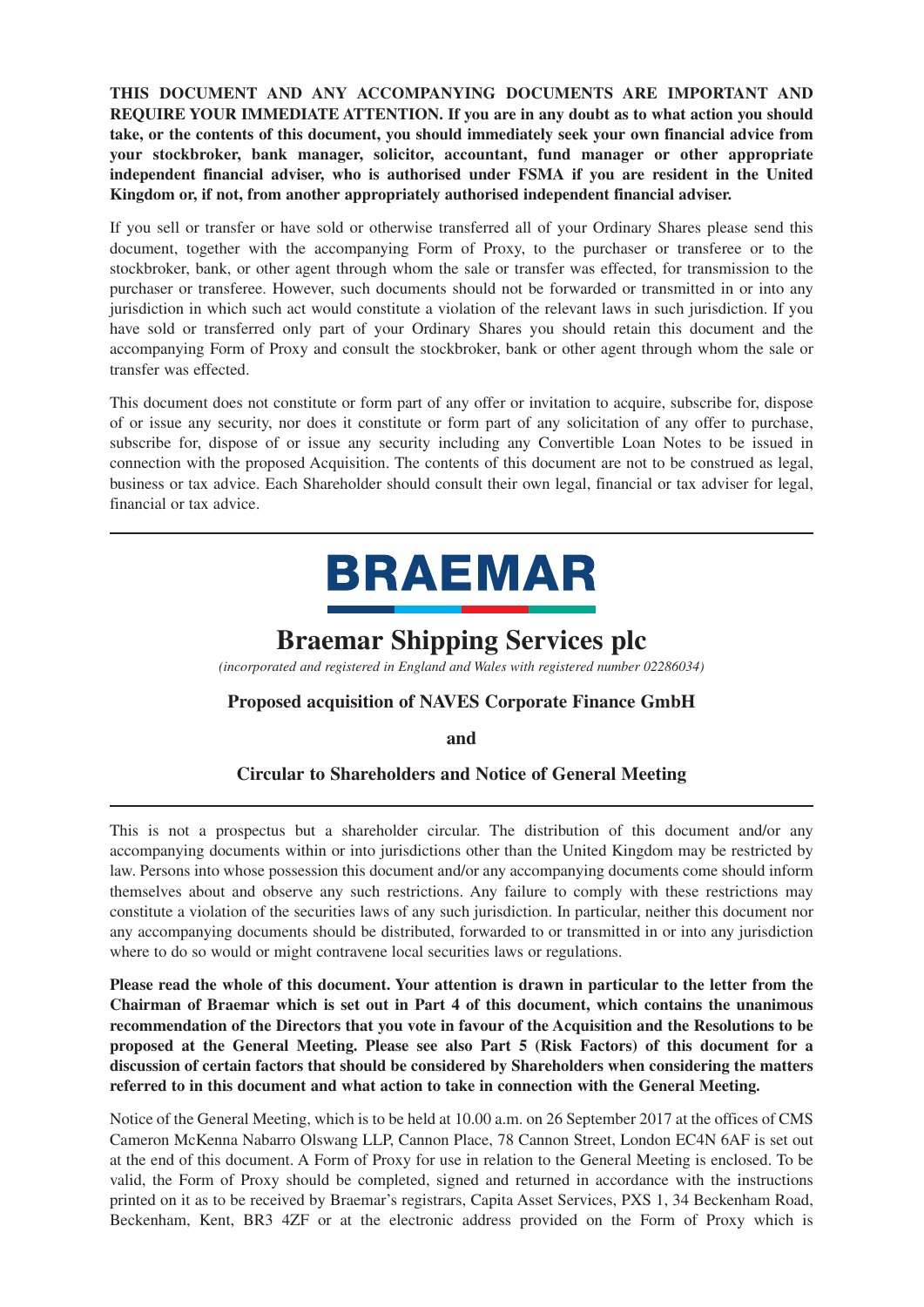www.signalshares.com, in each case no later than 10.00 a.m. on 22 September 2017 (or not less than 48 hours before the time fixed for any adjourned meeting, excluding any part of a day that is not a working day). Completion and return of a Form of Proxy will not preclude the Shareholders from attending and voting in person at the General Meeting, should they so wish.

Stockdale Securities Limited ("Stockdale"), which is authorised and regulated by the Financial Conduct Authority in the United Kingdom, is acting as sponsor to Braemar and for no-one else in connection with the Acquisition and will not be responsible to any person other than Braemar for providing the protections afforded to clients of Stockdale, nor for providing advice in relation to the Acquisition, the content of this document or any matter referred to in this document. Apart from the responsibilities and liabilities, if any, which may be imposed on Stockdale by the FSMA or the regulatory regime established thereunder, neither Stockdale nor any of its subsidiaries, branches or affiliates owes or accepts any duty, liability or responsibility whatsoever (whether direct or indirect, whether in contract, in tort, under statute or otherwise) to any person who is not a client of Stockdale in connection with this document, any statement contained herein or otherwise, nor makes any representation or warranty, express or implied, in relation to, the contents of this document, including its accuracy, completeness or verification or for any other statement purported to be made by Stockdale, or on behalf of Stockdale, in connection with Braemar or the Acquisition. Stockdale accordingly disclaims to the fullest extent permitted by law all and any responsibility or liability to any person who is not a client of Stockdale, whether arising in tort, contract or otherwise (save as referred to above) which they might otherwise have in respect of this document or any such statement.

PricewaterhouseCoopers LLP ("PwC"), which is authorised and regulated in the United Kingdom by the FCA, is acting exclusively for Braemar in relation to the Acquisition and for no-one else in connection with the Acquisition or the matters referred to in this document and will not be responsible to any person other than Braemar for providing the protections afforded to clients of PwC, nor for providing advice in relation to the Acquisition nor to the matters referred to herein. Neither PwC nor any of its members owes, accepts or assumes any duty of care, liability or responsibility whatsoever (whether direct or indirect, whether in contract, in tort, under statute or otherwise) to any person who is not a client of PwC in connection with the matters referred to in this document, or otherwise.

This document is dated 7 September 2017.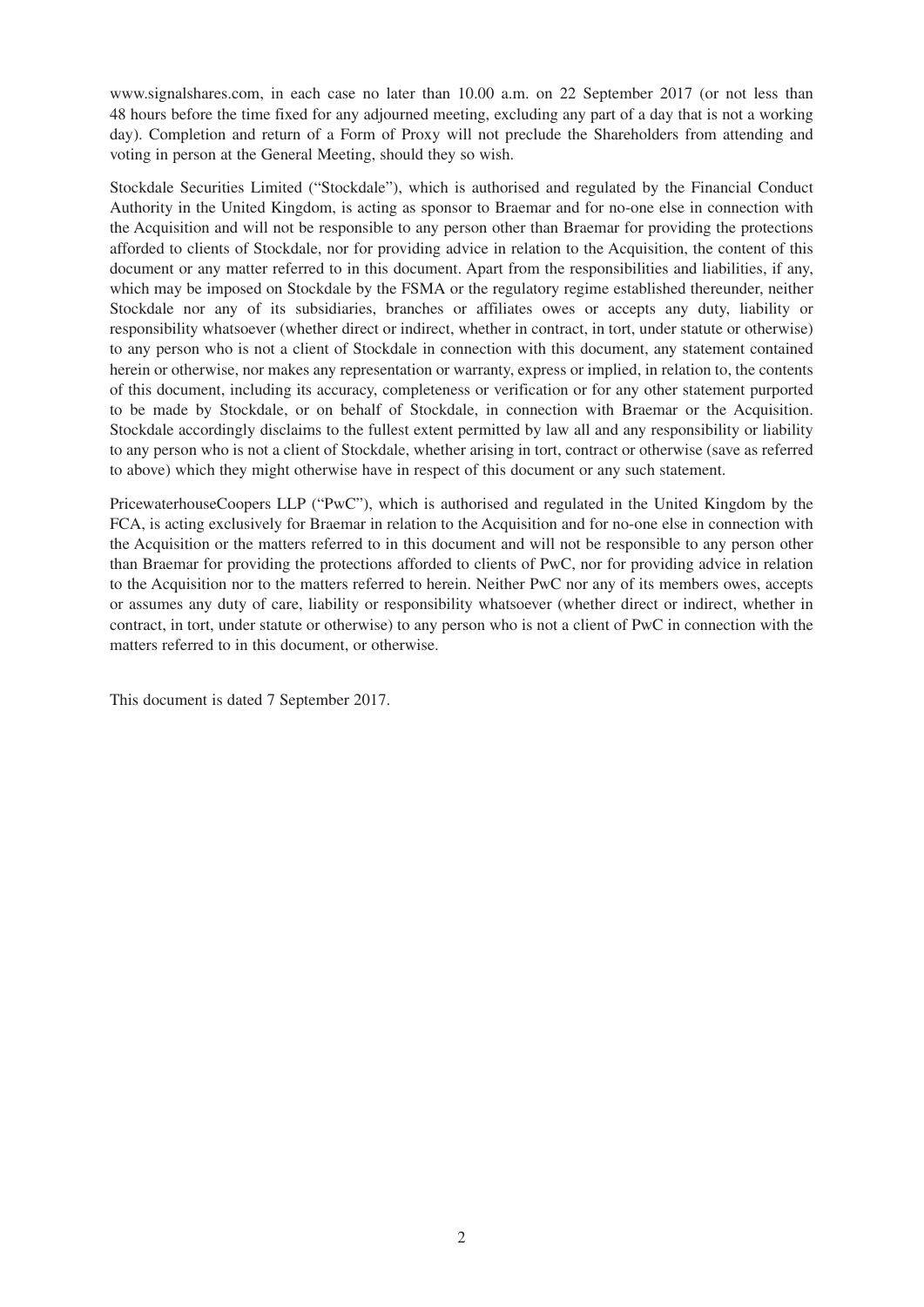# **TABLE OF CONTENTS**

|                 |                                                                     | Page           |
|-----------------|---------------------------------------------------------------------|----------------|
| PART 1:         | <b>IMPORTANT INFORMATION</b>                                        | $\overline{4}$ |
| PART 2:         | EXPECTED TIMETABLE OF PRINCIPAL EVENTS                              | 6              |
| PART 3:         | DIRECTORS, COMPANY SECRETARY AND ADVISERS                           | 7              |
| PART 4:         | LETTER FROM THE CHAIRMAN                                            | 8              |
|                 | PART 5: RISK FACTORS                                                | 15             |
| PART 6:         | <b>INFORMATION ON NAVES</b>                                         | 21             |
|                 | PART 7: HISTORICAL FINANCIAL INFORMATION ON NAVES                   | 24             |
| PART 8:         | UNAUDITED PRO FORMA FINANCIAL INFORMATION FOR<br>THE ENLARGED GROUP | 41             |
| PART 9:         | TERMS AND CONDITIONS OF THE ACQUISITION                             | 47             |
| <b>PART 10:</b> | ADDITIONAL INFORMATION                                              | 51             |
| <b>PART 11:</b> | <b>DEFINITIONS</b>                                                  | 57             |
|                 | PART 12: NOTICE OF GENERAL MEETING                                  | 61             |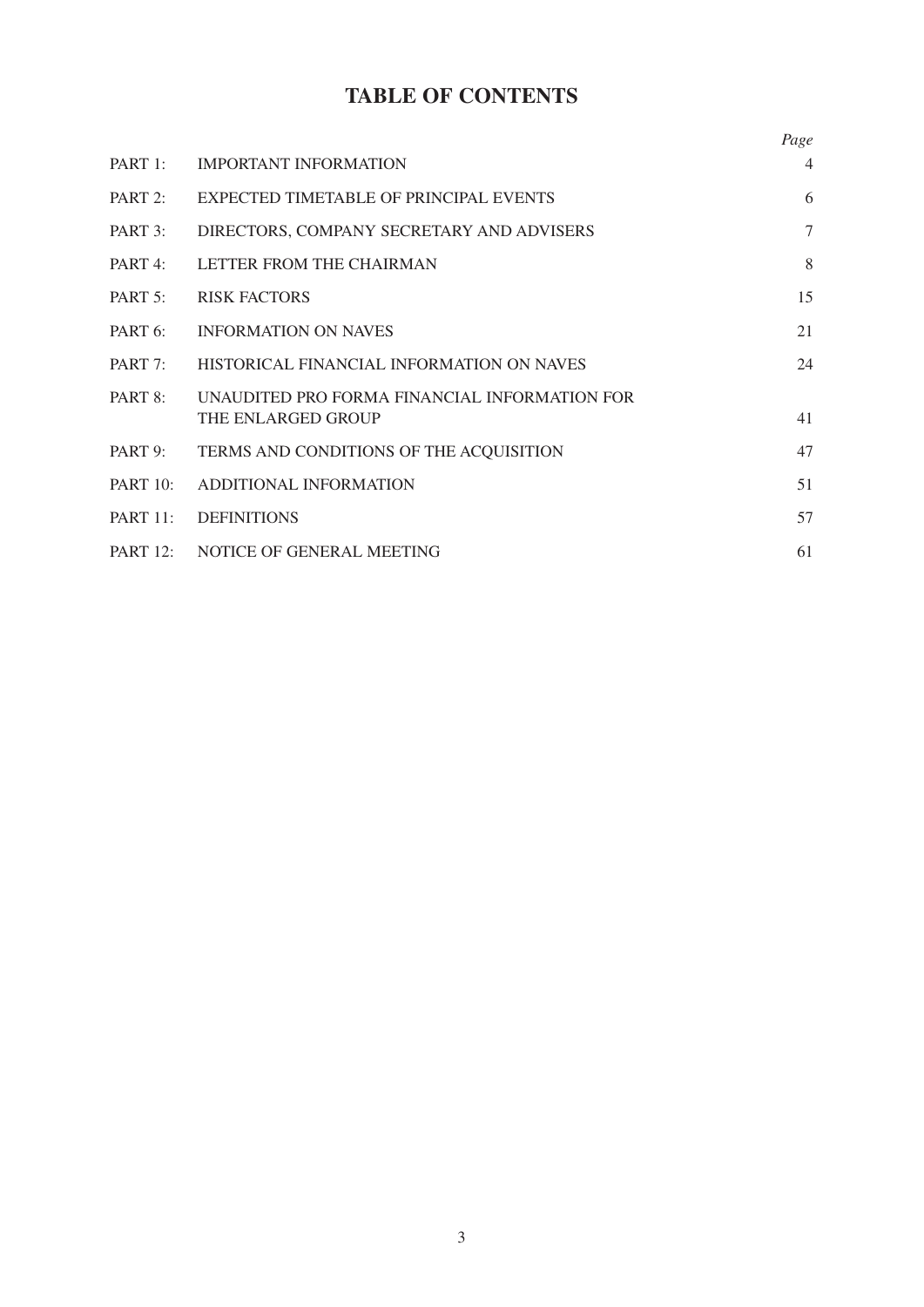# **IMPORTANT INFORMATION**

### **1. TO VOTE ON THE RESOLUTIONS**

Whether or not you plan to attend the General Meeting in person, please either:

- 1. complete a Form of Proxy in accordance with the instructions printed on it and return it to Capita Asset Services, PXS 1, 34 Beckenham Road, Beckenham, Kent, BR3 4ZF so as to be received by no later than 10.00 a.m., on 22 September 2017 (or not less than 48 hours before the time fixed for any adjourned meeting, excluding any part of a day that is not a working day);
- 2. return the Form of Proxy electronically by visiting www.signalshares.com (note that you will be asked to enter the Investor Code shown on your Form of Proxy and agree to certain terms and conditions) so as to be received by no later than 10.00 a.m., on 22 September 2017 (or not less than 48 hours before the time fixed for any adjourned meeting, excluding any part of a day that is not a working day); or
- 3. if you hold Ordinary Shares in CREST and wish to appoint a proxy utilising the CREST electronic proxy appointment service, complete and transmit a CREST Proxy Instruction in accordance with the procedures described in the CREST Manual, so that it is received by Braemar's agent (ID RA10) by no later than 10.00 a.m. on 22 September 2017 (or not less than 48 hours before the time fixed for any adjourned meeting, excluding any part of a day that is not a working day).

The completion and return of the completed Form of Proxy, electronic submission of your proxy or transmission of a CREST Proxy Instruction will not prevent you from attending the General Meeting and voting in person (in substitution for your proxy vote) if you so wish and are so entitled.

A summary of the action to be taken by the Shareholders is set out in Part 4 (Letter from the Chairman) and Part 12 (Notice of General Meeting) of this document.

### **2. DEFINITIONS**

Capitalised terms have the meanings ascribed to them in Part 11 (Definitions) of this document.

#### **3. NO INCORPORATION OF WEBSITE**

Save where expressly stated in this document, the content of Braemar's website www.braemar.com does not form part of this document.

#### **4. GENERAL NOTICE**

No person is authorised in connection with the Acquisition to give any information or to make any representation other than as contained in this document and, if given or made, such information or representation must not be relied upon as having been authorised by Braemar or Stockdale. None of the above take any responsibility or liability for, and can provide no assurance as to the reliability of, other information that you may be given. Subject to the Listing Rules, the Prospectus Rules and the Disclosure Guidance and Transparency Rules, the delivery of this document shall not, under any circumstances, create any implication that there has been no change in the affairs of Braemar or NAVES since the date of this document or that the information in this document is correct as at any time after its date.

The contents of this document are not to be construed as legal, business or tax advice. Each Shareholder should consult their own legal adviser, financial adviser or tax adviser for legal, financial or tax advice respectively.

Distribution of this document by any recipient may be restricted or prohibited by law. Recipients are required to inform themselves of, and comply with, all such restrictions or prohibitions.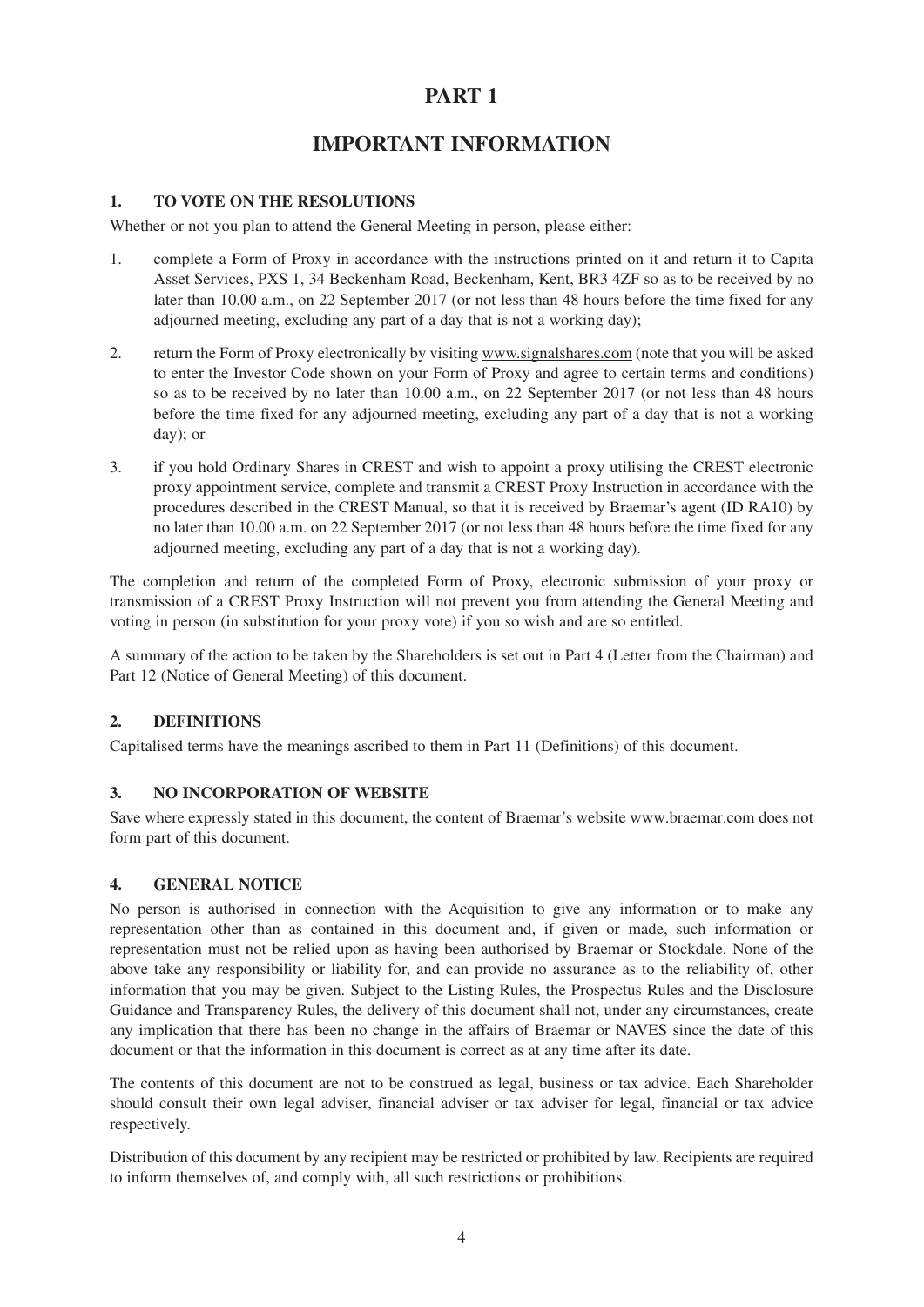#### **5. OVERSEAS SHAREHOLDERS**

Persons not resident in the United Kingdom should inform themselves about and observe any applicable legal requirements. It is the responsibility of each Overseas Shareholder to satisfy himself as to the full observance of the laws of the relevant jurisdiction in connection with the Acquisition, including the obtaining of any governmental, exchange control or other consents which may be required, or the compliance with other necessary formalities which are required to be observed and the payment of any issue, transfer or other taxes due in such jurisdiction.

This document has been prepared for the purposes of complying with English law, the Prospectus Rules and the Listing Rules. The information disclosed in this document may not be the same as that which would have been disclosed if this document had been prepared in accordance with the laws of any other jurisdiction.

#### **6. UNITED STATES SECURITIES CONSIDERATIONS**

This document is not an offer of securities for sale in the United States and there will be no public offer of securities in the United States. The securities discussed herein have not been and will not be registered under the US Securities Act or under the securities law of any state or other jurisdiction of the United States and may not be offered or sold, directly or indirectly, in or into the United States except pursuant to an exemption from, or in a transaction not subject to, the registration requirements of the US Securities Act and otherwise in compliance with any applicable securities laws of any state or other jurisdiction of the United States. Neither the Ordinary Shares nor the Convertible Loan Notes have been approved or disapproved by the US Securities and Exchange Commission, any state securities commission or any US regulatory authority, nor have such authorities reviewed or passed upon the adequacy or accuracy of this document. Any representation to the contrary is a criminal offence in the United States.

#### **7. ROUNDING**

Some numbers in this document have been rounded and accordingly the totals of data presented in this document may vary slightly from the actual arithmetic totals of such data.

### **8. INFORMATION SOURCED FROM THIRD PARTIES**

Where information has been sourced from a third party, Braemar confirms that the information has been accurately reproduced and, so far as Braemar is aware and has been able to ascertain from information published by that third party, no facts have been omitted which would render the reproduced information inaccurate or misleading.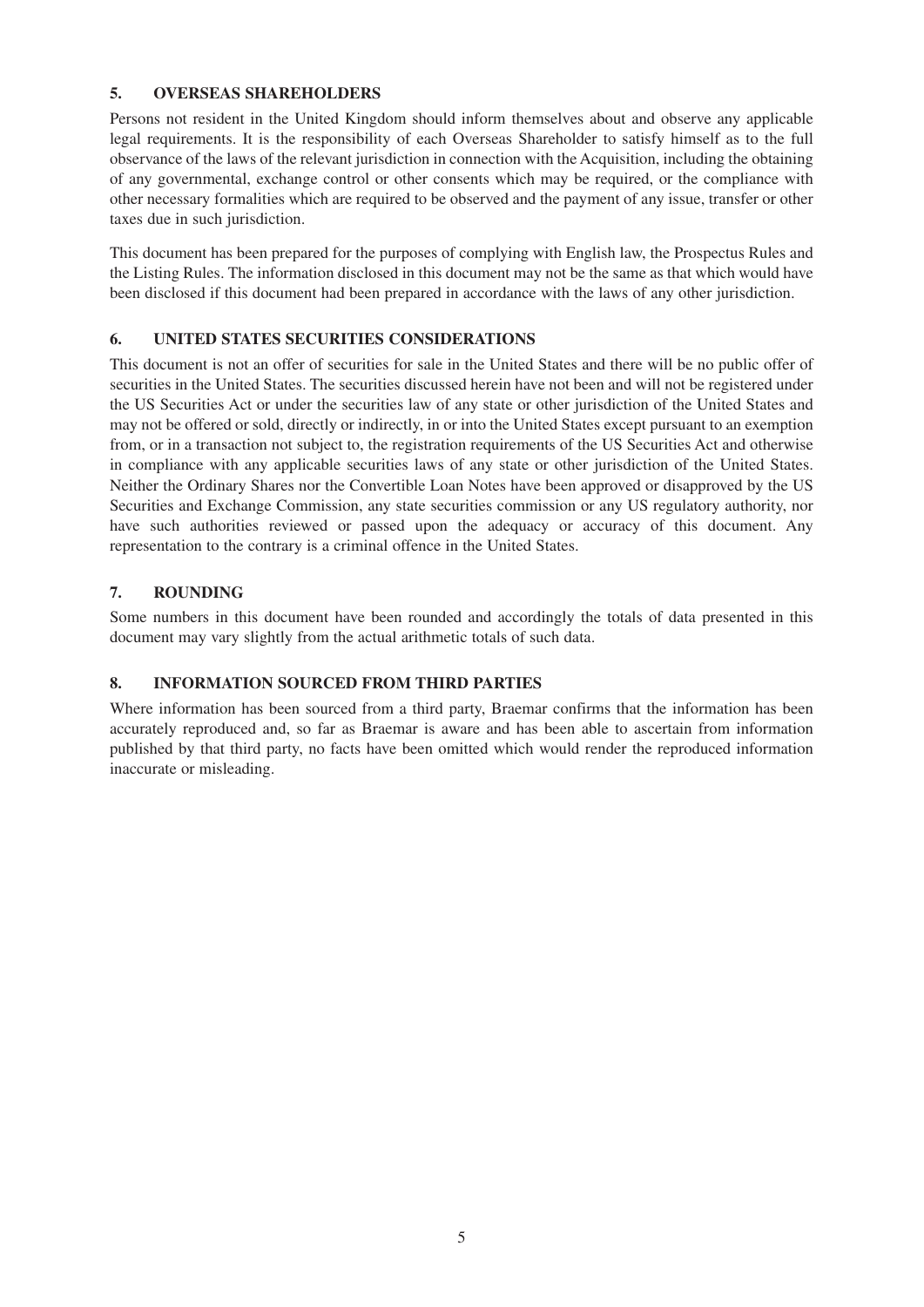# **EXPECTED TIMETABLE OF PRINCIPAL EVENTS**

*The dates and times given in the table below in connection with the Acquisition are indicative only and are based on Braemar's current expectations and may be subject to change (including as a result of the regulatory timetable and/or the process for completing the Acquisition). If any of the above times and/or dates change, the revised time(s) and/or date(s) will be notified to Shareholders by an announcement through a Regulatory Information Service provider. All references to time in this document are to London time.*

| Event                                                                                        | Time and/or Date                |
|----------------------------------------------------------------------------------------------|---------------------------------|
| Announcement of the proposed Acquisition and posting of this<br>document to the Shareholders | 7 September 2017                |
| Latest time and date for receipt of Form of Proxy                                            | 10.00 a.m. on 22 September 2017 |
| <b>General Meeting</b>                                                                       | 10.00 a.m. on 26 September 2017 |
| Completion of the Acquisition                                                                | On or around 26 September 2017  |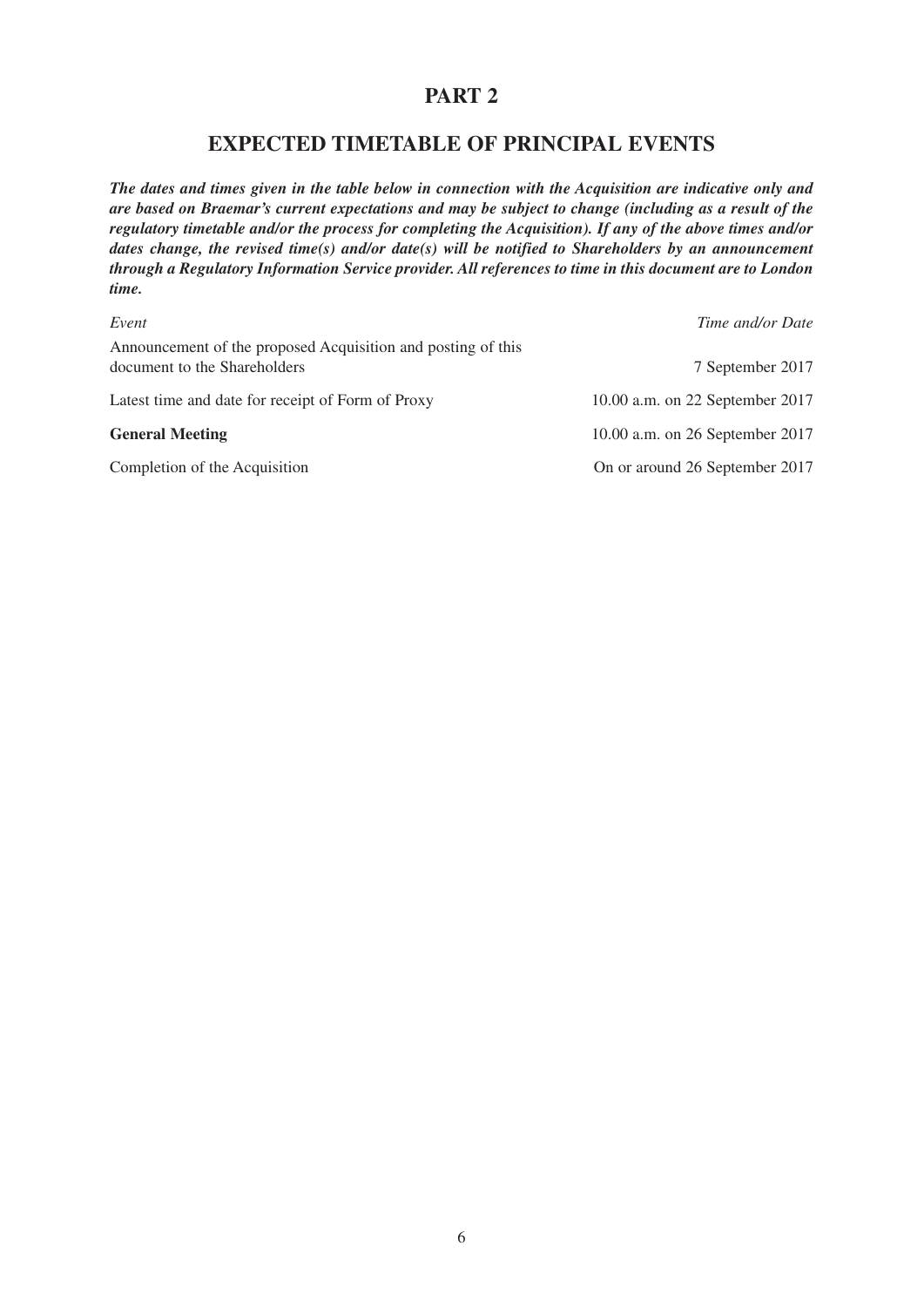# **DIRECTORS, COMPANY SECRETARY AND ADVISERS**

#### *Directors*

| David Moorhouse CBE    | (Non-executive Chairman) |
|------------------------|--------------------------|
| James Kidwell          | (Chief Executive)        |
| Louise Evans           | (Group Finance Director) |
| <b>Alastair Farley</b> | (Non-executive Director) |
| Jürgen Breuer          | (Non-executive Director) |
| <b>Mark Tracey</b>     | (Non-executive Director) |
| <b>Lesley Watkins</b>  | (Non-executive Director) |

#### *Company Secretary*

Peter Mason

#### **Registered office of Braemar and business address of each of the Directors**

Braemar Shipping Services plc One Strand Trafalgar Square London WC2N 5HR

Stockdale Securities Limited PricewaterhouseCoopers LLP Beaufort House 7 More London Riverside 15 St Botolph Street London SE1 2RT London EC3A 7BB

CMS Cameron McKenna Nabarro Olswang LLP KPMG LLP Cannon Place 15 Canada Square 78 Cannon Street Canary Wharf London EC4N 6AF London E14 5GL

#### **Tax advisors to Braemar** Registrars

PricewaterhouseCoopers LLP Capita Asset Services 7 More London Riverside 34 Beckenham Road London SE1 2RT Beckenham

#### **Public relations adviser to Braemar Bankers**

Buchanan Communications Ltd HSBC 107 Cheapside 8 Canada Square London EC2V 6DN Canary Wharf

#### **Sponsor Financial advisers to Braemar**

#### **Legal advisers to Braemar Auditors and reporting accountants to Braemar**

Kent BR3 4TU

London E14 5GL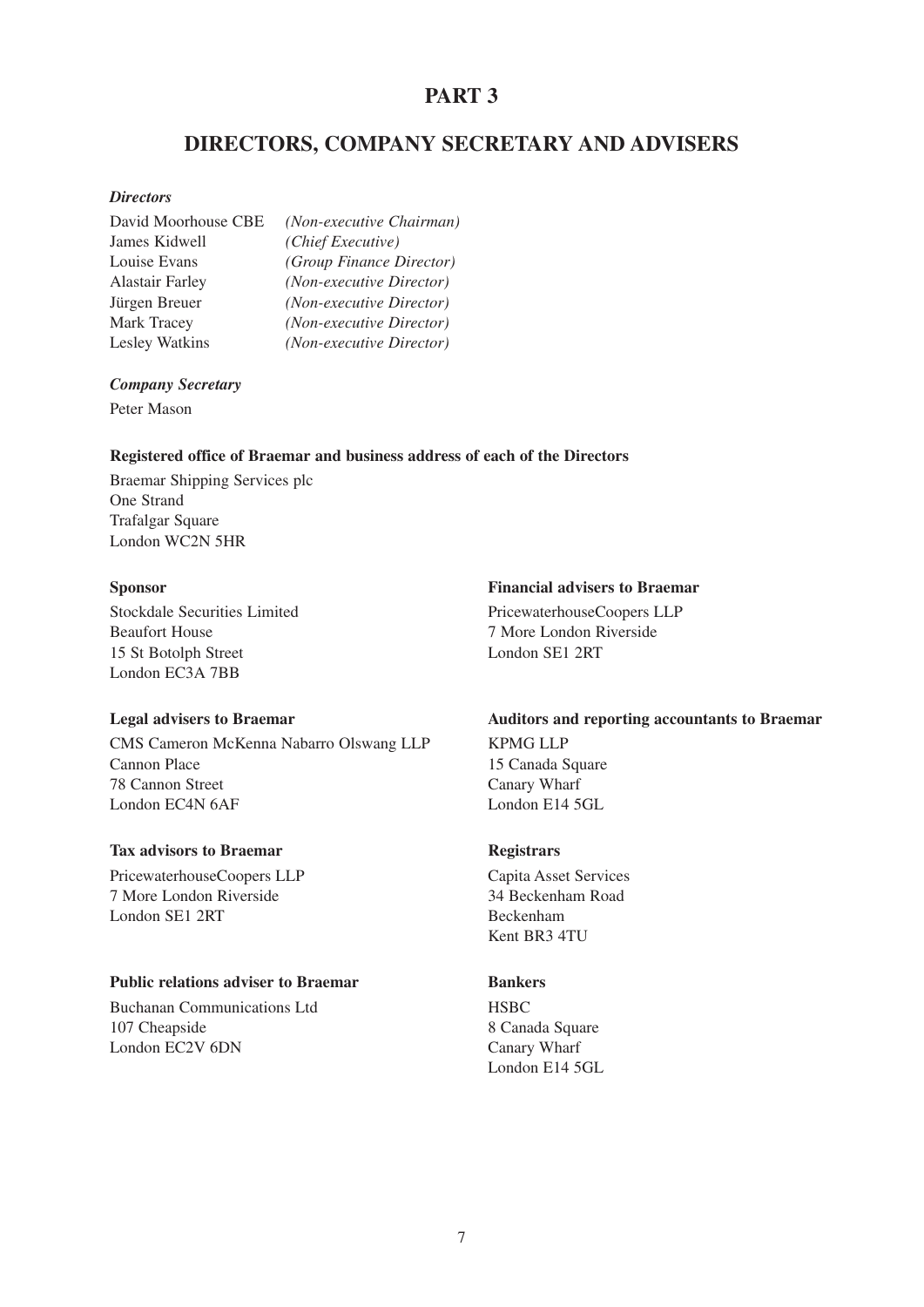# **LETTER FROM THE CHAIRMAN**



# **Braemar Shipping Services plc**

*(Incorporated and registered in England and Wales with registered number 02286034)*

| David Moorhouse CBE    | (Non-executive Chairman)   | One Strand              |
|------------------------|----------------------------|-------------------------|
| James Kidwell          | ( <i>Chief Executive</i> ) | <b>Trafalgar Square</b> |
| Louise Evans           | (Group Finance Director)   | London                  |
| <b>Alastair Farley</b> | (Non-executive Director)   | WC2N 5HR                |
| Jürgen Breuer          | (Non-executive Director)   |                         |
| Mark Tracey            | (Non-executive Director)   |                         |
| Lesley Watkins         | (Non-executive Director)   |                         |

*Directors: Registered and Head Office:*

7 September 2017

Dear Shareholder,

### **PROPOSED ACQUISITION OF NAVES CORPORATE FINANCE GMBH**

#### **1. INTRODUCTION**

Braemar announced earlier today the conditional acquisition of the entire issued share capital of NAVES, a corporate finance advisory business focused on the maritime industry for a minimum consideration of  $€24.00$  million (subject to a customary adjustment based on target working capital) rising to a maximum of €35.00 million should earn-out payment terms and conditions be satisfied.

Owing to its size, the Acquisition constitutes a Class 1 transaction for the purposes of the Listing Rules and therefore requires the approval of Shareholders. The notice convening the General Meeting is set out in Part 12 of this document and an explanation of the Resolutions to be proposed at the meeting is set out in paragraph 8 below.

I am writing to give you further details of the Acquisition, including the background to and reasons for it, and to explain why the Board considers it to be in the best interests of Braemar and Shareholders as a whole and unanimously recommends that you vote in favour of the Resolutions.

#### **2. INFORMATION ON NAVES**

NAVES is a private limited liability company incorporated in Germany and headquartered in Hamburg.

NAVES provides corporate finance advice to global shipping clients. Its services include: restructuring advisory; corporate finance advisory; mergers and acquisitions; asset brokerage; interim/pre-insolvency management and financial asset management, including loan servicing.

NAVES was founded in early 2009 to target a perceived market opportunity created by the increased levels of distress in the global ship financing market resulting from the financial crisis and a decline in ship values and charter rates. NAVES was established to advise German and international maritime clients in a changing capital market environment on financing, restructuring and sale and purchase transactions. NAVES is engaged in the niche market of restructuring shipping debt from KG (kommanditgesellschaften) financings in the German commercial banking sector, which continues to contribute to its growing financial services business. Further information on KG financings is included in Part 6 of this document.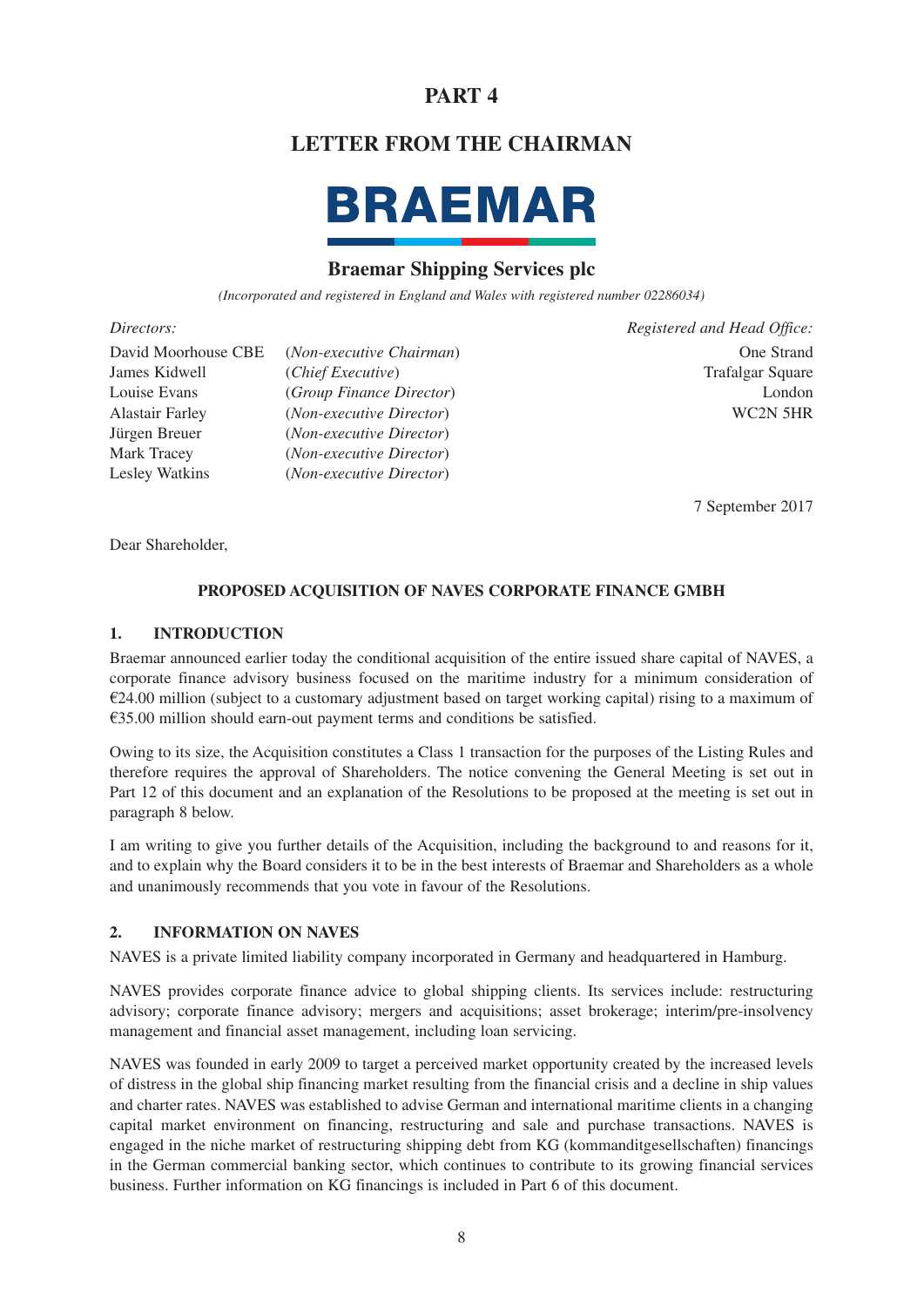NAVES has assisted clients with restructuring their balance sheets and has advised on the restructuring of over US\$6.5 billion of capital and charter hire and on over US\$1.5 billion of related transactions, including both corporate and sale and purchase transactions and has serviced over US\$0.5 billion of vessels and loans on behalf of its clients.

NAVES' clients are predominantly German and include shipping companies, shipping funds, lenders, issuing houses and charterers, as well as governmental entities.

NAVES is a high margin business based on an established team and cost base. Revenue, underlying operating profit and profit after tax for the year ending 31 December 2016 were  $\epsilon$ 7.46 million,  $\epsilon$ 3.00 million and €2.13 million, respectively. Gross assets as at 31 December 2016 were  $€3.13$  million.

The business is led by managing partners Mark Kuchenbecker and Axel Siepmann, who have over 40 years of combined professional experience in corporate finance and the maritime industry, and has a staff of 20 people in total, including five divisional heads. The team includes former ship-brokers, bankers, former employees of ship-owning and managing companies, lawyers, mariners and fleet managers. Further details of the staff are set out in Part 6 of this document.

Following completion, Braemar will establish a new division to be known as the Financial Division within which Mark Kuchenbecker and Axel Siepmann will take leadership roles.

### **3. BACKGROUND TO AND REASONS FOR THE ACQUISITION**

Braemar is a leading international provider of knowledge and skills-based services to the shipping, marine, energy, offshore and insurance industries. Braemar has a long-term strategy to develop a diversified portfolio of complementary businesses servicing its diverse markets through organic and acquisitive growth. This strategy is designed to generate long-term shareholder value by growing business scale and resilience in the cyclical nature of the Braemar Group's markets.

Braemar believes that the Acquisition offers a number of benefits to the Braemar Group, including:

- Entrance to the valuable maritime financial advisory market through an established team. Braemar's view is that there is a strategic advantage in broadening its offering to provide maritime financial advisory services, and the Board sees the Acquisition as a good first step into this market. Braemar believes that the NAVES management team will continue to build on its successful track record to take advantage of the opportunities in the maritime debt markets created by the continuing levels of restructuring and wind-down activities by the German and international banks on the one side, and increasing difficulties of shipping companies to source capital for acquisitions and new-buildings on the other. As at the end of 2016, there were 2,660 vessels under German ownership or management, a proportion of which are believed to require refinancing over the next five years.
- Continued growth opportunities from the strong fundamental market drivers of the NAVES niche business, which include continuing high global levels of distressed maritime debt, particularly held by German banks (as at the end of 2016, the top six German shipping banks had shipping loan portfolios of US\$78.80 billion a proportion of which is believed to be distressed); banking and capital allocation regulations necessitating the restructuring, re-allocation or sale of loan portfolios; major shipping lenders leaving the market making it more difficult for even established international shipping companies to source capital; and ongoing structural and over-capacity challenges that could result in a variety of different transactions.
- Complementary services and skills that broaden and enhance the Braemar Group's offering to clients, both to meet the evolving needs of its existing clients and to strengthen its ability to win new business. Braemar believes that there will be a number of cross-selling and "one-stop" marketing opportunities, particularly by offering financial institutions restructuring services combined with the ability to handle the sale of the vessel and opportunities for long term chartering.
- Increased geographic expansion opportunities strengthening Braemar's presence as a global business firm, both through an increased physical presence in Germany via an established local German brand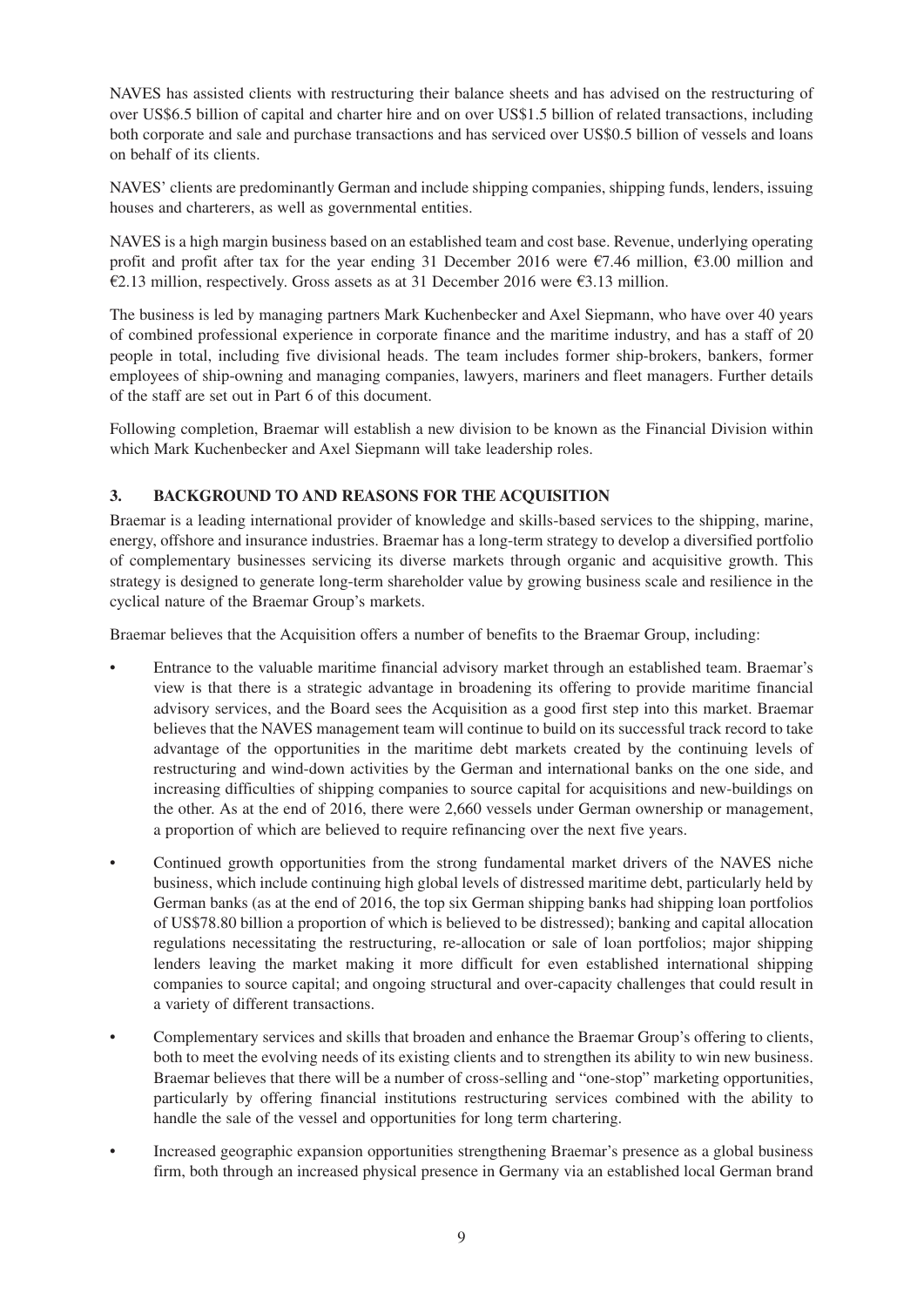with greater access to Germany and its related markets, but also through the ability to utilise Braemar's existing presence and connections to increase the global dimensions of NAVES' business. Braemar believes that NAVES' financial restructuring skills can be redeployed within other geographies and with new clients, especially private equity firms, where a significant proportion of distressed bank debt has been purchased.

- Providing additional diversification in the Braemar Group's sources of earnings from a business that the Board expects to be less correlated to activity levels in the oil and gas industry, and more resilient in any future downturn in the shipping industry, than other parts of the Braemar Group.
- Collaboration between NAVES and the Braemar Group's operating divisions, particularly with the Braemar Group's shipbroking division, gives the Enlarged Group the opportunity to increase client services and corresponding revenue.
- The Board believes that the Acquisition will be earnings enhancing for Braemar during the current financial year ending February 2018 and in the first full financial year following Completion being the year ending February 2019 and the acquisition terms have been structured to incentivise long term profit growth in NAVES.1

#### **4. SUMMARY OF THE TERMS OF THE ACQUISITION**

#### 4.1 **Acquisition Agreement**

Under the terms of the Acquisition Agreement, the Sellers have conditionally agreed to sell, and Braemar AcquisitionCo, an indirectly wholly-owned subsidiary of Braemar, has conditionally agreed to acquire, the entire issued share capital of NAVES.

The Sellers have each provided Braemar AcquisitionCo with customary warranties, on a several basis, as to their title to, and capacity to sell, the shares in the capital of NAVES. In addition, each of the Sellers has provided Braemar AcquisitionCo with customary business warranties, on a joint and several basis. The warranties are subject to financial and other limitations customary for a transaction of this nature. On Completion, the Sellers will also be required to deliver a tax deed, which is intended to indemnify the Enlarged Group against any pre-Completion tax liabilities of the NAVES Group, subject to exclusions and limitations, as well as addressing the conduct of tax matters.

A consultancy agreement with a term of up to five years will be entered at Completion in respect of the services of both Managing Individuals.

For more information on the terms of the Acquisition Agreement (and related terms), please refer to Part 9 on page 47 of this document.

#### 4.2 **Consideration payable to the Sellers**

The Acquisition Agreement provides for a minimum consideration of  $\epsilon$ 24.00 million (subject to a customary adjustment based on target working capital) and a maximum consideration of €35.00 million.

The initial consideration payable at Completion is:

- $£14.80$  million (subject to a customary adjustment based on target working capital), 50 per cent. of which will be payable in cash, and 50 per cent. satisfied by the issue of Convertible Loan Notes; and
- $\cdot$   $\epsilon$ 1.50 million, to be satisfied by the issue of 458,166 Ordinary Shares to Non-management Sellers only (representing a price of 300.2 pence per Ordinary Share (being the Reference Price)).

<sup>1</sup> Earnings for these purposes are underlying basic earnings per Ordinary Share excluding specific items, which include acquisition related Earlings for these purposes are underlying easie earlings per examing since electronic operations, gains and losses on sale of investments and other one off items. This statement is not intended as a profit forecast and sh be interpreted to mean that underlying basic earnings per Ordinary Share for the current or future financial years would necessarily match or exceed the historical published underlying basic earnings per Ordinary Share.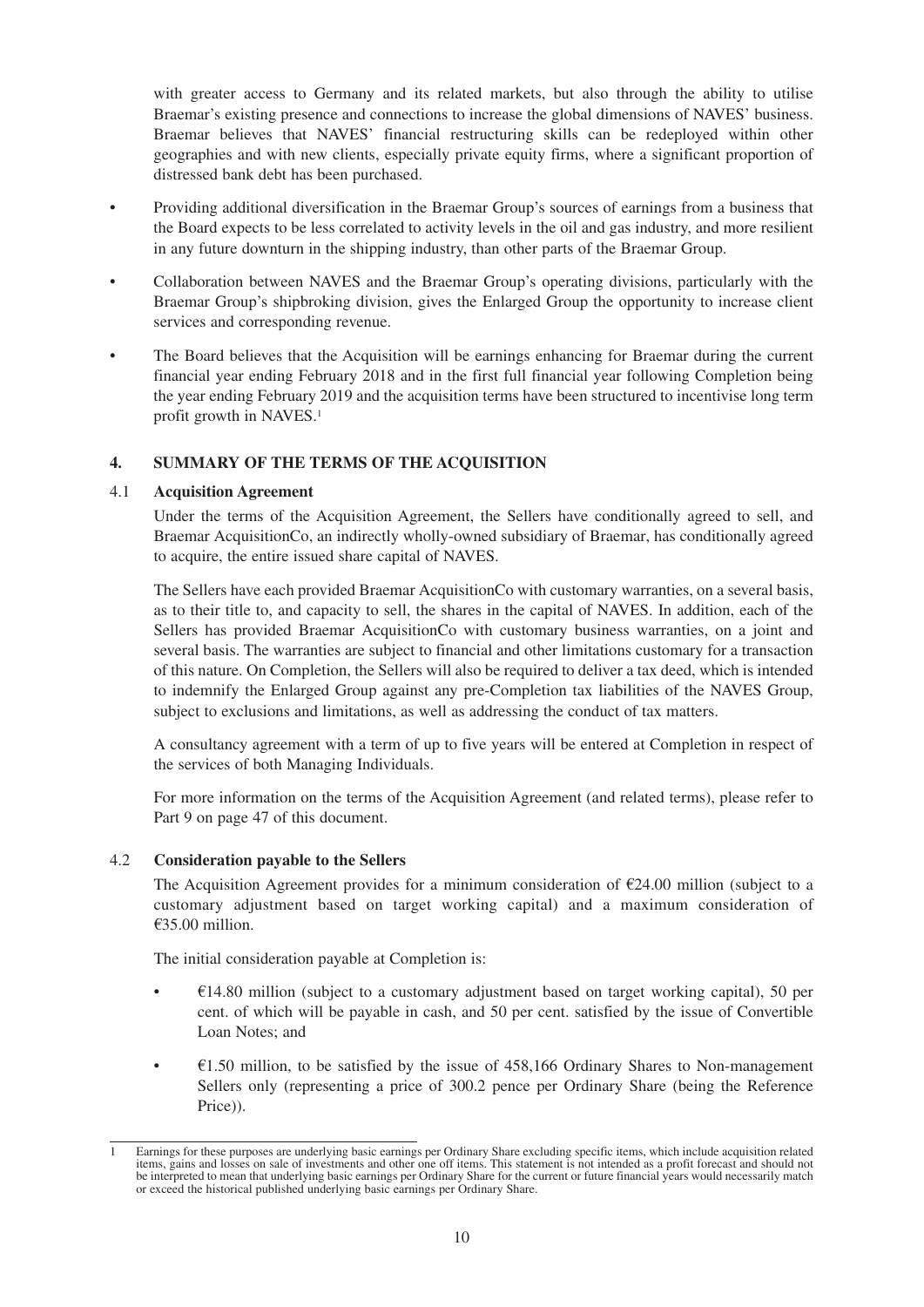Three annual instalments of  $E1.40$  million will be payable as First Deferred Consideration to the Sellers, payable 50 per cent. in cash and 50 per cent. satisfied by the issue of Convertible Loan Notes. Interest at a rate of three per cent. per annum will accrue on each of these tranches of the First Deferred Consideration from the date of Completion until the date of payment of the relevant tranche.

Five annual instalments of  $E$ 0.70 million will be payable to Management Sellers only as Second Deferred Consideration to be satisfied by the issue of Convertible Loan Notes.

An additional aggregate amount of up to  $\epsilon$ 11.00 million (being the balance of the Consideration) may be payable over the three years following Completion in accordance with the Earn-out Consideration terms and conditions in the Acquisition Agreement which provide as follows:

- payable to the Management Sellers only and satisfied wholly by the issue of Convertible Loan Notes;
- payable annually in tranches of  $\epsilon$ 3.667 million (in each case within 30 days of the determination of NAVES' EBIT for the relevant period); and
- requires NAVES to deliver EBIT in excess of  $\epsilon$ 2.00 million in each period to trigger payment with the maximum consideration payable in each year if EBIT of €4.375 million is delivered (subject, in each case, to certain agreed adjustments).

Leaver provisions provide that if either of the Managing Individuals resigns or is dismissed for cause, then each Management Seller shall have its entitlements to receive further payments of the Deferred Consideration and Earn-out Consideration reduced by an amount equal to the relevant Managing Individual's percentage ownership interest in each relevant Management Seller.

The Non-management Sellers have agreed not to dispose of the Consideration Shares without the prior written consent of Braemar for a period of one year from the date of Completion.

#### 4.3 **Convertible Loan Notes**

The Convertible Loan Notes will be issued credited as fully paid, in amounts and integral multiples of €1.00 nominal value. The Convertible Loan Notes will bear interest from the date of issue to the relevant holders of the Convertible Loan Notes payable six months in arrears at a rate of three per cent. per annum. Interest will be payable (less any tax required by law to be deducted) in arrears with the first payment being due on the date falling six months after the date of issue of the Convertible Loan Notes, and each subsequent instalment being due on the date falling six months after the preceding instalment.

Holders of the Convertible Loan Notes and Braemar each have the right (subject to certain restrictions) any time after the second anniversary of the date of issue on three months' notice to call for the redemption of the Convertible Loan Notes for cash at par.

Holders of the Convertible Loan Notes have the right (subject to certain restrictions) to convert the Convertible Loan Notes into Ordinary Shares at any time after the date of issue at the following conversion price: (a) if the noteholder is a Management Seller, 390.3 pence per Ordinary Share (representing a 30 per cent. premium to the Reference Price); or (b) if the noteholder is a Nonmanagement Seller, 450.3 pence per Ordinary Share (representing a 50 per cent. premium to the Reference Price). If Braemar suffers customary events of default then the conversion price is reduced to the following conversion price: (a) if the noteholder is a Management Seller, 360.2 pence per Ordinary Share (representing a 20 per cent. premium to the Reference Price); or (b) if the noteholder is a Non-management Seller, 420.3 pence per Ordinary Share (representing a 40 per cent. premium to the Reference Price).

The Convertible Loan Notes will be constituted pursuant to two Loan Note Instruments (one constituting Convertible Loan Notes to be issued to Management Sellers only and the other constituting Convertible Loan Notes to be issued to Non-management Sellers only) which are made on identical terms save for the conversion price as noted above.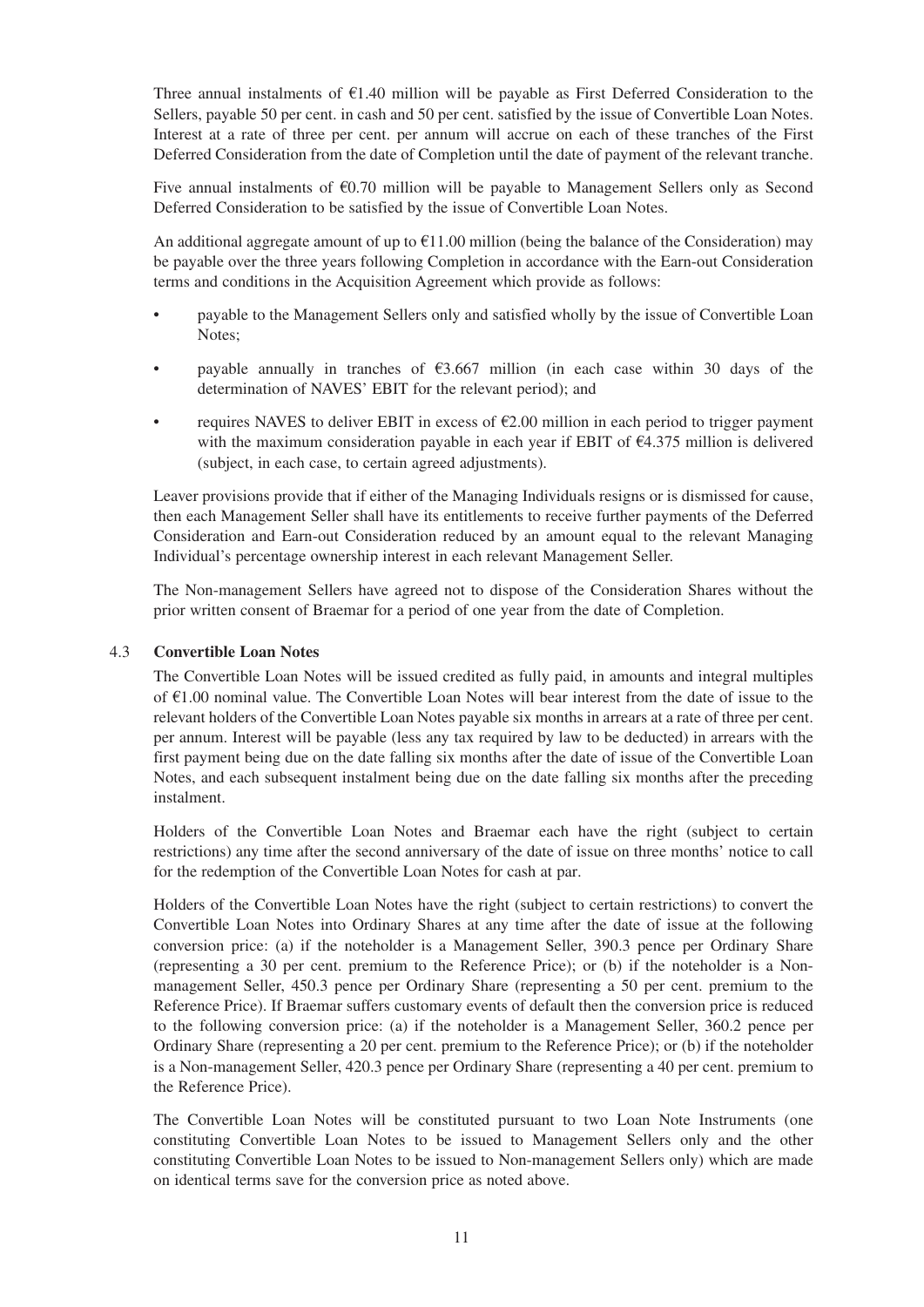The Convertible Loan Notes will be non-transferrable, other than with Braemar's written consent. No application will be made for the Convertible Loan Notes to be issued or dealt in on any stock exchange.

#### **5. CURRENT TRADING AND PROSPECTS**

On 22 June 2017 Braemar issued the following trading update:

Trading profit for Braemar for the first quarter of the current year to February 2018, has improved, albeit against a disappointing comparative period for the last year. While revenues were lower, as expected, profitability improved as the benefit of the cost savings measures taken last year were realised.

#### **Shipbroking**

Trading for the first quarter in the Shipbroking division has been good and results show a significant improvement on the prior year's equivalent performance. The tanker desk, the largest sector of Braemar's Shipbroking business, has achieved improved trading volumes despite lower freight rates. Sale and purchase and projects desks have started the year strongly and, most pleasingly, have concluded some significant newbuilding and long term project business which will benefit future years. The dry cargo desk has shown a marked improvement in performance reflecting its recovering market. The Offshore desk is ahead of the prior year with some increase in activity although the offshore market remains low due to asset over-capacity.

#### **Technical**

The first quarter's performance of the Technical Services division shows a modest improvement against prior year. Solid revenue in the incident led businesses (including Loss Adjusting, Marine and Response) have offset a lower performance in Offshore and Engineering which are mainly influenced by energy related projects. However, the effect on profitability of lower project income is much reduced by the cost savings measures taken last year. Over the last few months there have been stronger signs of project related activity as evidenced by the volume of new tenders in the market. Conversion of these opportunities into income will take time, but the overall market picture is more encouraging than it was twelve months ago.

#### **Logistics**

Revenue in the Logistics division is in line with prior year equivalent although there has been some margin degradation due to the business mix.

#### **Outlook**

Whilst the improved performance at this early stage of the financial year is encouraging, our end markets remain challenging. Accordingly, the Board's expectation for the year as a whole remains unchanged. Braemar is well financed with a strong balance sheet and continues to actively seek opportunities to invest in complementary activities which will augment its service offering and deliver long term growth.

#### **6. FINANCIAL EFFECTS OF THE ACQUISITION**

A pro forma statement of the net assets and income statement of the Braemar Group and illustrations of the effect of the Acquisition on the Braemar Group as if it had taken place on 28 February 2017 in the case of net assets and as if it had taken place on 1 March 2016 in the case of the income statement, is set out in Part 8 (Unaudited pro forma financial information for the Enlarged Group) of this document.

#### **7. FINANCING THE ACQUISITION**

The cash consideration payable by Braemar AcquisitionCo to the Sellers under the Acquisition Agreement will be financed with funds that will be drawn down from the Credit Agreement and the Braemar Group's own resources and cash flow. Further details of the financing arrangements are set out in Part 10 (Additional Information) of this document.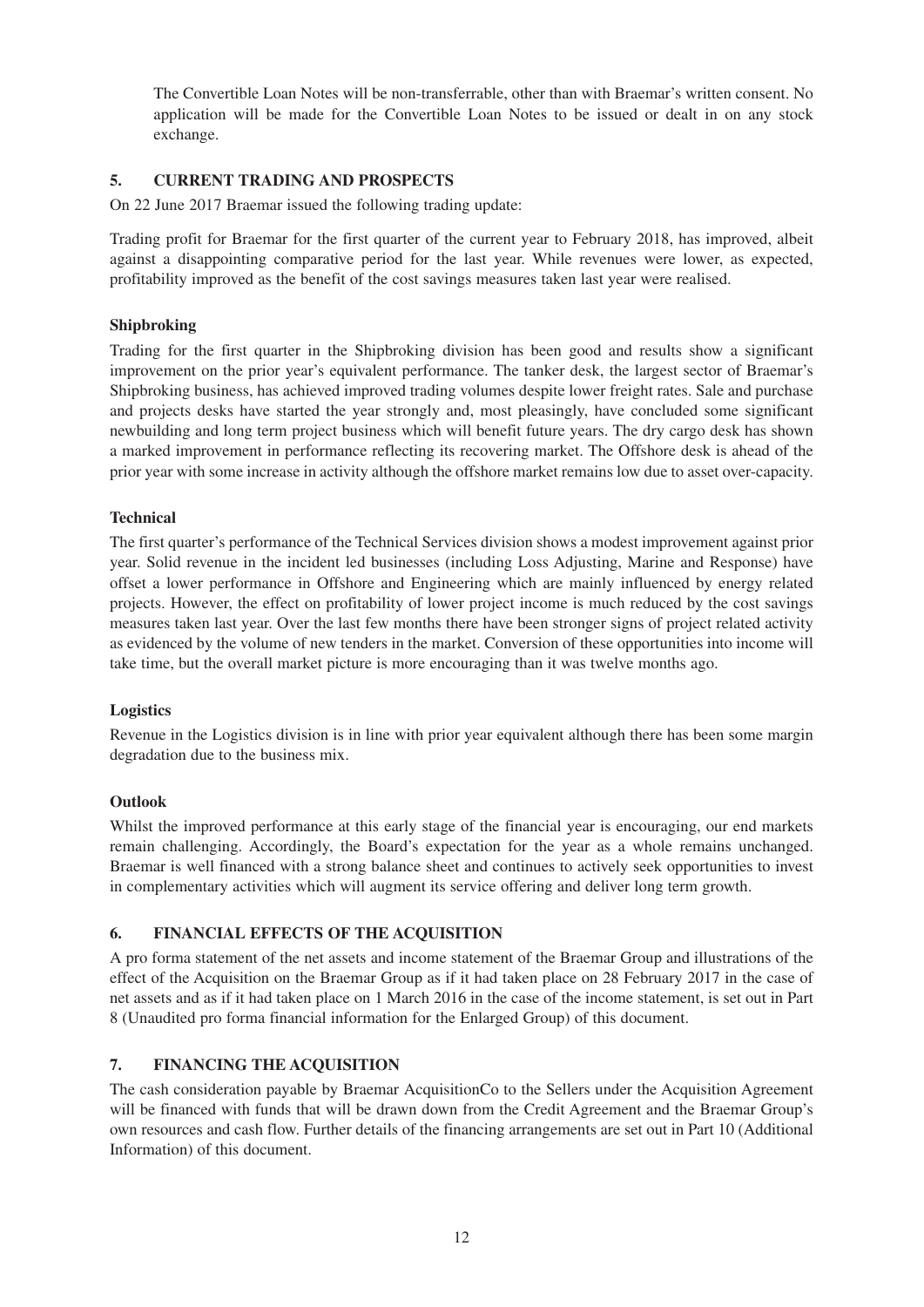#### **8. GENERAL MEETING**

You will find set out at Part 12 of this document a Notice of General Meeting convening the General Meeting to be held on 26 September 2017 at 10.00 a.m. at the offices of CMS Cameron McKenna Nabarro Olswang LLP, Cannon Place, 78 Cannon Street, London EC4N 6AF. The full text of the Notice of General Meeting is set out in Part 12 of this document.

Resolution 1 will be proposed as an ordinary resolution requiring a simple majority of votes in favour. The Acquisition will not proceed if this Resolution is not passed. This Resolution proposes that the Acquisition be approved and that the Directors be authorised to implement the Acquisition.

Resolution 2 will be proposed as an ordinary resolution requiring a simple majority of votes in favour. This Resolution grants the Directors a general authority pursuant to section 551 of the Companies Act to (i) allot Ordinary Shares and to grant rights to convert securities to Ordinary Shares up to an aggregate nominal amount of £1,005,691; and (ii) to allot Ordinary Shares and to grant rights to convert securities into Ordinary Shares up to an additional aggregate nominal amount of £2,011,383 for use in connection with a rights issue.

The Acquisition is only conditional on the passing of Resolution 1. Resolution 2 is not required to effect the Acquisition as the Directors have sufficient existing authority to issue the Consideration Shares and the Convertible Loan Notes in connection with the Acquisition. However, the Directors believe it is appropriate to replenish the Directors' authority to issue Ordinary Shares and to grant rights to convert securities into Ordinary Shares to the amount that was approved at the annual general meeting held on 22 June 2017.

The Directors have no present intention to make use of the authority granted by Resolution 2 but believe its approval will ensure that Braemar has maximum flexibility in managing the Braemar Group's resources.

Braemar is calling the General Meeting on less than 21 days' notice as permitted by the enabling resolution passed at the Company's annual general meeting held on 22 June 2017. The Board considers doing so to be merited by the business of the meeting and considers proceeding to completion of the Acquisition as soon as possible to be to the advantage of Shareholders as a whole.

### **9. ACTION TO BE TAKEN**

If you are a Shareholder, you will find enclosed with this document a Form of Proxy for use at the General Meeting. Whether or not you intend to be present at the General Meeting in person, it is important that you complete and return the Form of Proxy in accordance with the instructions printed on it to Capita Asset Services, PXS 1, 34 Beckenham Road, Beckenham, Kent, BR3 4ZF, so as to arrive no later than 10.00 a.m. on 22 September 2017 (or not less than 48 hours before the time fixed for any adjourned meeting, excluding any part of a day that is not a working day). Completion and return of the Form of Proxy will not preclude you from attending the General Meeting in person, if you so wish and are entitled.

You may also submit your proxies electronically using the investor code found on the Form of Proxy. If you hold Shares in CREST, you may appoint a proxy by completing and transmitting a CREST Proxy Instruction to ID RA 10 so that it is received by no later than 10.00 a.m. on 22 September 2017 (or not less than 48 hours before the time fixed for any adjourned meeting, excluding any part of a day that is not a working day).

Completion and return of the Form of Proxy will not preclude you from attending the General Meeting in person, if you so wish and are entitled.

#### **10. OVERSEAS SHAREHOLDERS**

This document has been sent to all Shareholders on the register of members of Braemar on 5 September 2017. This document does not constitute an offer to sell or the solicitation of an offer to purchase securities in the United States of America or any other jurisdiction in which it may be unlawful to do so.

### **11. FURTHER INFORMATION**

Your attention is drawn to the further information set out in Parts 6 (Information on NAVES), 9 (Terms and conditions of the Acquisition) and 10 (Additional information) of this document. Shareholders are advised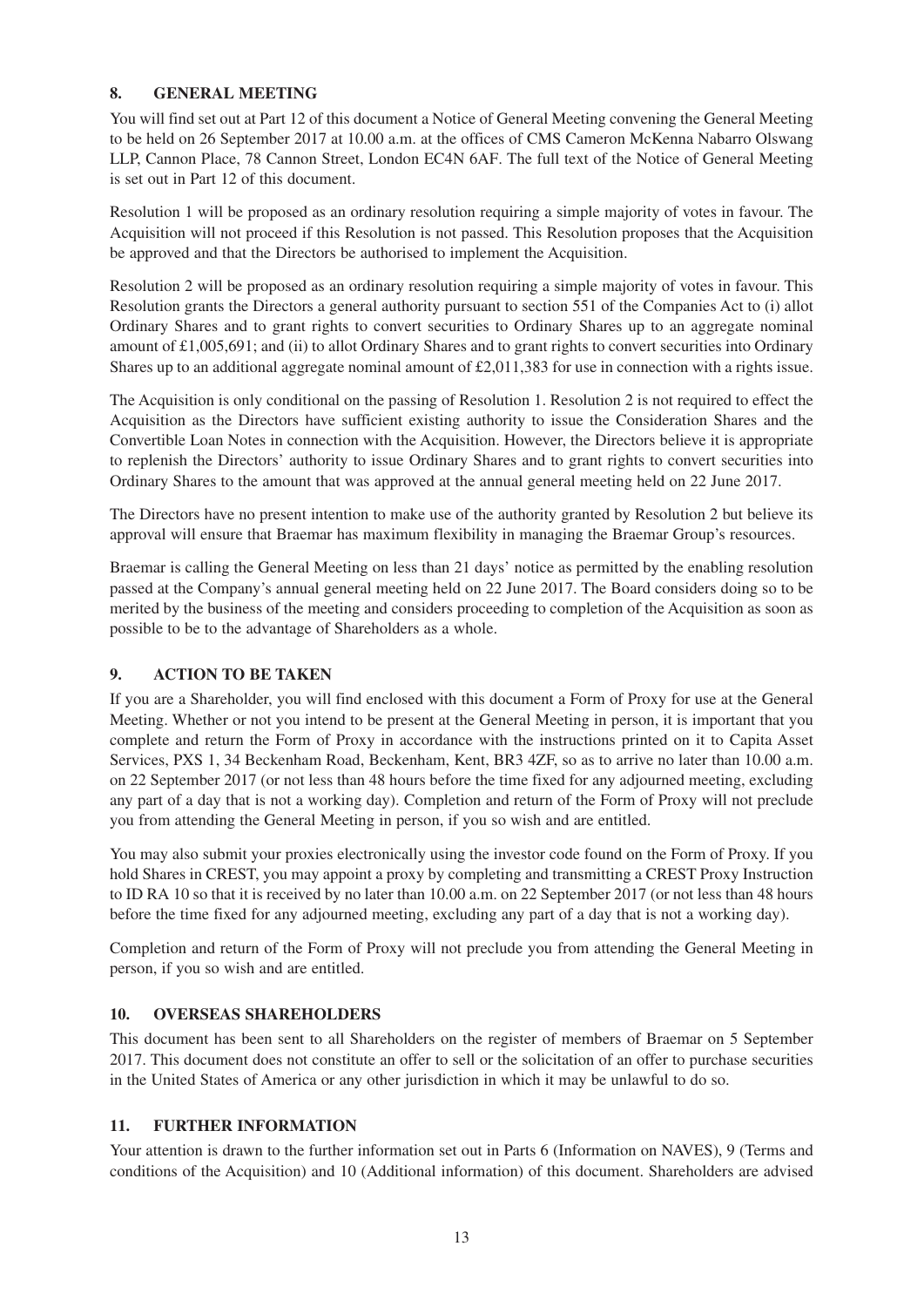to read the whole of this document and not rely only on the summary information presented in this letter (including, but not limited to, the summarised financial information). In particular, Shareholders should read the risk factors set out in the section headed "Risk Factors" on pages 15 to 20 of this document.

#### **12. RECOMMENDATION**

The Board, which has received financial advice from Stockdale, considers the Acquisition and the Resolutions to be in the best interests of Braemar and the Shareholders as a whole. In providing advice to the Board, Stockdale has relied upon the Board's commercial assessment of the Acquisition.

**Accordingly, the Board unanimously recommends that Shareholders vote in favour of the Resolutions to be proposed at the General Meeting as they intend to do in respect of their own beneficial holdings of 336,528 Ordinary Shares in aggregate, representing approximately 0.99 per cent. of the issued ordinary share capital of Braemar.**

**Yours faithfully,**

David Moorhouse CBE *Chairman* Braemar Shipping Services plc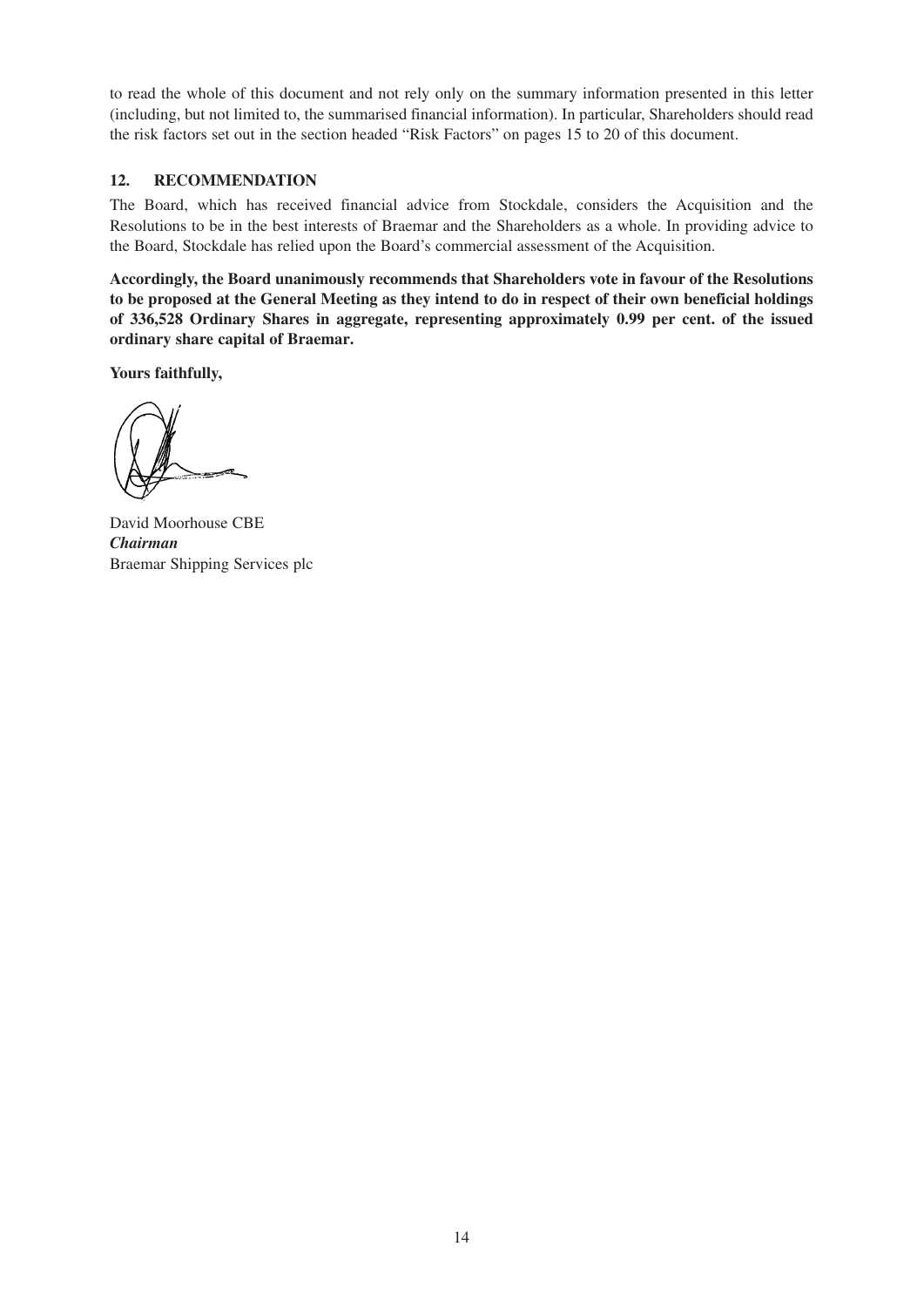### **RISK FACTORS**

*Shareholders should consider the following risks and uncertainties together with all the other information set out in this document prior to making any decision as to whether or not to vote in favour of the Resolutions. The risks described below are based on information known at the date of this document, but may not be the only risks to which NAVES and/or the Enlarged Group are or might be exposed. Additional risks and uncertainties, which are currently unknown to Braemar or that Braemar does not currently consider to be material, may materially affect the business of NAVES and/or the Enlarged Group and could have a material adverse effect on the business, financial condition, results of operations and/or prospects of the Enlarged Group.*

*If any of the following risks were to occur, the business, financial condition, results of operations and/or prospects of NAVES and/or the Enlarged Group could be materially adversely affected and the value of the Ordinary Shares could decline and shareholders could lose all or part of the value of their investment in the Ordinary Shares.*

*Shareholders should read this document as a whole and not rely solely on the information set out in this section.*

#### **1. RISKS RELATING TO THE ACQUISITION**

#### **Prior to Completion, NAVES, and following Completion, the Enlarged Group, may fail to retain key personnel and other employees**

The future success of NAVES and the Enlarged Group depends substantially on their ability to continue to retain and motivate highly skilled and qualified personnel, including the Managing Individuals. There can be no assurance as to the continued service of any individuals as directors and key employees, and the departure of any of these individuals from the Enlarged Group (whether to go to a competitor, to start their own business, to retire or for other reasons), without adequate replacement, may have a material adverse effect on the group's business, financial condition and results of operations and prospects. In addition, the future success of NAVES and the Enlarged Group may be adversely affected by staff attrition rates more generally, and their ability to attract and retain employees across all levels. The Acquisition has been partly structured to incentivise and retain key personnel, for more information on which please refer to Part 9 on page 47 of this document. However, the Enlarged Group will need to continue to monitor remuneration policies and incentivisation and succession planning measures and the failure of any of these could have a material adverse effect on the respective businesses, financial condition, results of operations and prospects of NAVES and the Enlarged Group.

#### **Braemar may sustain losses in excess of the limitations on the Sellers' liability under the Acquisition Agreement and/or the Sellers may not be in a financial position to satisfy any claims**

Braemar has conducted customary due diligence on NAVES in preparation for the Acquisition. However, it is possible that unidentified liabilities may arise in the Enlarged Group as a result of the Acquisition, or identified liabilities may be larger than expected. Under the terms of the Acquisition Agreement, the Sellers have given certain representations, warranties, indemnities and covenants in favour of Braemar. The liabilities of the Sellers under the Acquisition Agreement are subject to limitations, and are in any event limited in amount, and the Sellers may not be in a financial position to satisfy any claims. The Sellers' liability for relevant claims is capped at an amount equal to the total consideration paid by Braemar. The Sellers' liability is also limited in time and claims must be brought within the applicable time periods. Consequently, Braemar may therefore sustain losses in excess of any amount that they are able to recover, which could have an adverse effect on the Enlarged Group's business, financial condition, results of operations or prospects.

Part 9 of this document includes a summary of the principal terms and conditions relating to the Acquisition.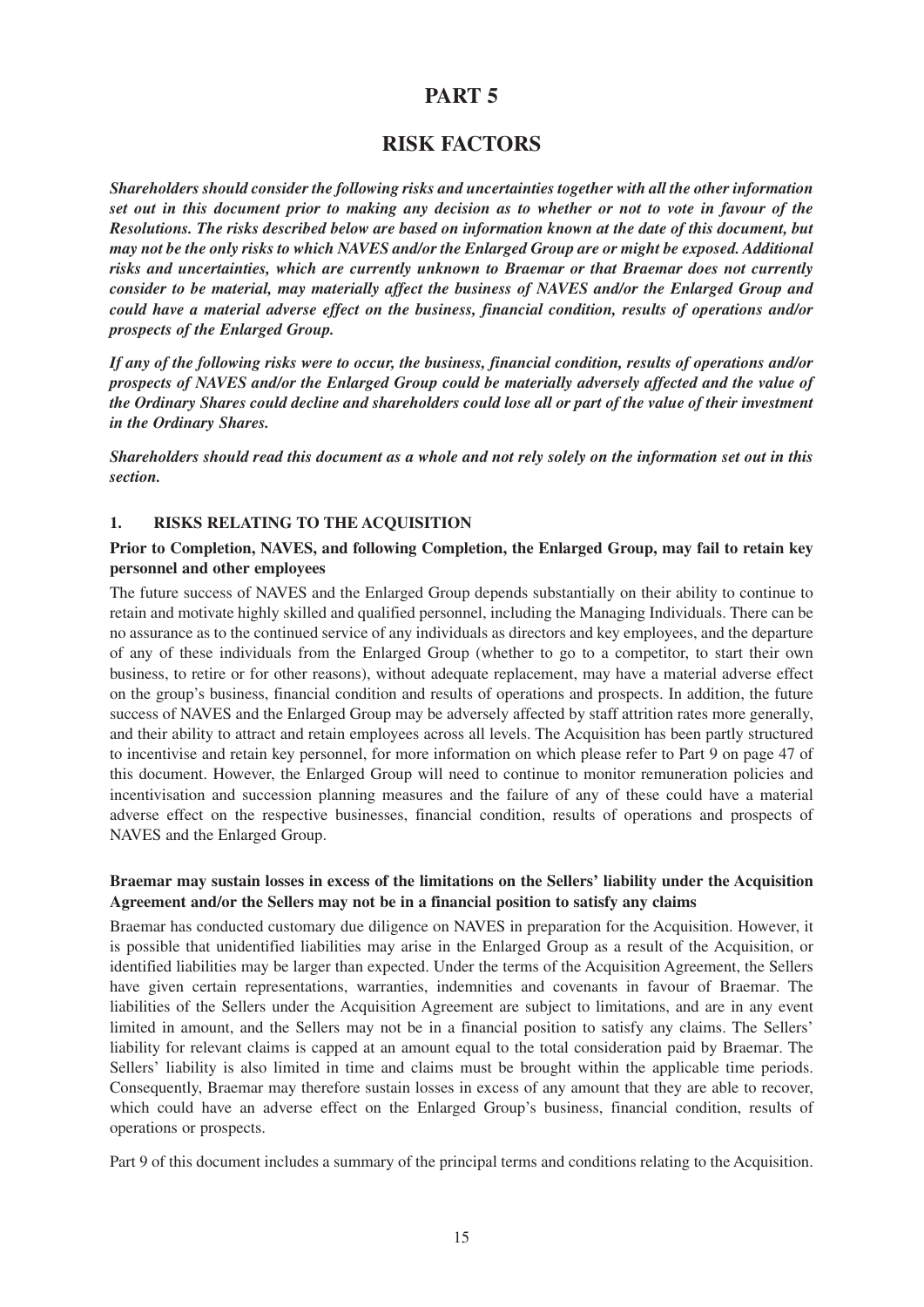#### **The Acquisition is conditional on the passing of Resolution 1 contained in the Notice of General Meeting**

Resolution 1, proposing that the Acquisition be approved and that the Directors be authorised to implement the Acquisition, will be proposed as an ordinary resolution requiring a simple majority of votes in favour. The Acquisition is conditional on this Resolution being passed.

There is no guarantee that this condition will be satisfied. Failure to satisfy this condition will result in the Acquisition not being completed. Certain transaction costs incurred by the Braemar Group in connection with the Acquisition will be irrecoverable if the Acquisition does not proceed.

#### **If the Acquisition completes, the integration of NAVES with the Braemar Group could result in operating difficulties and other adverse consequences**

If the Acquisition completes, the process of integrating NAVES may create unforeseen operating difficulties and expenditures and pose management, administrative and financial challenges. Specifically, integrating operations and personnel may prove more difficult and/or expensive than anticipated. Both the Braemar Group and NAVES rely on their respective computer, accounting, communications and other technological systems ("IT") to conduct their respective businesses and the Enlarged Group will rely on its IT systems to conduct its business. The integration of NAVES may require significant time and effort on the part of NAVES and the Enlarged Group's management. Any challenges faced in integrating NAVES may also be exacerbated by differences between Braemar's and NAVES' operational and business culture, IT and or related thirdparty infrastructure, any future acquisitions, the need to implement cost cutting measures and difficulties in maintaining internal controls. Such difficulties in successfully integrating NAVES could have an adverse effect on the Enlarged Group's business, financial condition, results of operations or prospects.

#### **The Enlarged Group may fail to realise the business growth opportunities, revenue benefits, cost savings, operational efficiencies and other benefits anticipated from the Acquisition**

The integration of the Braemar Group and NAVES will require an investment of time and money and present a number of challenges. As described in paragraph 3 of Part 4 of this document, the Board believes that there are a number of benefits arising from the Acquisition, including business growth opportunities and revenue benefits. However, these benefits may not develop, for various reasons, including because the assumptions upon which the Board has determined the process of integration may prove to be incorrect.

Under these circumstances, the benefits that the Board anticipates will result from the Acquisition may not be achieved as expected, or at all, or may be delayed, or may involve additional costs. To the extent that the Enlarged Group incurs higher integration costs or achieves lower revenue benefits than expected, the Enlarged Group's businesses, financial condition, results of operations and prospects may suffer.

#### **Convertible Loan Notes**

A proportion of the consideration payable to the Sellers under the terms of the Acquisition Agreement is to be satisfied by the issue of Convertible Loan Notes. The holders of the Convertible Loan Notes have the right (subject to certain restrictions) to convert the Convertible Loan Notes into Ordinary Shares. The issue of these Ordinary Shares pursuant to the terms of the Convertible Loan Notes will be dilutive to Shareholders. Braemar is unable to predict whether the issuing of such Ordinary Shares pursuant to the Convertible Loan Notes could materially affect the market price of the Ordinary Shares.

#### **Third parties may terminate or alter existing contracts with NAVES as a result of the Acquisition**

Third parties may look to terminate or change the terms of their contracts and relationships with NAVES as a result of the Acquisition. NAVES intends to communicate with their counterparties in regard to the Acquisition and to hopefully ensure that the relationships continue on no less favourable terms. However, such communication may not be successful and the termination of any contracts or relationships, or their continuation on terms less favourable to NAVES, may have adverse financial consequences for the Enlarged Group.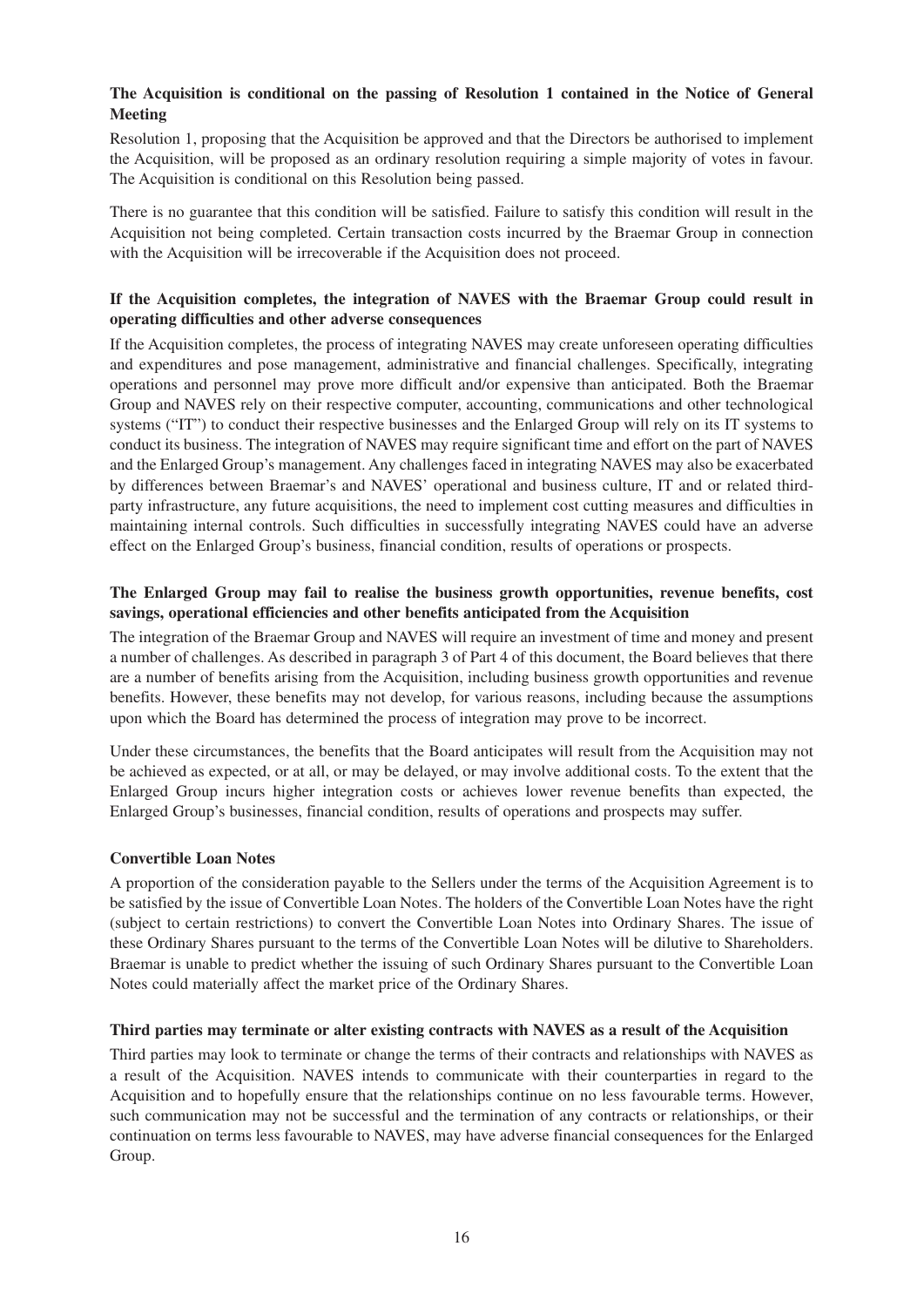#### **2. RISKS RELATING TO THE ENLARGED GROUP'S BUSINESS**

#### **Change in market conditions**

NAVES and the Enlarged Group will operate their respective businesses from offices around the world and offer their services to clients around the world. Demand for NAVES', and the Enlarged Group's, services will be affected by clients' business operations and decisions, which may be affected by macro-economic developments and, particularly, changes in world trade and credit markets.

Such developments and changes could have the effect of significantly lowering the activity of NAVES', and the Enlarged Group's, services, reducing mandates won and commission and fees earned, and could negatively affect the creditworthiness of their clients, suppliers and the financial institutions with which they have business relationships. Any of these developments, alone or in combination, could have a material adverse effect on NAVES', and the Enlarged Group's, businesses, financial condition, results of operations and prospects.

#### **Risk of damage to reputation**

NAVES' and the Enlarged Group's ability to retain their clients and attract new business is dependent on the maintenance of their respective reputations. Although the Enlarged Group will seek to maintain the quality of its services (including those of NAVES) in order to protect its reputation, it cannot guarantee that it will be able to protect its business against damage to its corporate brand due to a professional error or mistake. Any error or mistake could have a material adverse effect on the respective businesses of NAVES and the Enlarged Group across divisions or geographic locations.

NAVES and the Enlarged Group will also be at risk of reputational damage if any part of the group is noncompliant with the Bribery Act 2010 and Modern Slavery Act 2015. As the geographical and divisional reach of NAVES and the Enlarged Group grows, there may also be an increased risk of inadvertent dealings with sanctioned companies or countries. Any such non-compliance or inadvertent dealings could lead to reputational damage and have a material adverse effect on the respective businesses, financial condition, results of operations or prospects of each of the group companies.

The Braemar Group has conducted due diligence on NAVES to mitigate the risk of inheriting any liabilities in this regard and the Braemar Group (and, following integration, NAVES) will continue its emphasis upon group compliance and risk, along with senior management site visits and close monitoring of all staff through the internal control framework. There can be no guarantee that such measures will sufficiently reduce and insure against the risk of error or omission and protect the reputation of NAVES and the Enlarged Group and, should reputation be damaged, this could have a material adverse effect on NAVES', and the Enlarged Group's, businesses, financial condition, results of operations and prospects.

#### **Claims from employee errors and omissions**

The Enlarged Group will be exposed to the risk of financial loss following error and omissions by the employees and consultants of NAVES. This could include binding NAVES and/or the Enlarged Group to transactions that present unacceptable risks or which exceed authorised limits or the hiding of unsuccessful or unauthorised activities from the relevant group. Errors or omissions on the part of employees could result in significant loss and potentially result in a significant claim against NAVES and/or the Enlarged Group. Both the Braemar Group and NAVES have put in place arrangements intended to reduce the occurrence and mitigate the effects of such error and omissions by employees, as well as maintaining sufficient insurance cover. However, these, along with other measures that the Braemar Group and NAVES take and the Enlarged Group will take to reduce and insure against the risk of error or omission, may not be effective in all cases and, where not effective, such errors or omissions could have a material adverse effect on NAVES' and the Enlarged Group's businesses, financial condition, results of operations and prospects.

#### **Foreign currency exchange rates**

The Braemar Group's functional and presentational currency is and the Enlarged Group's functional and presentational currency will be, Sterling. NAVES' functional and presentational currency is and, following the Acquisition, will be, Euros. Consequently, the Enlarged Group's business transactions will not all be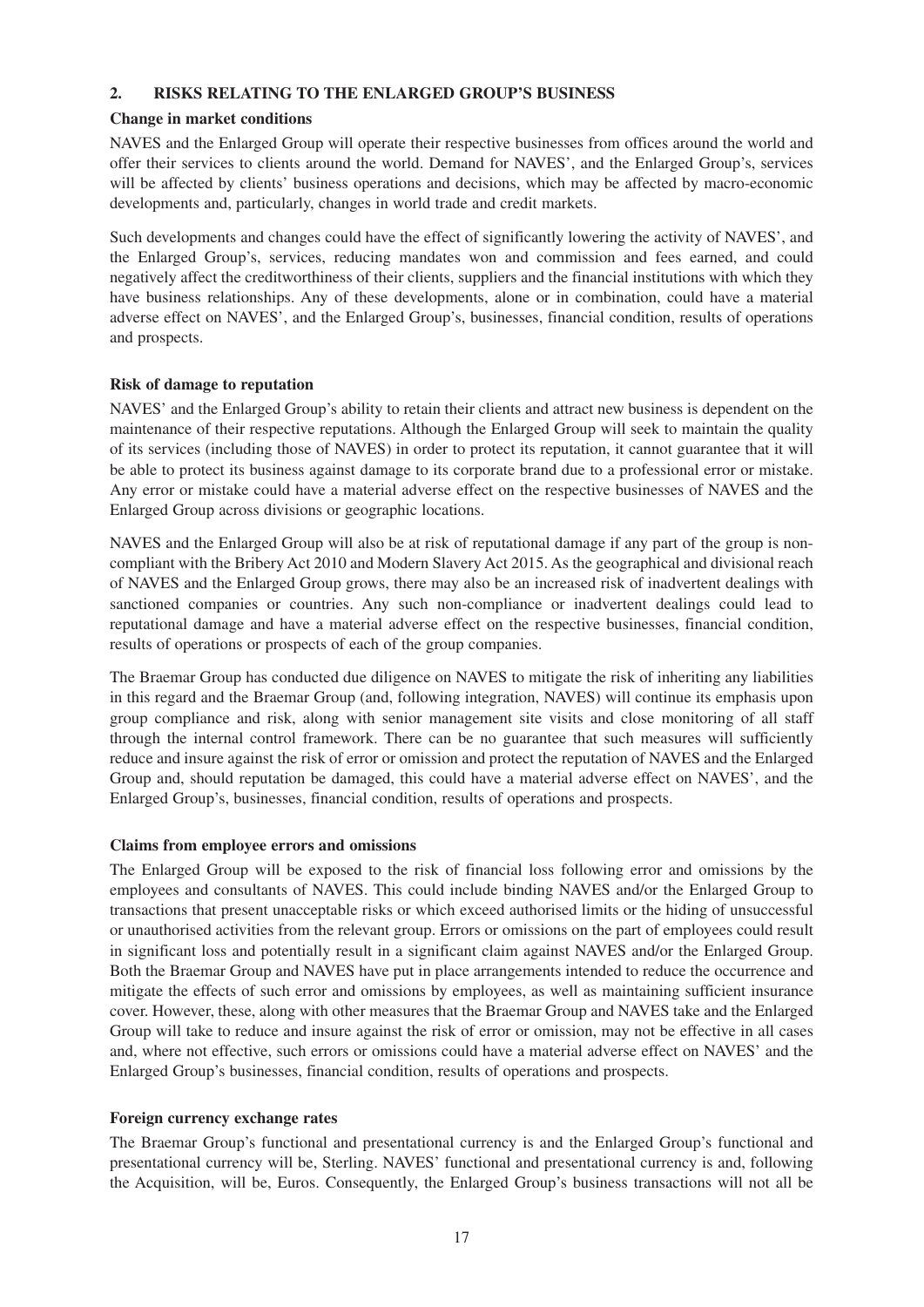denominated in the same currency, and thus, the Enlarged Group will be exposed to increased foreign currency exchange rate risk, which may adversely affect the profitability, businesses, financial condition, results of operations or prospects of the Enlarged Group.

The Enlarged Group will be mitigating these risks by adopting hedging arrangements to provide more flexibility whilst maintaining appropriate protection against downside risk as well as continuing to strengthen links between divisional finance teams. However, these, along with other measures that the Braemar Group and NAVES take and the Enlarged Group will take, to reduce currency exposure risks, may not be effective in all cases and, where not effective, such foreign currency exchange rate fluctuations could have a material adverse effect on NAVES' and the Enlarged Group's businesses, financial condition, results of operations and prospects.

#### **Competitive risks**

The Braemar Group and NAVES operate and the Enlarged Group will operate in a highly competitive market. The principal competitive factors relevant to the businesses include the ability to retain high-calibre teams, continuing to win and maintain productive and positive client relationships, and the ability to identify, develop and offer innovative services whilst ensuring competitive pricing and market expertise.

The Braemar Group, NAVES and the Enlarged Group, must be able to adapt quickly to evolving industry and market trends and technological changes. Challenges currently include the impact on the market of business mergers, both in respect of competitors and in respect of clients, as well as additional competition from new market entrants and the migration of insurance markets away from London. Braemar believes that the Acquisition will improve the competitive ability of the Enlarged Group, but a failure to successfully execute on its strategy and to grow the businesses of NAVES and the Enlarged Group and to adapt their services in line with these challenges, could result in competitors acquiring additional market share, which could have a material adverse effect on the Enlarged Group's businesses, financial condition, results of operations and prospects.

#### **Insurance**

Braemar and NAVES maintain, and the Enlarged Group will maintain, appropriate insurance, but there can be no guarantee that cover thereunder would be sufficient to cover any loss suffered and insufficient cover could have a material adverse effect on their businesses, financial condition, results of operations and prospects.

Through operating in different markets to the Braemar Group, NAVES' needs for insurance are different from that of the Braemar Group and the Enlarged Group will need to ensure that it has adequate insurance coverage. Such coverage could involve an increase in insurance costs, or an inability to obtain insurance for an identified risk, which could have a material adverse effect on the Enlarged Group's businesses, financial condition, results of operations or prospects.

#### **Liquidity risk**<sup>2</sup>

The profit profile and cash generation of the Braemar Group and NAVES vary and the Enlarged Group will vary over time and across divisions and geographies. While NAVES invoices clients in a timely manner, it has, and will continue to have, exposure to any decline in the creditworthiness of their clients and, in particular, to any debts owed to them that are not discharged by their clients. The inability to recover debts owed by clients efficiently could have a material adverse effect on NAVES' and the Enlarged Group's businesses, financial condition, results of operations or prospects. Although the Enlarged Group will have measures in place to ensure that debts are pursued efficiently and in a timely manner, where such measures are ineffective and debts are not recoverable, this could have a material adverse effect on the Enlarged Group's liquidity and, subsequently, on its reputation, businesses, financial condition, results of operations or prospects.

<sup>2</sup> The disclosure of this liquidity risk in no way qualifies the working capital statement on page 53 of this document. Braemar is of the opinion that the Enlarged Group has sufficient working capital for its present requirements, that is, for at least the next 12 months from the date of publication of this document.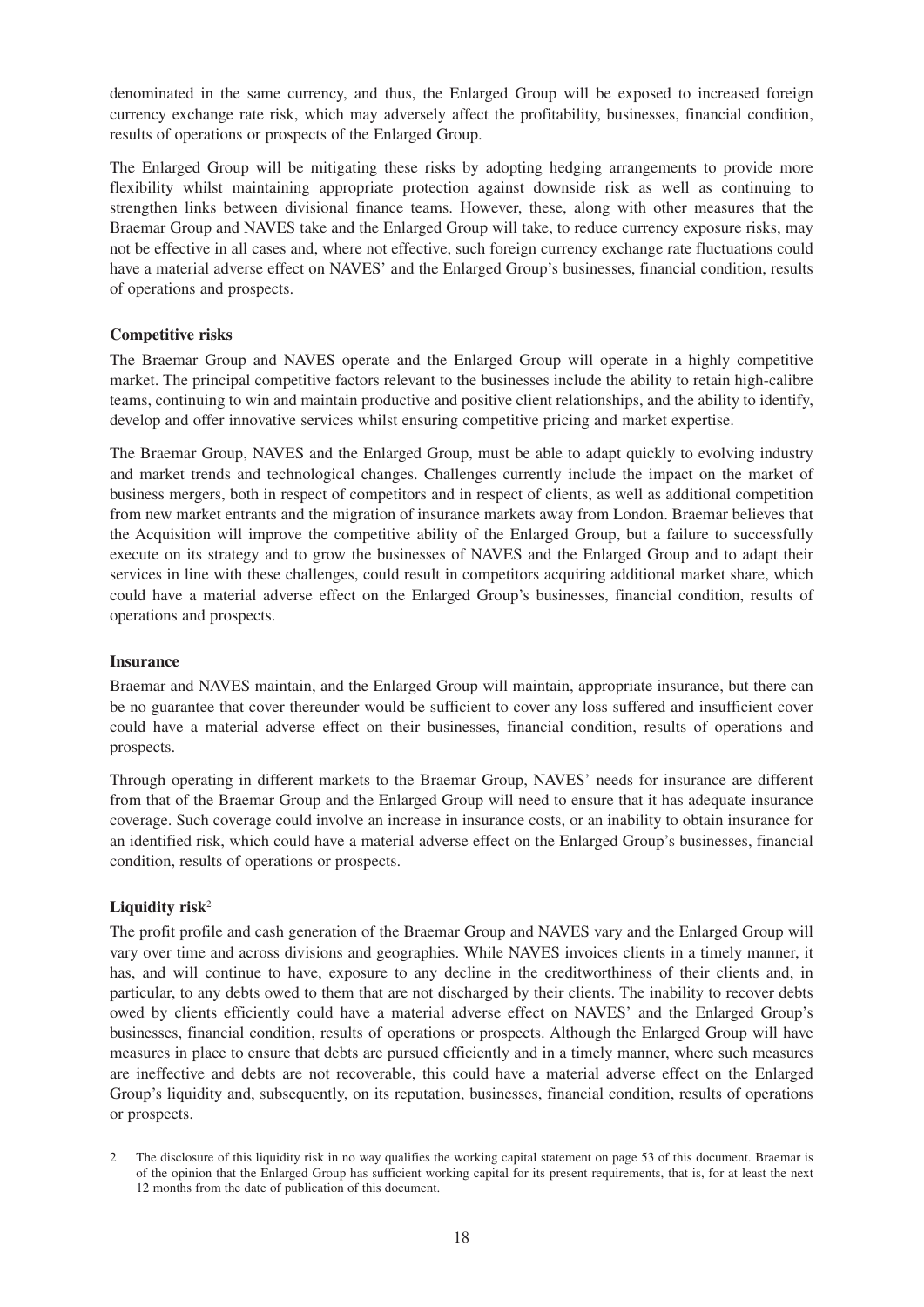#### **Dependence on third party service providers**

NAVES relies upon third party service providers for certain aspects of their business. Any interruption or deterioration in the performance of these third party service providers could impair the timing and quality of NAVES' services. In addition, if the contracts with any of these third party service providers are terminated, NAVES may not find alternative outsource providers on a timely basis or on equivalent terms. The occurrence of any of these events could impact upon NAVES', and consequently the Enlarged Group's, reputation and have a material adverse effect on the Enlarged Group's businesses, financial condition, results of operations or prospects.

#### **Brexit**

The UK has given notice under Article 50 of the Treaty on European Union of its intention to leave the European Union and will seek to negotiate the terms for it leaving the European Union with the intention that those negotiations and the UK's departure are finalised by March 2019. The precise outcome of those negotiations is not clear and there is also the prospect that timelines may be extended and that there may be transitional arrangements that extend well beyond March 2019. There is also the prospect that no agreement will be reached meaning that the UK would be left relying on World Trade Organisation rules for ongoing trade with the EU (and the wider European Single Market).

The prospect of Brexit and the uncertainties of timing and outcome may very well result in a number of negative economic consequences for the UK and, particularly, with its relations with the European Union. As a result, growth in both the UK and European Union economies may be reduced and this could have a detrimental impact on the market in which the Enlarged Group will operate and therefore on its overall financial performance. Further, the ability of the Braemar Group to fully integrate NAVES into the Enlarged Group may be impacted by political uncertainties, both during Brexit negotiations and beyond, and new restrictions, for example in the free movement of EU and UK citizens and/or of capital. Such uncertainties and any such restrictions could have a material adverse effect on the Enlarged Group's businesses, financial condition, results of operations or prospects.

In addition, while the UK is in the process of leaving the European Union, there may be exaggerated fluctuations in the value of Sterling as negotiations continue and as key developments become public. If it looks like there will be no negotiated trade deal this is likely to have a serious detrimental effect on the value of Sterling. On the other hand, the value of Sterling may rise significantly if it looks like a more attractive outcome will be achieved. This additional currency volatility will exaggerate any foreign currency exchange rate risk mentioned above.

Generally negative sentiments towards the UK and/or any generally pessimistic view of its economic prospects post Brexit could detrimentally affect the willingness of the European Union and other non-UK parties to trade with UK-owned companies and groups. This could impact on the financial performance of NAVES and the Enlarged Group. All of these factors could also make it more difficult for NAVES and the Enlarged Group to both pursue its growth strategy and to recruit and/or retain senior employees and executives.

#### **FORWARD-LOOKING STATEMENTS**

This document (including any information incorporated by reference into this document) includes forwardlooking statements. The words ''believe'', ''anticipate'', ''expect'', ''intend'', ''aim'', ''plan'', ''predict'', "continue", "assume", "positioned", "may", "will", "should", "shall", "risk" and other similar expressions that are predictions of or indicate future events and future trends identify forward-looking statements. These forward-looking statements include all matters that are not current or historical facts. In particular, the statements of the Braemar Group regarding the Braemar Group's strategy, future financial position and other future events or prospects are forward-looking statements.

These forward-looking statements are subject to a number of risks and uncertainties, many of which are beyond the control of the Braemar Group, that could cause the actual results of the Braemar Group to differ materially from those indicated in any such statements. Such factors include, but are not limited to, poor investment performance, increased rates of redemptions, the inability of Braemar to obtain favourable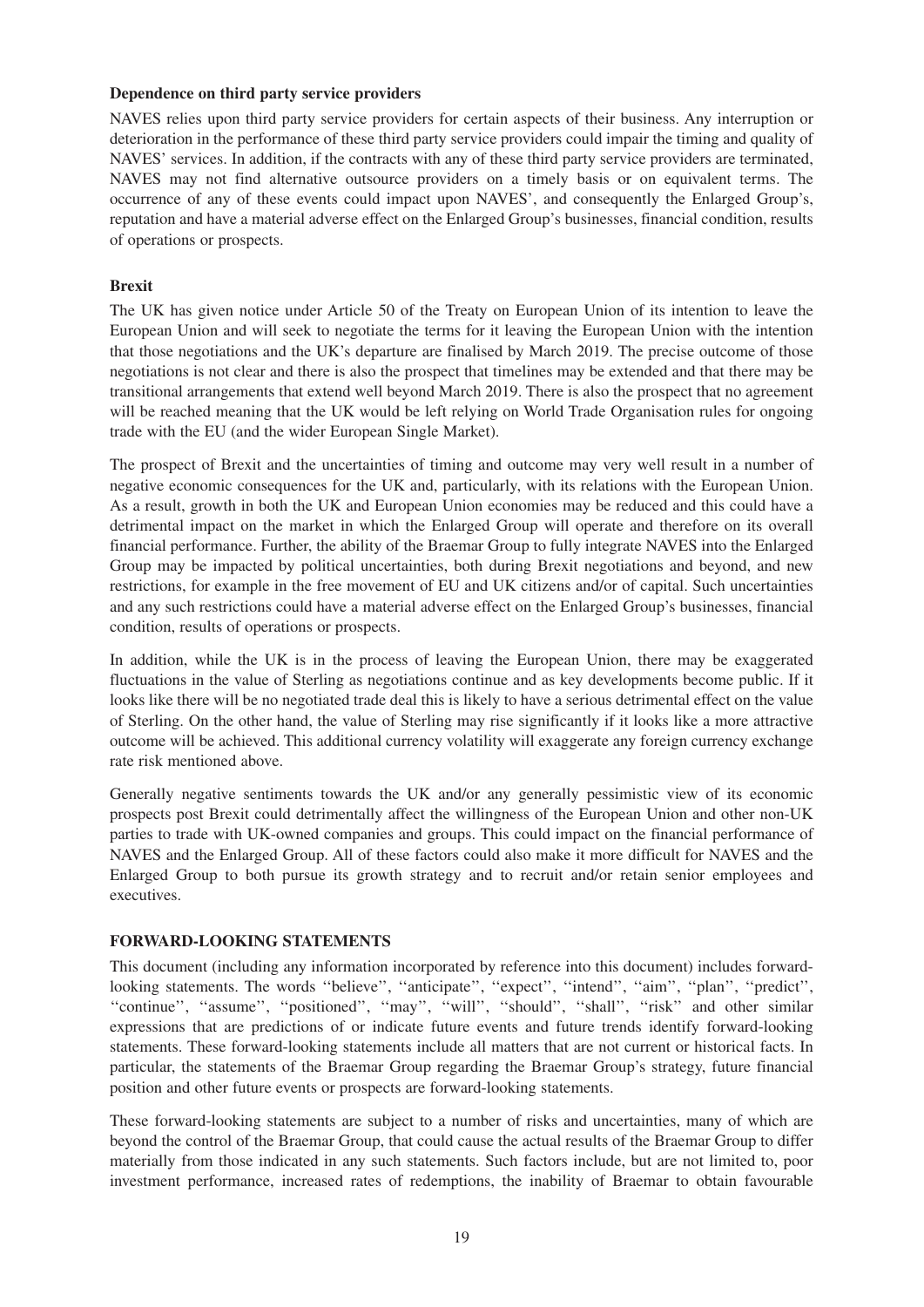leverage, the potential illiquidity of assets, Braemar's indebtedness, increased competition, fluctuations in currency exchange rates, failure to attract and retain key personnel, risks associated with concentration and counterparty default, adverse regulatory developments or changes in government policy, misconduct of employees, changes in laws, third party litigation risk, failure to obtain necessary regulatory consent, legal proceedings relating to the proposed Acquisition, disruptions to Braemar's business because of a failure to complete the Acquisition and failure to realise the expected benefits of the proposed Acquisition. These risks and uncertainties include, but are not limited to, those factors described in this Part 5 of this document.

The Shareholders should not place undue reliance on forward-looking statements because they involve known and unknown risks, uncertainties and other factors that are in many cases beyond the control of the Braemar Group. By their nature, forward-looking statements involve risks and uncertainties because such statements relate to events and depend on circumstances that may or may not occur in the future. Forwardlooking statements are not indicative of future performance and the actual results of operations and financial condition of the Braemar Group and/or the Enlarged Group, and the development of the industry in which the Braemar Group and/or the Enlarged Group operates, may differ materially from those made in or suggested by the forward-looking statements contained in this document.

These forward-looking statements reflect Braemar's judgement at the date of this document and are not intended to give any assurances as to future results. To the extent required by MAR, the Listing Rules, the Prospectus Rules and the Disclosure Guidance and Transparency Rules and other applicable regulations, Braemar will update or revise the information in this document. Otherwise, Braemar undertakes no obligation to update or revise any forward-looking statements, and will not publicly release any revisions it may make to these forward-looking statements that may result from events or circumstances arising after the date of this document. Braemar will comply with its obligations to publish updated information as required by law or by any regulatory authority but assumes no further obligation to publish additional information.

The use of forward-looking statements and the cautionary statements set out above does not in any way seek to qualify the working capital statement as set out on page 53 of this document.

The cautionary statements set out above should be considered in connection with any subsequent written or oral forward-looking statements that the Braemar Group, or persons acting on its behalf, may issue.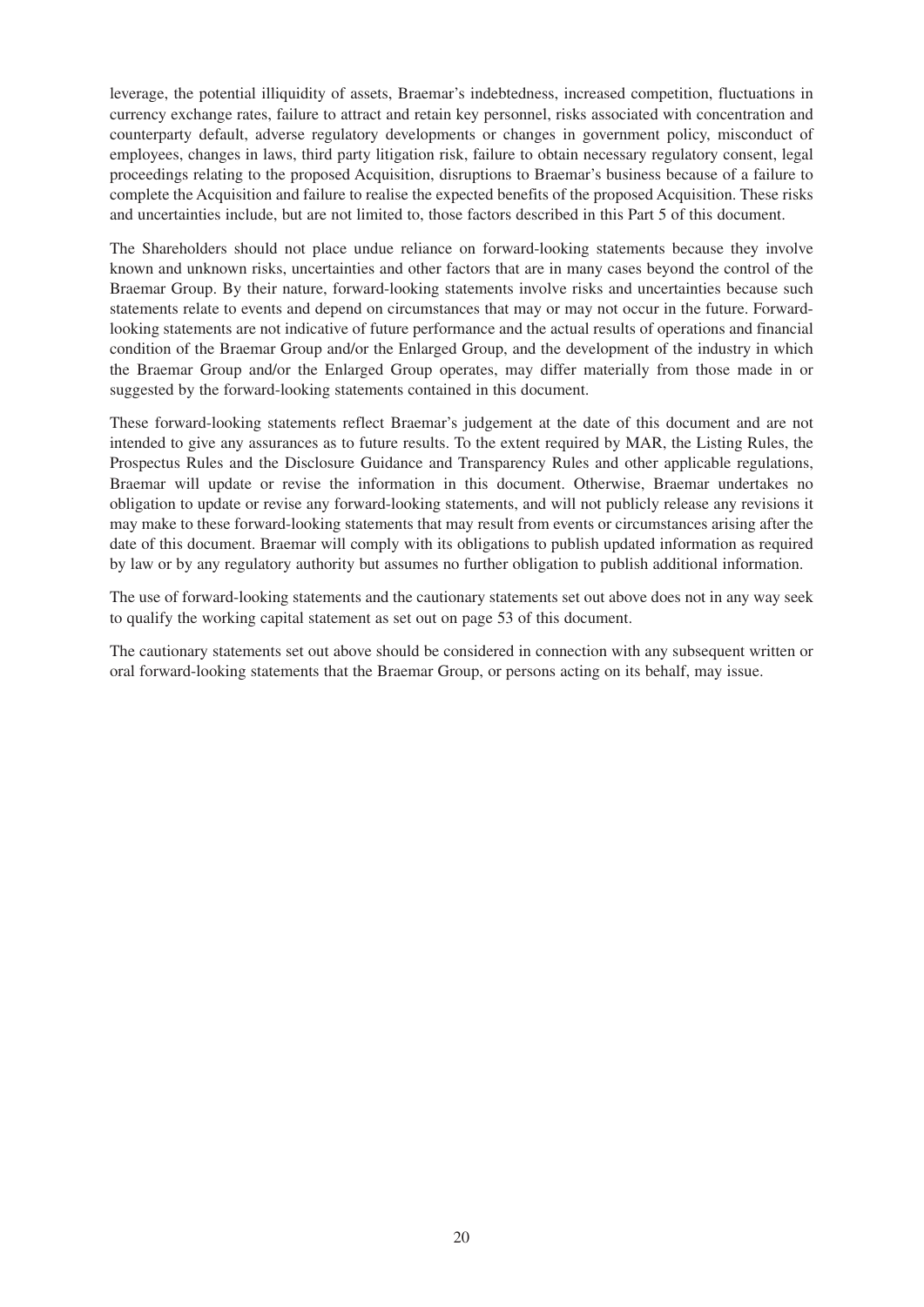# **INFORMATION ON NAVES**

#### **1. INTRODUCTION**

NAVES is a private limited liability company incorporated in Germany and headquartered in Hamburg. The NAVES Group is comprised of NAVES and its wholly-owned subsidiary, NAVES Corporate Finance Limited.

NAVES was founded in early 2009 to target a perceived market opportunity created by the increased levels of distress in the global ship financing market resulting from the financial crisis and a decline in ship values and charter rates. The German ship financing market grew substantially during the 2000's, partly as a result of an influx of capital through a tax efficient project finance method, known as Kommanditgesellschaften or KG financing, whereby limited liability companies purchased vessels and chartered them to shipping companies, financed by third party debt and equity. The onset of the shipping crisis in 2007, the fall in charter rates and the resulting fall in value of the vessels has meant that many of these investments became distressed. Further, the decline in KG financing removed an important source of capital for the German shipping market.

NAVES was established to advise German and international maritime clients in this changing capital market environment on financing, restructuring and sale and purchase transactions. NAVES is engaged in the niche market of restructuring shipping debt from KG financings in the German commercial banking sector, which continues to contribute to its growing financial services business.

NAVES' services include: restructuring advisory; corporate finance advisory; mergers and acquisitions; asset brokerage; interim/pre-insolvency management; and financial asset management, including loan servicing.

NAVES' clients include shipping companies, shipping funds, lenders, issuing houses and charterers, as well as governmental entities.

#### **2. BACKGROUND AND HISTORY**

- 2009 NAVES founded.
- 2009 An agreement was reached with Jefferies Bank for a two year co-operation on maritime restructurings in the German market.
- 2010 NAVES founded NAVES Management (now NAVES Family Office) and became the Asset Manager for Meridian 10 AG, a company founded by Lehman Brothers, amongst others. NAVES' task was to wind down investments in 550 KG funds.
- 2013 NAVES Management became a financial service provider regulated by the German Federal Financial Supervisory Authority.
- 2014 NAVES Management launched multi-family office activity and renamed this business as 'NAVES Family Office' with an enlarged shareholder structure.
- 2015/2016 NAVES Corporate Finance sold its shares in NAVES Family Office to the partners of the family office. Mark Kuchenbecker and Axel Siepmann retained a minority shareholding.
- 2017 NAVES establishes an office in London.

#### **3. BUSINESS OVERVIEW**

NAVES provides corporate finance advice to global shipping clients with a focus on the German market. At the heart of its offering is its restructuring advisory business, which supports companies and lenders through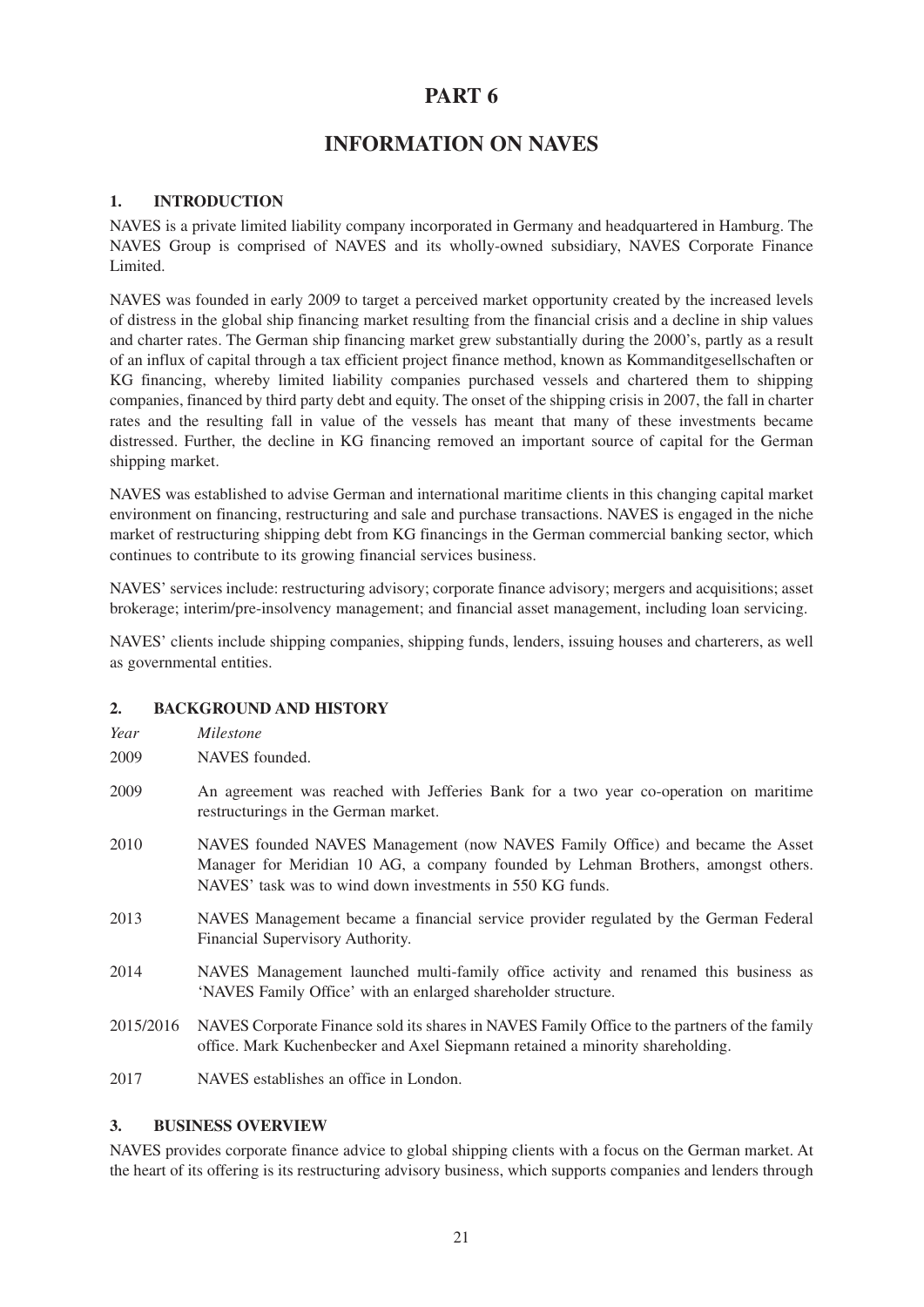all phases of restructuring projects from analysing the scope and chances of success of the exercise to its negotiation and implementation. Restructuring projects have involved KG financings, German and international shipping companies and lenders and a variety of underlying vessels and fleets.

NAVES also provides sale and purchase brokerage services for both individual assets and fleets and has successfully advised on a large number of acquisitions and disposals, including a fleet of chemical tankers, the public auctions of two Aframax tankers for a German lender, a fleet of small inland tankers, and a number of container vessels, dry bulk vessels and minibulk vessels.

NAVES offers a broader range of corporate finance advice, covering such matters as mergers and acquisitions, joint ventures and financing transactions. Select recent experience includes the establishment of joint ventures between US private equity firms and container managers, the acquisition and disposal of consortium loans and loan portfolios for container vessels, and raising new build private equity financing.

NAVES also offers management services, both for pre-insolvency and insolvency scenarios and for financial assets, such as loan servicing and the establishment and operation of asset owning companies. Recent experience includes advising the administrator on a structured disposal of a cruise vessel, support in the acquisition of loans and the subsequent conversion into ownership of the vessels, supporting insolvency administrators on more than 30 insolvent vessels and setting up new ownership structures for more than fifteen distressed vessels.

### **4. KEY MANAGEMENT AND EMPLOYEES**

The business of NAVES is led by founders and Managing Partners Mark Kuchenbecker and Axel Siepmann, who have over 40 years of combined professional experience in corporate finance or the maritime industry. Mr Kuchenbecker spent more than 18 years at Dresdner Bank, where he was responsible for group customer business in Northern Germany, providing corporate finance advice on a variety of different assets and transactions, including syndicated loans, asset backed securities, currency management, mergers and acquisitions and debt restructuring. In 2005, he became Head of Dresdner Kleinwort's Hamburg office, which included responsibility for shipping.

Mr Siepmann began his career working for PwC's corporate finance department, advising on business valuations, due diligence, mergers and acquisitions and restructurings. He also worked for the corporate finance advisory company, Sietz and Partner, which was founded in 1992 by the former head of Goldman Sachs, Germany. Most recently prior to founding NAVES, Mr Siepmann worked for MPC Münchmeyer Petersen Capital AG, where he was responsible for mergers and acquisitions and new product development.

Mr Kuchenbecker and Mr Siepmann are supported by five division heads, who lead teams totalling fifteen experts bringing a variety of backgrounds and skills, including ship brokers, bankers, former employees of ship-owning and managing companies, lawyers, mariners and fleet managers. With accounting and support staff, NAVES has a total staff of 20.

### **5. BUSINESS TRACK RECORD**

NAVES was founded in 2009 primarily to target the niche market of restructuring shipping debt from KG financings in the German commercial banking sector and has since grown into a provider of a broad range of corporate finance and management advice. By 2010, NAVES was already advising on debt and charter hire restructurings of more than US\$ 1 billion. In 2010, NAVES advised on a financing transaction for two Kamsarmax bulk carriers and in 2011 entered the sale and purchase market and advised on the preparation of public auctions for two Aframax tankers and the disposal of three chemical tankers, together with an increasing number of restructuring mandates. As the business continued to grow its reputation in the market, it took on an increasing number and breadth of mandates and increased the size and capabilities of its team.

In 2013 and 2014, NAVES advised on its first fleet disposals and commenced the business of serving ownership structures. Revenues subsequently increased from €2.96 million in 2013 to €4.26 million in 2014. In 2015, NAVES began advising and supporting insolvency administrators through the liquidation of the afflicted companies and the disposal of the related vessels. Restructurings continued to be a major driver of profitability and NAVES was involved in the restructuring of several tanker, drybulk, container and off-shore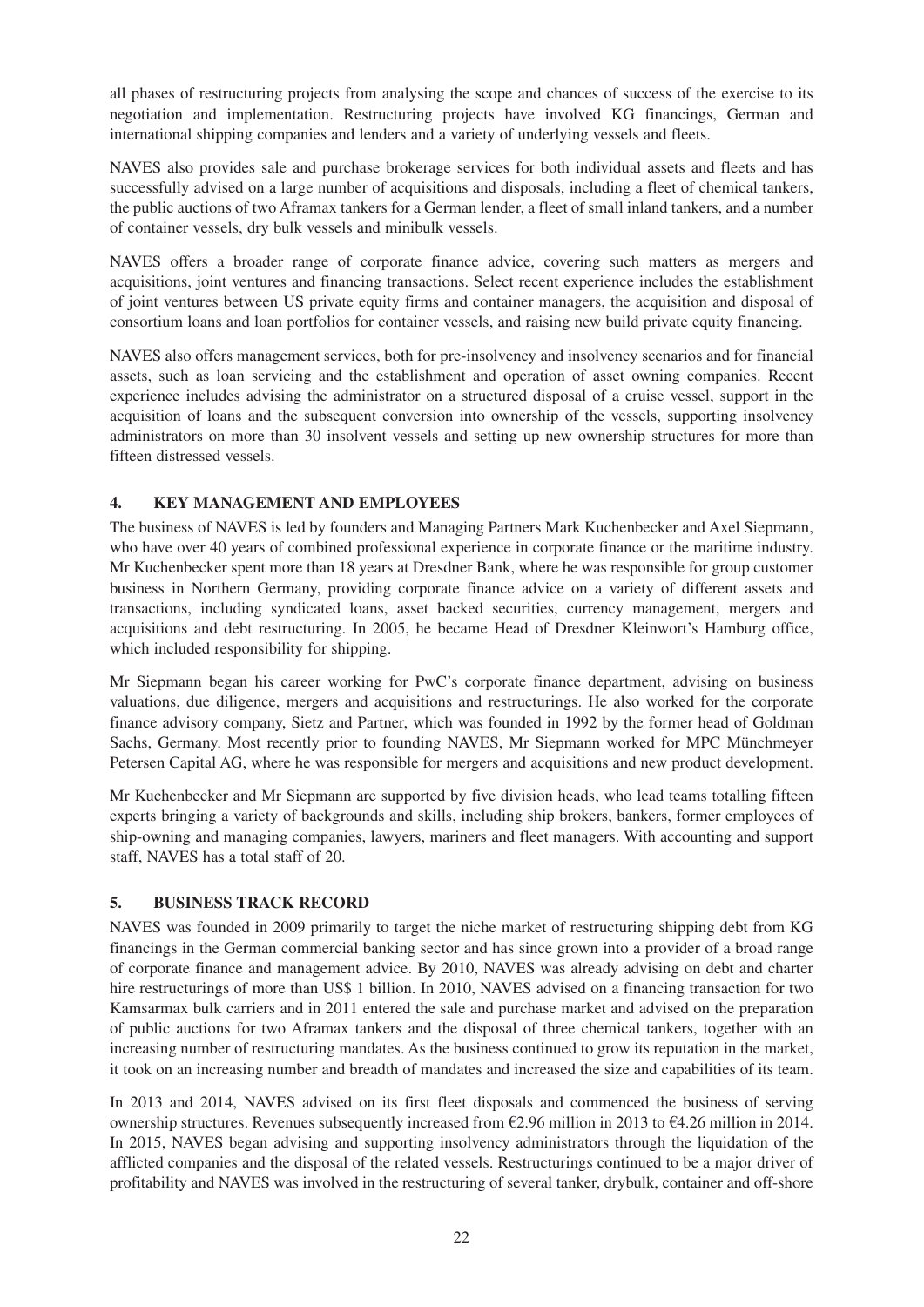vessel fleets, and revenue and profit after tax increased further to  $\epsilon$ 5.38 million and  $\epsilon$ 1.31 million, respectively, in 2015.

In 2016, NAVES became increasingly active in the Greek market, supporting Greek clients in restructurings, as well as continuing to work with Greek clients as buyers for distressed vessels, which contributed to revenue and profit after tax for the year of €7.46 million and €2.13 million respectively. In total, NAVES has advised on the restructuring of over US\$6.5 billion of capital and charter hire and on over US\$1.5 billion of related transactions, including both corporate and sale and purchase transactions, and has serviced over US\$0.5 billion of vessels and loans on behalf of its clients.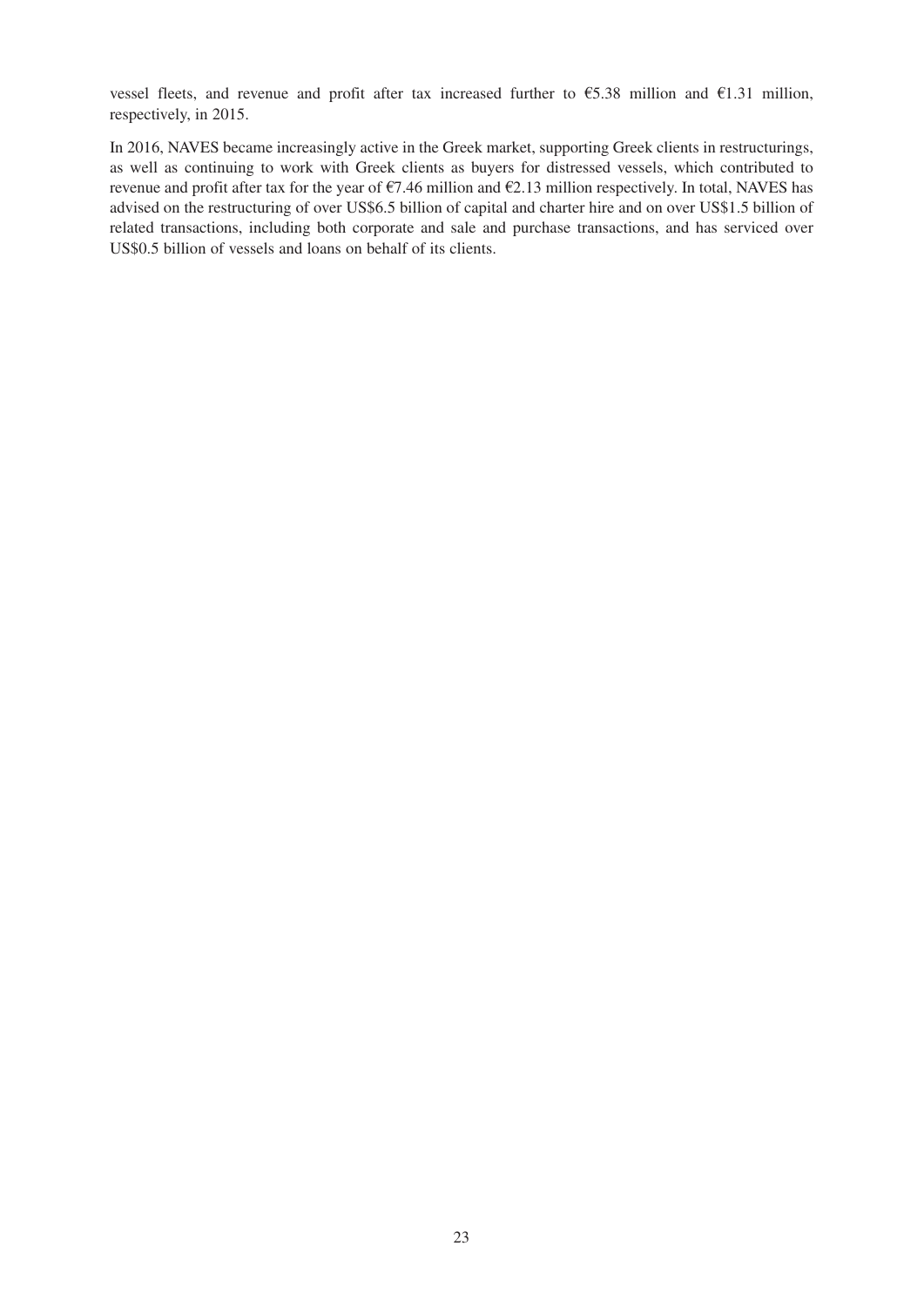# **HISTORICAL FINANCIAL INFORMATION ON NAVES**



#### **Private & confidential**

The Directors Braemar Shipping Services plc One Strand Trafalgar Square London WC2N 5HR

Ladies and Gentlemen

#### **NAVES Corporate Finance GmbH**

We report on the financial information set out in Part 7 of the Class 1 circular dated 7 September 2017 of Braemar Shipping Services plc for the years ended 31 December 2014, 31 December 2015 and 31 December 2016. This financial information has been prepared for inclusion in the Class 1 circular relating to the acquisition of NAVES Corporate Finance GmbH dated 7 September 2017 of Braemar Shipping Services plc on the basis of the accounting policies set out in note 1 to the financial information. This report is required by paragraph 13.5.21R of the Listing Rules and is given for the purpose of complying with that paragraph and for no other purpose.

#### **1 Responsibilities**

The Directors of Braemar Shipping Services plc are responsible for preparing the financial information on the basis of preparation set out in note 1 to the financial information.

It is our responsibility to form an opinion on the financial information and to report our opinion to you.

Save for any responsibility which we may have to those persons to whom this report is expressly addressed and which we may have to ordinary shareholders as a result of the inclusion of this report in the Class 1 circular, to the fullest extent permitted by law we do not assume any responsibility and will not accept any liability to any other person for any loss suffered by any such other person as a result of, arising out of, or in connection with this report or our statement, required by and given solely for the purposes of complying with Listing Rule 13.4.1R(6), consenting to its inclusion in the Class 1 circular.

#### **2 Basis of Opinion**

We conducted our work in accordance with Standards for Investment Reporting issued by the Auditing Practices Board in the United Kingdom. Our work included an assessment of evidence relevant to the amounts and disclosures in the financial information. It also included an assessment of the significant estimates and judgments made by those responsible for the preparation of the financial information and whether the accounting policies are appropriate to the entity's circumstances, consistently applied and adequately disclosed.

We planned and performed our work so as to obtain all the information and explanations which we considered necessary in order to provide us with sufficient evidence to give reasonable assurance that the financial information is free from material misstatement whether caused by fraud or other irregularity or error.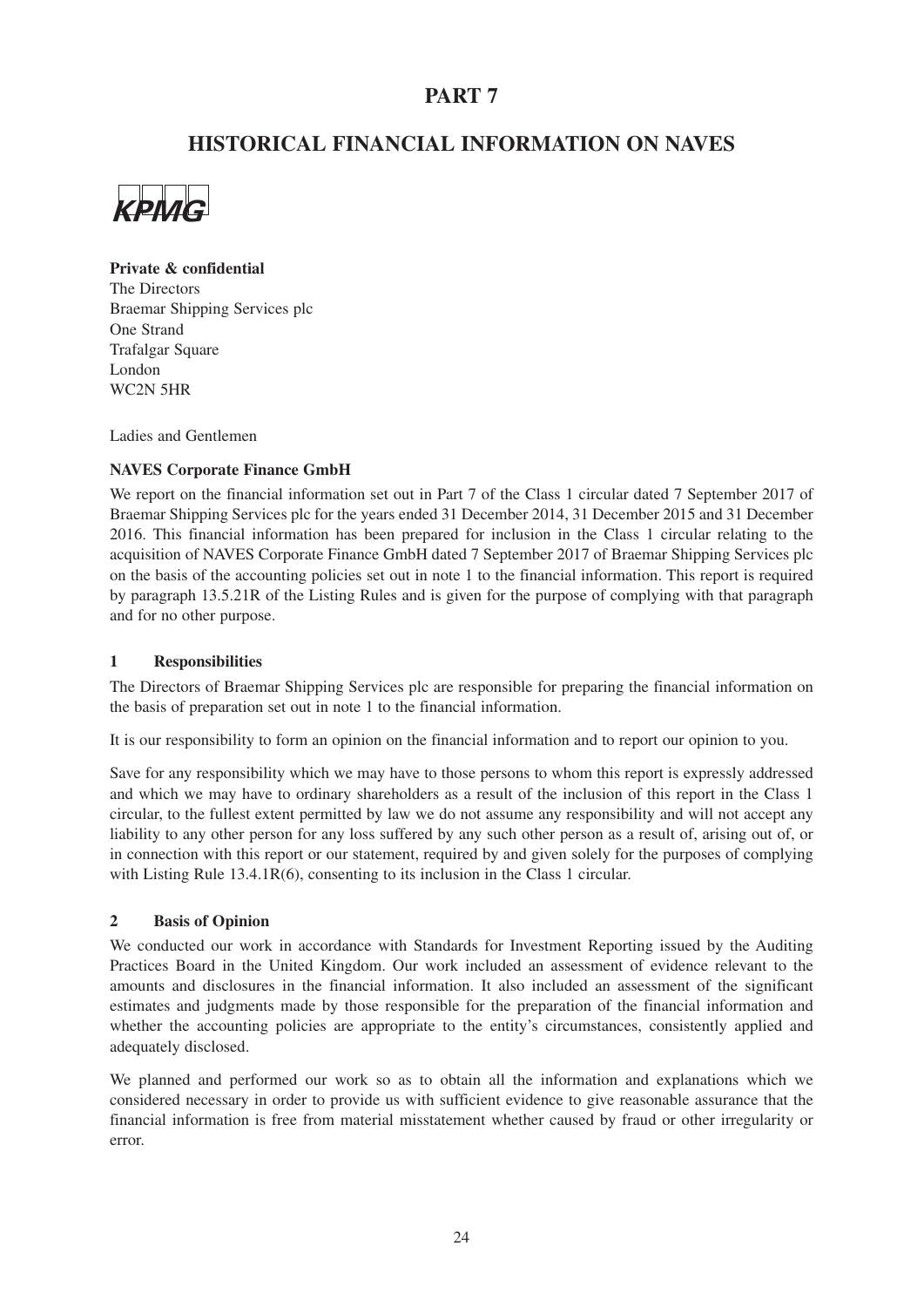

### *KPMG LLP Braemar Shipping Services plc 7 September 2017*

#### **3 Opinion on financial information**

In our opinion, the financial information gives, for the purposes of the Class 1 circular dated 7 September 2017, a true and fair view of the state of affairs of NAVES Corporate Finance GmbH as at 31 December 2014, 31 December 2015 and 31 December 2016 and of its profits, cash flows and changes in equity for the years ended 31 December 2014, 31 December 2015, and December 2016, in accordance with the basis of preparation set out in note 1 to the financial information.

Yours faithfully

KPMG LLP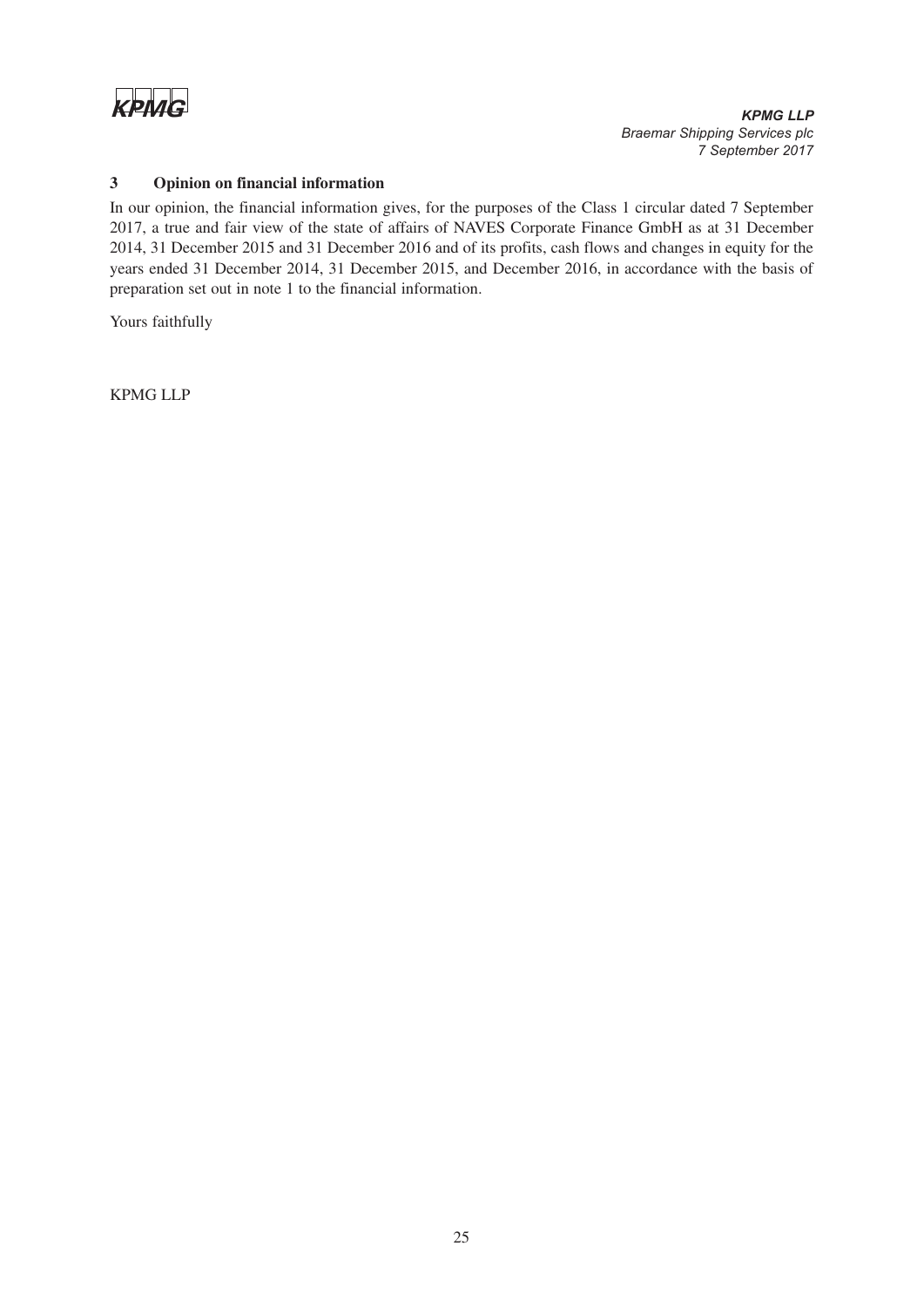# **PART A – FINANCIAL INFORMATION ON NAVES**

# **INCOME STATEMENT**

| For the years ended           |                | 31 Dec 2016 | 31 Dec 2015     | 31 Dec 2014     |
|-------------------------------|----------------|-------------|-----------------|-----------------|
|                               | <b>Note</b>    | $f{67000}$  | $\epsilon$ '000 | $\epsilon$ '000 |
| <b>Continuing operations</b>  |                |             |                 |                 |
| <b>Revenue</b>                |                | 7,460       | 5,379           | 4,256           |
| Operating costs               |                | (4,465)     | (3,388)         | (2,716)         |
| <b>Operating profit</b>       | 2              | 2,995       | 1,991           | 1,540           |
| Finance income                | 4              | 40          | 51              | 22              |
| Finance costs                 | $\overline{4}$ | (1)         | (52)            | (0)             |
| <b>Profit before taxation</b> |                | 3,034       | 1,989           | 1,563           |
| Taxation                      | 5              | (906)       | (684)           | (568)           |
| Profit for the year           |                | 2,128       | 1,305           | 994             |
|                               |                |             |                 |                 |

*All operations are continuing operations*

*There is no comprehensive income other than the profit for the year.*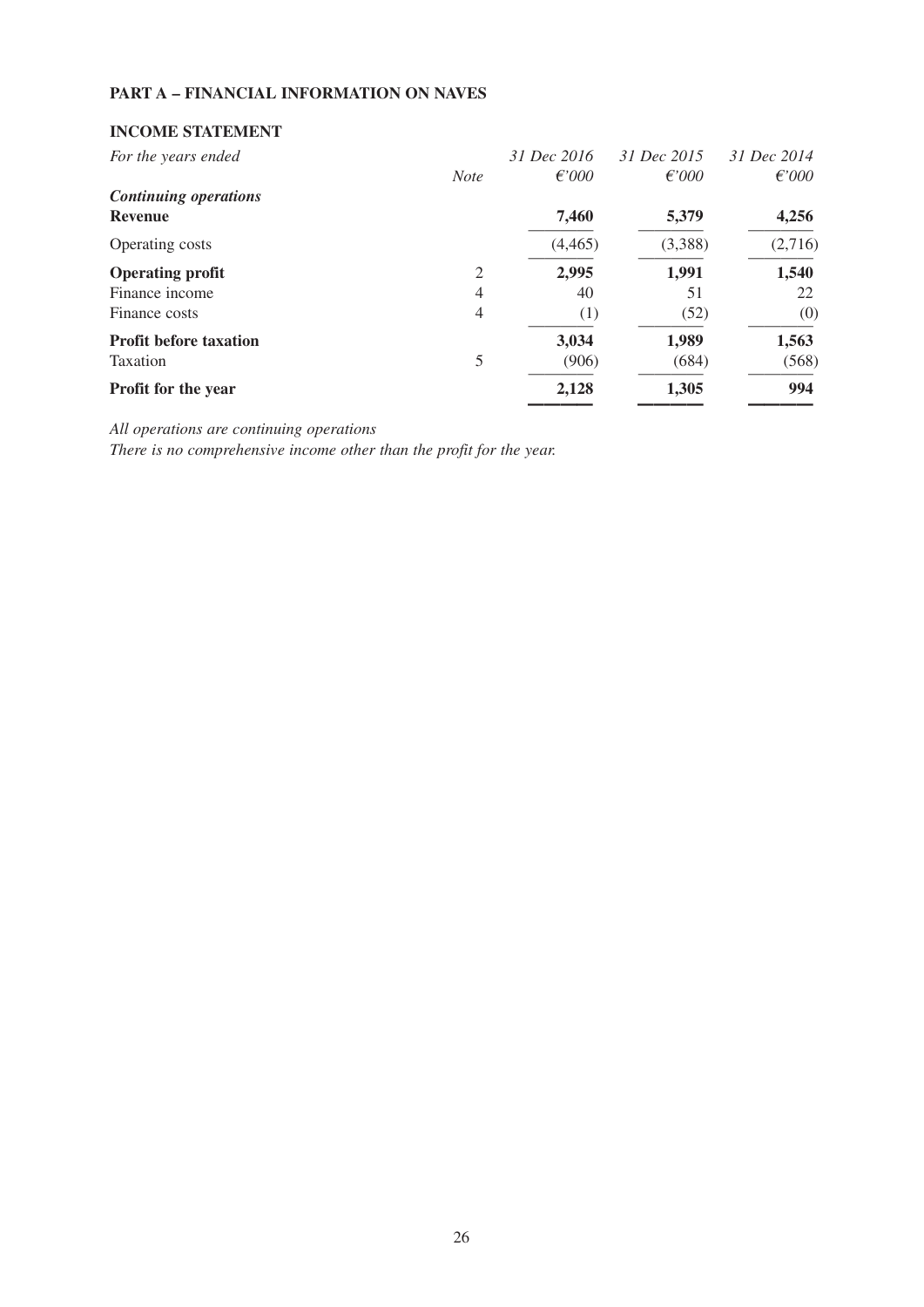# **BALANCE SHEETS**

|                                     |      | 31 Dec 2016 | 31 Dec 2015 | 31 Dec 2014 |
|-------------------------------------|------|-------------|-------------|-------------|
|                                     | Note | $f$ '000    | $f$ '000    | f000        |
| <b>Assets</b>                       |      |             |             |             |
| <b>Non-current assets</b>           |      |             |             |             |
| Property, plant and equipment       | 7    | 29          | 13          | 5           |
| Investments                         | 8    | 139         | 289         | 501         |
| Other long-term receivables         | 9    | 143         | 60          | 284         |
|                                     |      | 311         | 362         | 790         |
| <b>Current assets</b>               |      |             |             |             |
| Trade and other receivables         | 10   | 1,390       | 834         | 863         |
| Cash and cash equivalents           | 11   | 1,431       | 2,428       | 1,082       |
|                                     |      | 2,821       | 3,262       | 1,945       |
| <b>Total assets</b>                 |      | 3,132       | 3,624       | 2,735       |
| <b>Liabilities</b>                  |      |             |             |             |
| <b>Current liabilities</b>          |      |             |             |             |
| Trade and other payables            | 12   | 543         | 42          | 261         |
| Current tax payable                 |      | 522         | 15          | 16          |
| Provisions                          | 13   | 101         | 83          | 29          |
|                                     |      | 1,166       | 141         | 306         |
| <b>Total liabilities</b>            |      | 1,166       | 141         | 306         |
| Total assets less total liabilities |      | 1,966       | 3,484       | 2,429       |
| <b>Equity</b>                       |      |             |             |             |
| Share capital                       | 14   | 100         | 100         | 100         |
| Other reserves                      |      | 74          | 74          | 74          |
| Retained earnings                   |      | 1,792       | 3,309       | 2,254       |
| <b>Total equity</b>                 |      | 1,966       | 3,484       | 2,429       |
|                                     |      |             |             |             |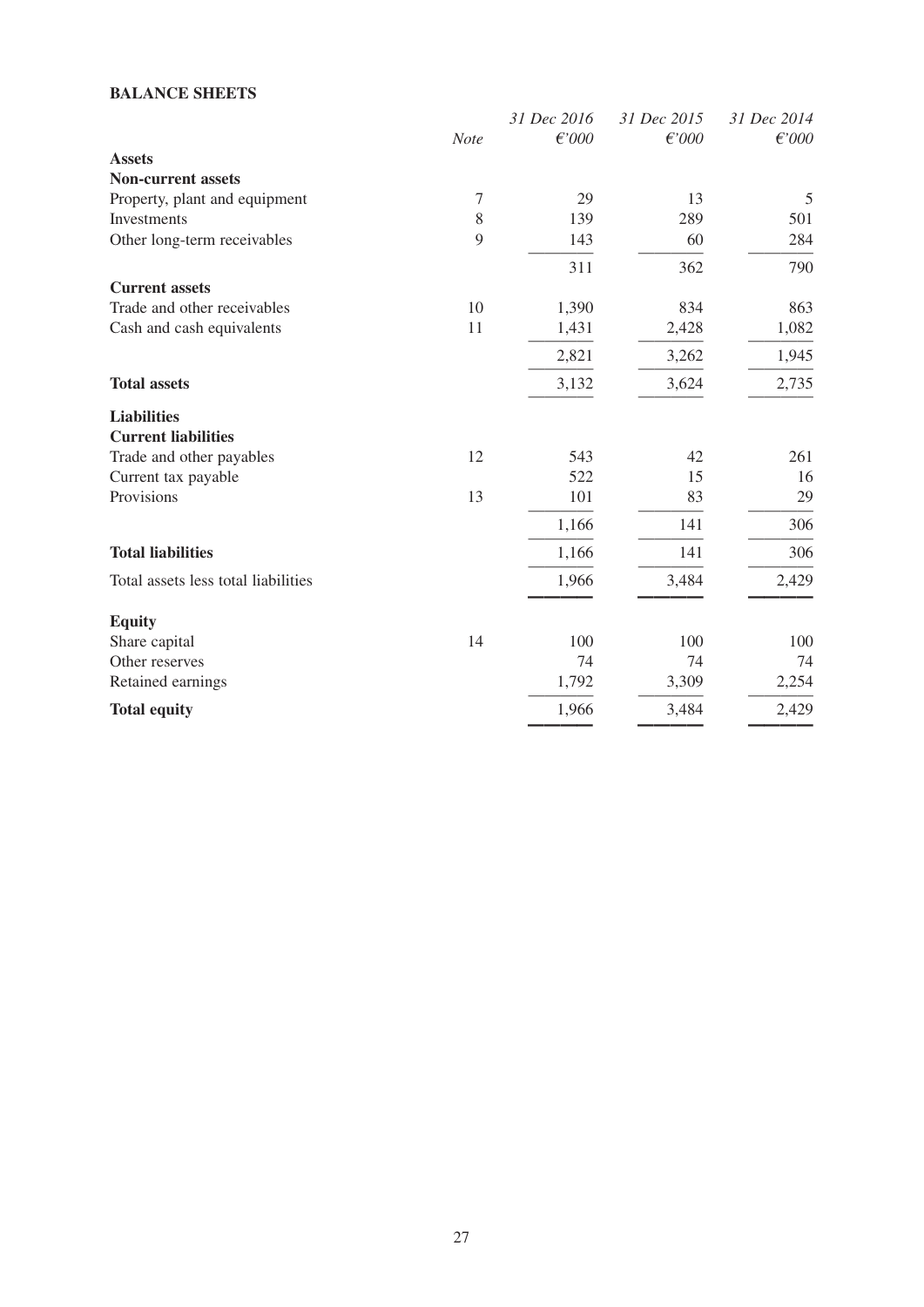# **STATEMENT OF CHANGES IN EQUITY**

|                     | <b>Share</b>    | <i>Other</i> | Retained |                 |
|---------------------|-----------------|--------------|----------|-----------------|
|                     | capital         | reserves     | earnings | Total           |
|                     | $\epsilon$ '000 | $f$ '000     | $f$ '000 | $\epsilon$ '000 |
| At 1 January 2014   | 100             | 74           | 2,910    | 3,084           |
| Profit for the year |                 |              | 994      | 994             |
| Dividends paid      |                 |              | (1,650)  | (1,650)         |
| At 31 December 2014 | 100             | 74           | 2,254    | 2,429           |
| Profit for the year |                 |              | 1,305    | 1,305           |
| Dividends paid      |                 |              | (250)    | (250)           |
| At 31 December 2015 | 100             | 74           | 3,309    | 3,484           |
| Profit for the year |                 |              | 2,128    | 2,128           |
| Dividends paid      |                 |              | (3,646)  | (3,646)         |
| At 31 December 2016 | 100             | 74           | 1,792    | 1,966           |
|                     |                 |              |          |                 |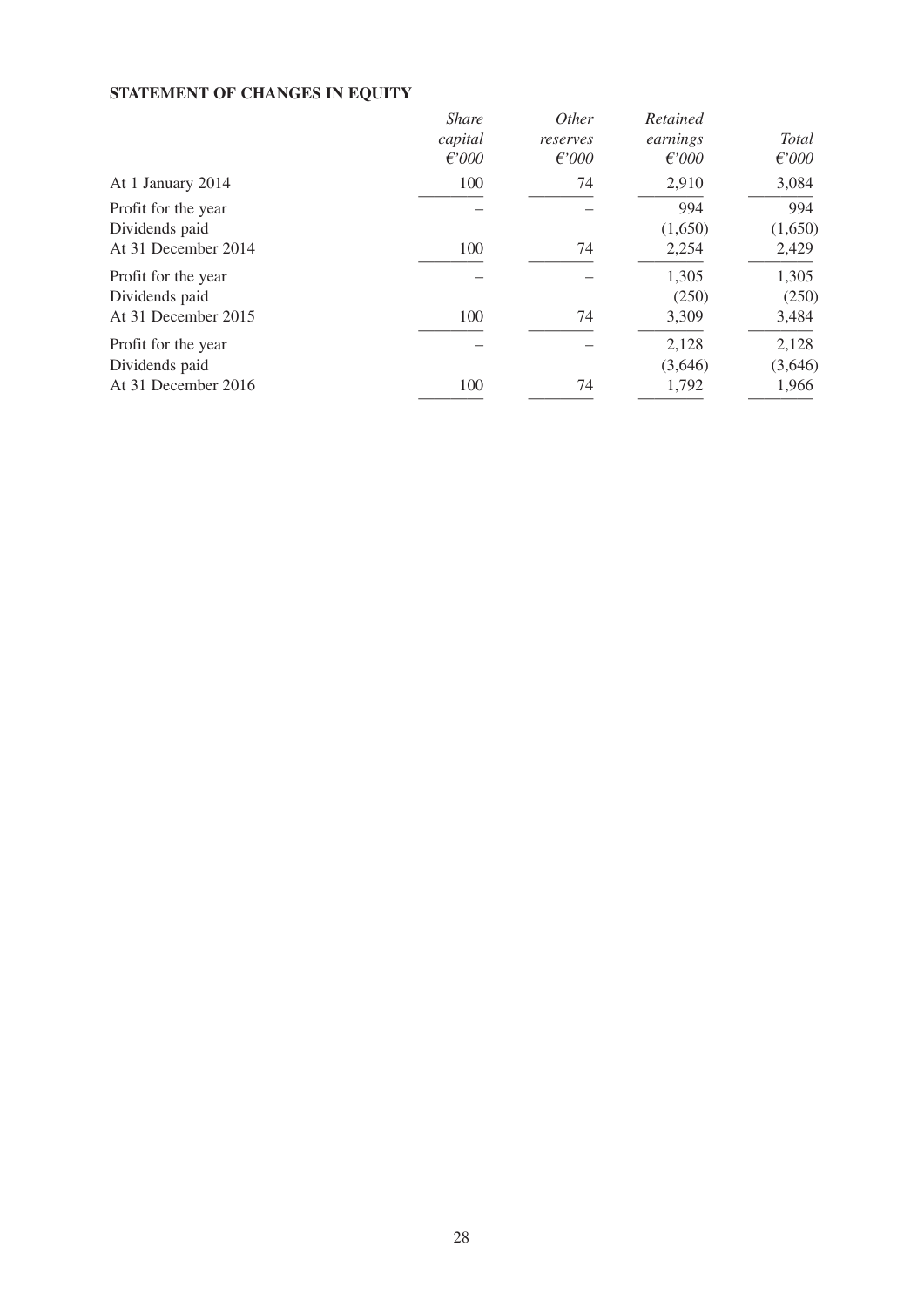# **CASH FLOW STATEMENT**

| Year ended | Year ended | Year ended      |
|------------|------------|-----------------|
| 31 Dec 16  | 31 Dec 15  | 31 Dec 14       |
| $f$ '000   | $f$ '000   | $\epsilon$ '000 |
|            |            |                 |
| 2,963      | 1,859      | 2,099           |
| 39         | 51         | 22              |
| (399)      | (685)      | (572)           |
| 2,603      | 1,224      | 1,550           |
|            |            |                 |
|            |            |                 |
| (22)       | (11)       | (1)             |
|            | (1)        | (239)           |
| 150        | 350        |                 |
| (83)       | 35         | (95)            |
| 46         | 373        | (335)           |
|            |            |                 |
| (3,646)    | (250)      | (1,650)         |
| (3,646)    | (250)      | (1,650)         |
| (997)      | 1,347      | (435)           |
| 2,428      | 1,082      | 1,517           |
| 1,431      | 2,428      | 1,082           |
|            |            |                 |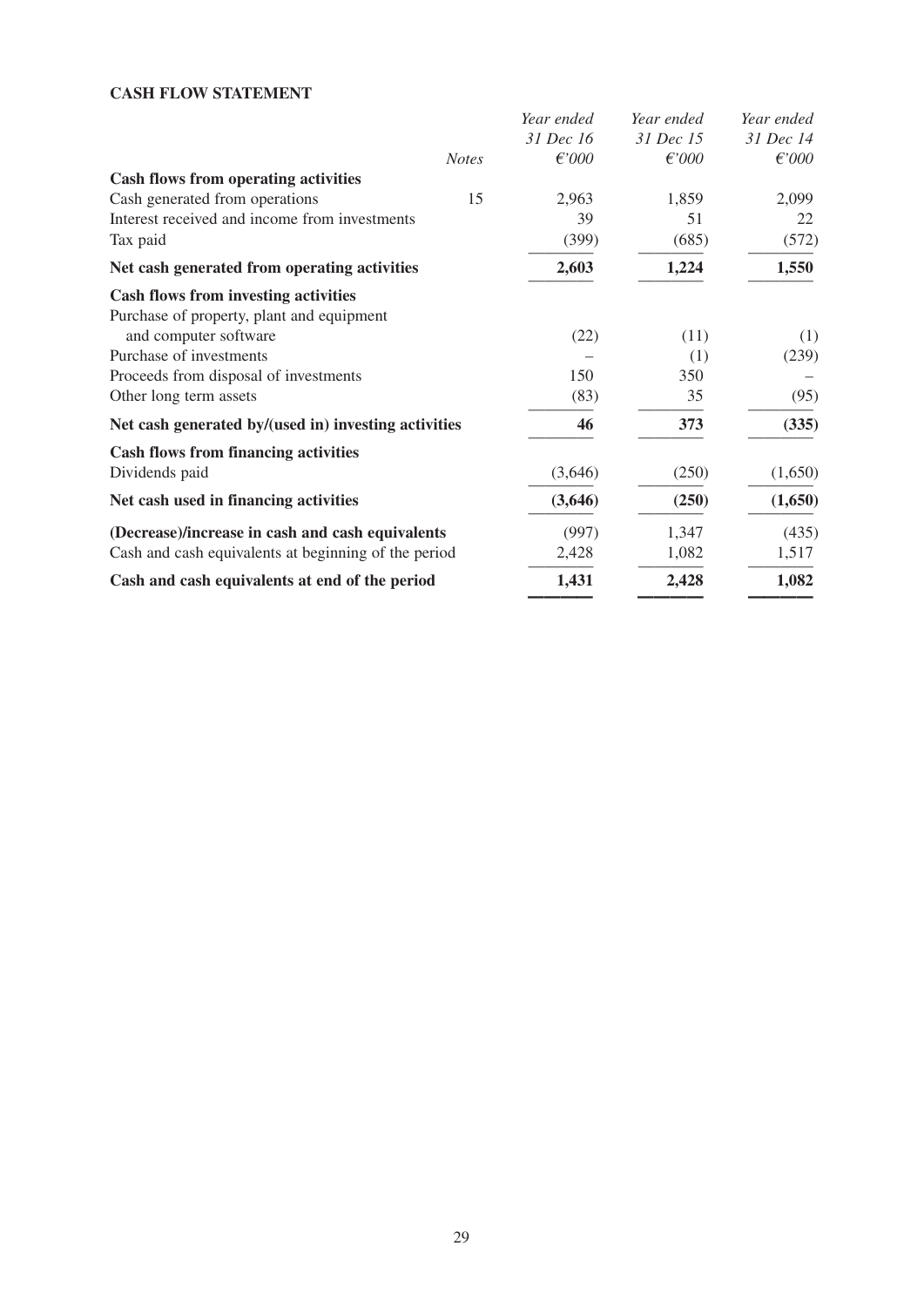#### **1 Accounting policies**

#### a) *Basis of preparation*

The historical financial information has been prepared on a going concern basis under the historical cost convention, presented in Euros which is the entity's functional currency.

NAVES ("NAVES" or "the Company") was part of a larger group of entities during the periods presented. The historical financial information for the three years ended 31 December 2016 has been prepared specifically for the purposes of this Circular and in accordance with the Listing Rules, and in accordance with this basis of preparation.

This basis of preparation describes how the historical financial information has been prepared in accordance with International Financial Reporting Standards as adopted by the European Union ("IFRS"), except as noted below.

IFRS does not provide for the preparation of special purpose historical financial information, or for the specific accounting treatment set out below. Accordingly, in preparing the historical financial information, certain accounting conventions commonly used for the preparation of special purpose financial information for inclusion in investment circulars as described in the Annexure to SIR 2000 (Investment Reporting Standards applicable to public reporting engagements on combined historical financial information) issued by the UK Auditing Practices Board have been applied. The application of these conventions results in the following material departure from IFRS; in all other respects, IFRS has been applied

The historical financial information has been prepared on an 'entity carve out' basis and as such was derived from the separate financial statements and accounting records of NAVES and is not prepared on a consolidated basis and therefore does not comply with the requirements of IFRS 10 "Consolidated Financial Statements". The accounting principles applied are those relevant to individual financial statements.

The accounting policies applied and disclosed below are consistent with those used by Braemar in its annual financial statements for the year ended 28 February 2017 and these policies have been applied consistently to all periods presented unless stated otherwise.

#### *New standards, amendments and interpretations issued but not yet effective for the financial year beginning 1 January 2016 and not early adopted*

As at the date of preparation of the historical financial information, the following standards and interpretations were in issue but not yet effective (and in some cases had not yet been adopted by the EU). The Company has not applied these standards and interpretations in the preparation of these financial statements:

- Amendment to IAS 7, 'Statement of cash flows' on disclosure initiative
- Amendment to IAS 12, 'Income taxes' on recognition of deferred tax assets for unrealised losses
- Amendment to IFRS 2, 'Share based payments' regarding how to account for certain types of share-based payment transactions
- IFRS 15 'Revenue from contracts with customers'
- IFRS 9 'Financial instruments'
- Amendments to IAS 40, 'Investment property' relating to transfers of investment property
- IFRIC 22, 'Foreign currency transactions and advance consideration'
- IFRS 16 'Leases'
- Annual improvements  $(2014 2016)$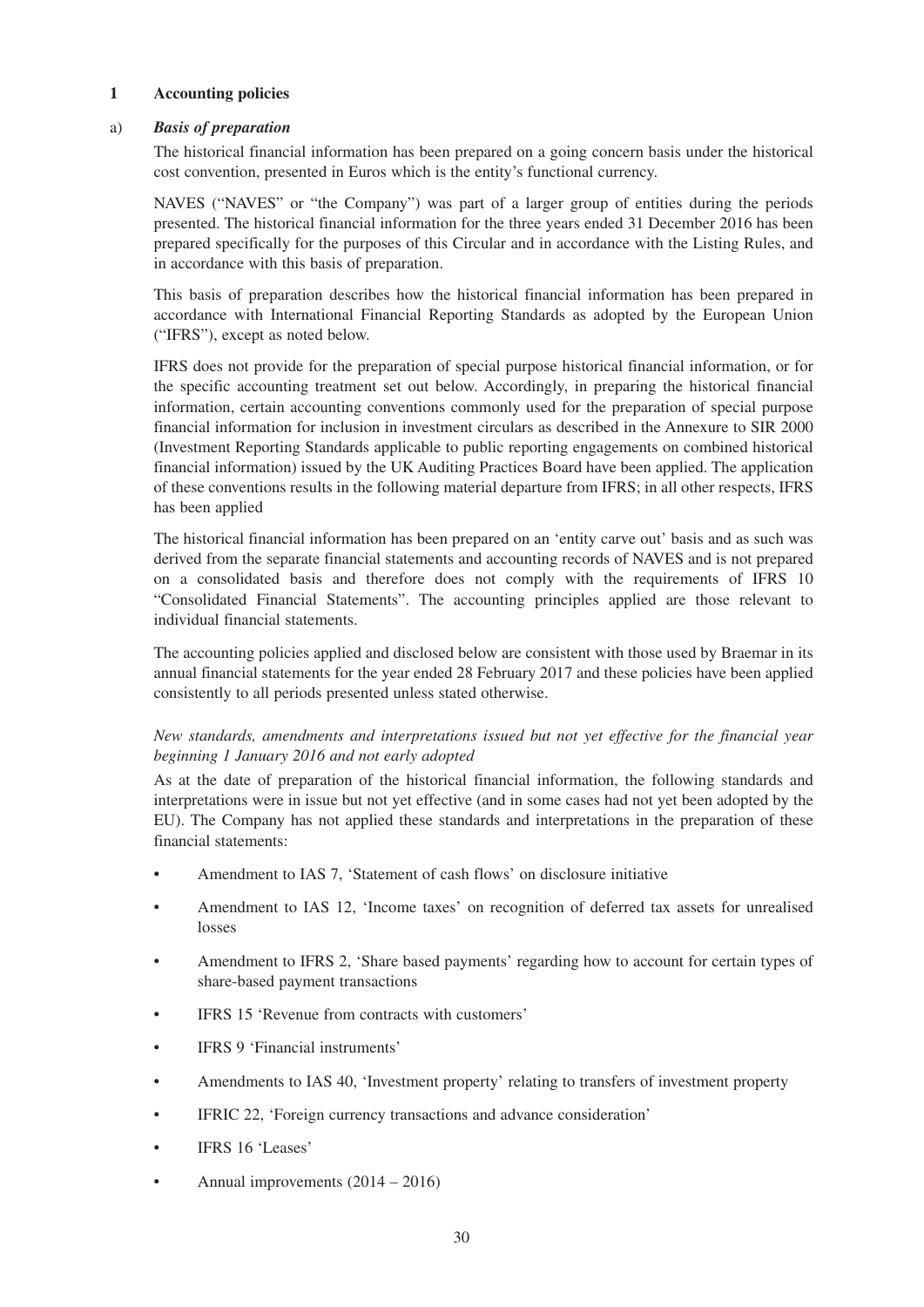The impact on the Company's financial statements of the future adoption of these and other new standards and interpretations is under review. IFRS15 'Revenue from contracts with customers' sets out the requirements for recognising revenue from contracts with customers and requires apportionment of revenue earned from contracts to individual promises, or performance obligations. IFRS15 'Revenue from contracts with customers' will be effective from 1 January 2018. The Company does not expect the effect of this standard to have a material effect on the results or net assets of the Company, but is in the process of quantifying the implications. IFRS 16 'Leases' will be effective from 1 January 2019 and requires lessees to recognise assets and liabilities for all leases unless the lease term is 12 months or less or the underlying asset is of low value. The Group is still reviewing the effect of the application of this standard.

#### *Explanation of adoption of IFRS in the historical financial information*

The historical financial information presents financial information of the Company prepared in accordance with IFRSs for the first time. The 2016 financial statements for the Company were prepared under German general accepted accounting principles.

The accounting policies set out in note 1 have been applied in preparing the financial information for the year ended 31 December 2016 and the comparative information presented in the financial information for the years ended 31 December 2015 and 2014 and in the preparation of an opening IFRS balance sheet at 1 January 2014 (the date of transition for the historical financial information).

In preparing its opening IFRS balance sheet, the Company has not identified any measurement adjustments in respect to amounts reported previously in financial statements prepared in accordance with its old basis of accounting (German GAAP). Certain items of the income statement and balance sheet have been reallocated between line items to be in accordance with Braemar's accounting policies and presentation but there is no net impact on profit for the years, net assets or net equity. Under German GAAP the Company had not been required to prepare a cash flow statement.

#### b) *Use of estimates and critical judgements*

The preparation of financial statements in conformity with IFRSs as endorsed by the EU requires the use of estimates and assumptions that affect the reported amounts of assets and liabilities at the date of the financial statements and the reported amounts of revenues and expenses during the reporting period.

A key judgement, not involving estimation, which NAVES makes applies to its approach to revenue recognition particularly in respect of the assessments made regarding the appropriate timing of recognition of revenue. This can involve assessment of completion of third parties' obligations in order for commission or similar revenue to be recognised.

The key area where the Company typically makes judgements involving estimates is in respect of provision for impairment of trade receivables: Ongoing judgements are required in assessing the appropriate level of impairment provision taking into account the age of the receivables and risk of the amounts not being recovered (see Note 10).

#### c) *Revenue recognition*

Revenue is recognised to the extent that it is probable that the economic benefits will flow to NAVES and the revenue can be reliably measured.

Revenue of NAVES consists of:

- i) Retainer mandates. Income is recognised on a straight-line basis over the term of the mandate;
- ii) Success fees on brokerage or sale of vessels, completed restructurings and financings. Commission is earned and recognised when the principals in the transaction complete on the sale/purchase and the title of the vessel passes from the seller to the buyer. Judgement is required as to when these obligations have been completed by the third parties.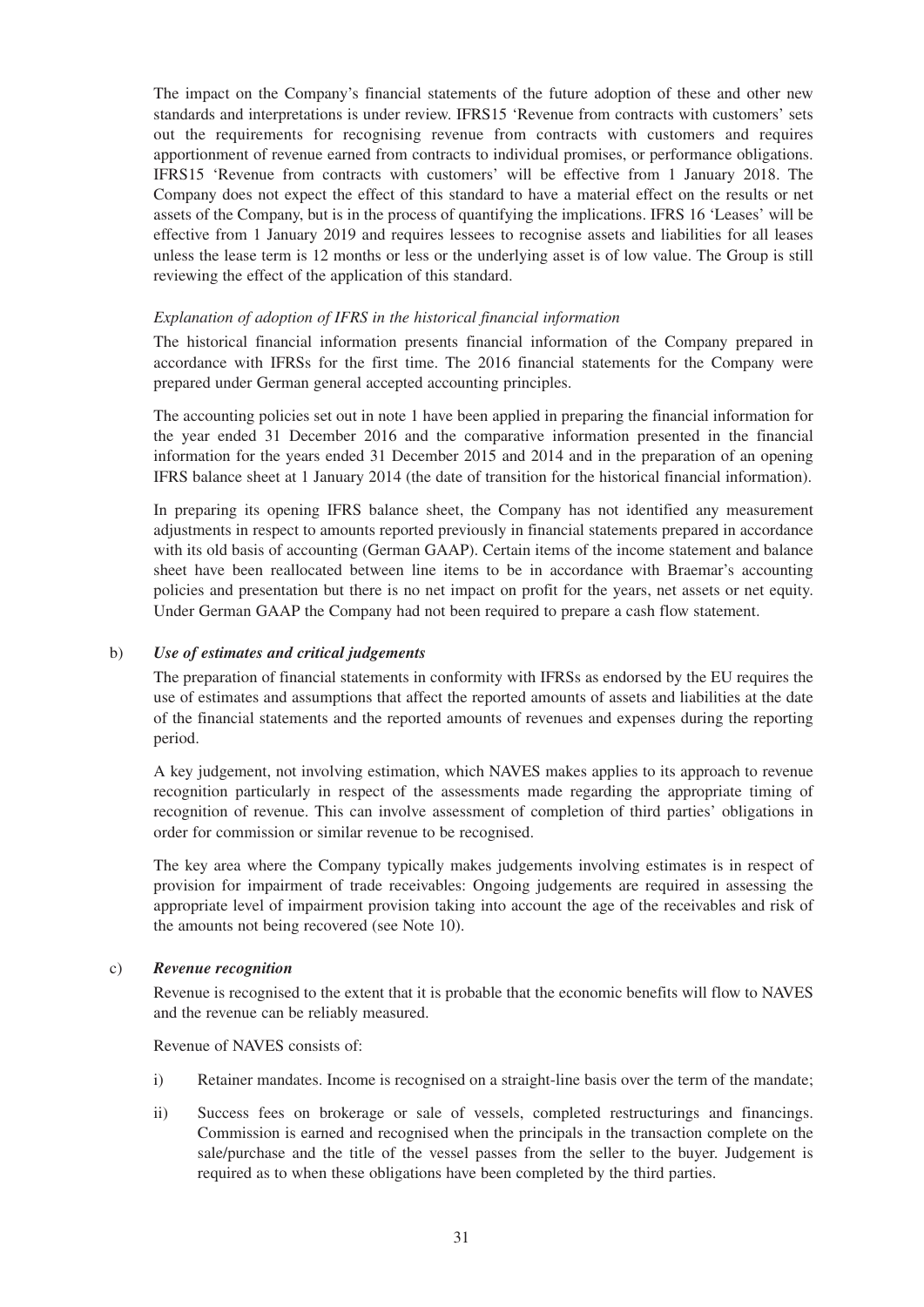Dividend income from investments is recognised when the shareholders' legal rights to receive payment have been established.

#### d) *Foreign currencies*

The presentational currency of NAVES is Euros. Transactions in currencies other than Euros are recorded at the rates of exchange prevailing on the date of the transaction. Foreign exchange gains and losses resulting from the settlement of such transactions and from the translation at year end exchange rates of monetary assets and liabilities denominated in foreign currency are recognised in the income statement.

#### e) *Taxation*

The taxation expense represents the sum of the current and deferred tax.

The tax currently payable is based on taxable profit for the period. Taxable profit differs from net profit as reported in the income statement because it excludes items of income and expense that are taxable or deductible in other years and it further excludes items that are never taxable or deductible. The Company's liability for current tax is calculated using rates that have been enacted or substantively enacted by the balance sheet date.

Full provision is made for deferred taxation on all taxable temporary differences. Deferred tax assets and liabilities are recognised separately on the balance sheet. Deferred tax assets are recognised only to the extent that they are expected to be recoverable. Deferred taxation is recognised in the income statement unless it relates to taxable transactions taken directly to equity, in which case the deferred tax is also recognised in equity. The deferred tax is released to the income statement at the same time as the taxable transaction is recognised in the income statement. Deferred taxation on unremitted overseas earnings is provided for to the extent a tax charge is foreseeable.

#### f) *Property, plant and equipment*

Property, plant and equipment are shown at historical cost less accumulated depreciation and any impairment value.

Depreciation is provided at rates calculated to write off the cost, less estimated residual value of each asset, on a straight-line basis over its expected useful life as follows:

Computers – four years Fixtures and equipment – four years

#### g) *Investments*

Investments in associates and joint ventures and subsidiaries are accounted for under the equity cost method of accounting in the financial statements.

Investments where NAVES has no significant influence are held at fair value with movements in fair value recorded in Other Comprehensive Income other than impairments which are recorded in the Income Statement.

#### h) *Impairment*

The carrying amount of the Company's assets other than financial assets within the scope of IAS 39 and deferred tax assets, are reviewed each balance sheet date to determine whether there is an indication of impairment. If any such indication exists, the asset's recoverable amount is estimated. The recoverable amount is determined based on value in use calculations, which requires the use of estimates. An impairment loss is recognised in the income statement whenever the carrying amount of the assets exceeds its recoverable amount.

Where an impairment loss subsequently reverses, the carrying amount of the assets with the exception of goodwill is increased to the revised estimate of its recoverable amount. This cannot exceed the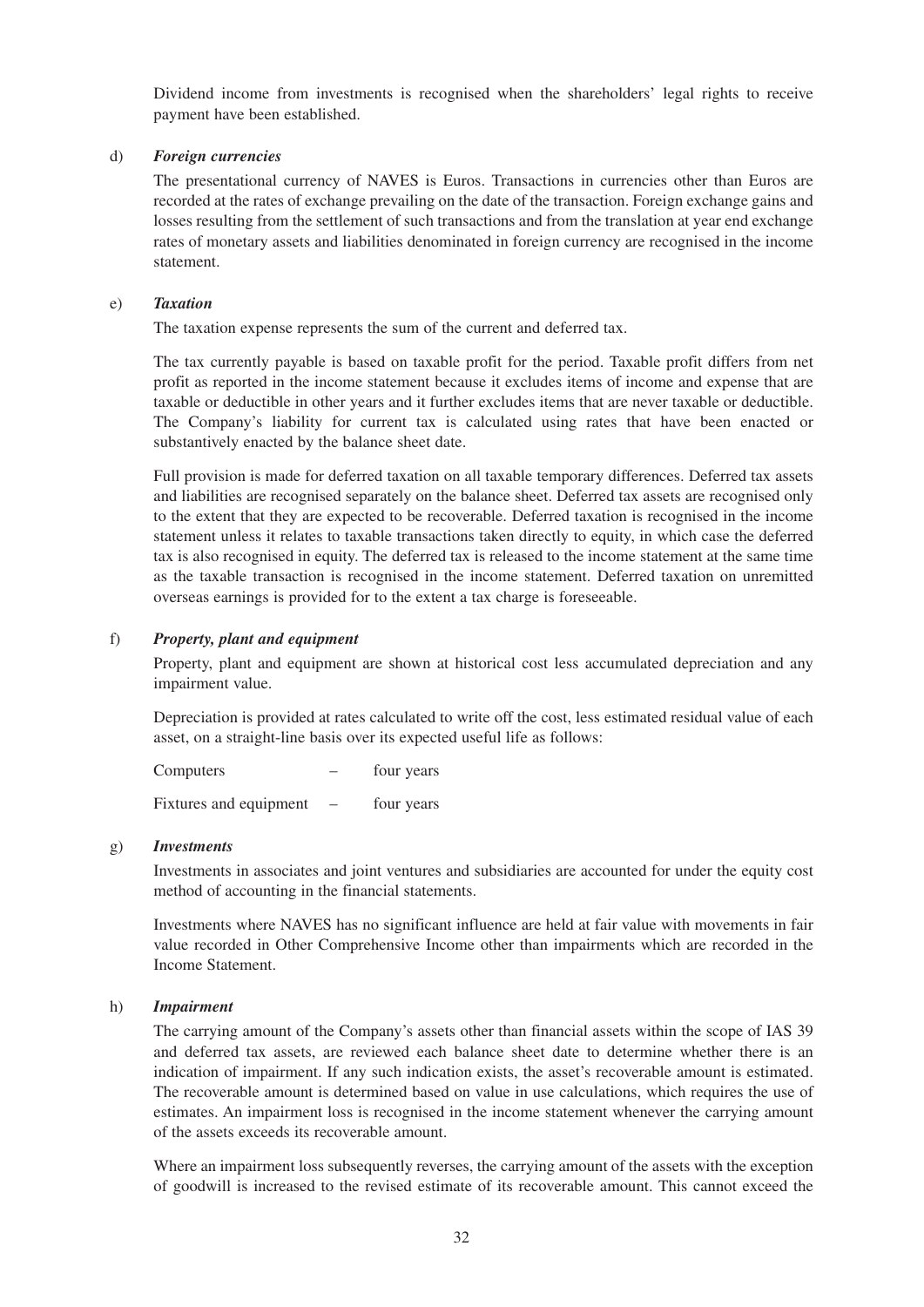carrying amount prior to the impairment charge. An impairment recognised in the income statement in respect of goodwill is not subsequently reversed.

#### i) *Derivative financial instruments and hedging*

Derivatives are initially recognised at fair value and are subsequently re-measured at their fair value at each balance sheet date. Recognition of the resulting gain or loss depends on whether the derivative is designated as a hedging instrument, and if it is, the nature of the item being hedged. Changes in the fair value of derivatives that do not qualify for hedge accounting are recognised immediately in the income statement. NAVES designates derivatives that qualify for hedge accounting as a cash flow hedge where there is a high probability of the forecast transactions arising. The effective portion of changes in the fair value of these derivatives is recognised in equity. The gain or loss relating to the ineffective portion is recognised immediately in the income statement. Amounts accumulated in equity are recycled to the income statement at the same time as the gains or losses on the hedged items. When a forecast transaction is no longer expected to occur, the cumulative gains or losses that were reported in equity are immediately transferred to the income statement.

When a hedging instrument expires or is sold, terminated or exercised, or the entity revokes designation of the hedge relationship but the hedged forecast transaction is still expected to occur, the cumulative gain or loss at that point remains in equity and is recognised in accordance with the above policy when the transaction occurs.

The fair value of forward foreign exchange contracts is based either directly (i.e. as prices) or indirectly (i.e. derived from prices) at the balance sheet date.

#### j) *Trade and other receivables*

Trade and other receivables are recognised and carried at the lower of their original value and recoverable amount. Provision is made where there is evidence that the balances will not be recovered in full.

#### k) *Cash and cash equivalents*

Cash and cash equivalents included in the balance sheet comprise cash in hand, short-term deposits with an original maturity of three months or less and restricted cash.

Cash and cash equivalents included in the cash flow statement include cash and short-term deposits, net of bank overdrafts.

#### l) *Provisions*

Provisions are recognised when NAVES has a present obligation (legal or otherwise) as a result of a past event and it is probable that an outflow of resources embodying economic benefits will be required to settle the obligation and a reliable estimate can be made of the amount of the obligation. If material, the provisions are discounted using an appropriate current pre-tax interest rate.

#### m) *Pension scheme arrangements*

NAVES operates a defined contribution scheme. Pension costs charged against profits in respect of these schemes represent the amount of the contributions payable to the schemes in respect of the accounting period. The assets of the schemes are held separately from those of NAVES within independently administered funds. NAVES has no further payment obligations once the contributions have been paid.

#### n) *Borrowings*

Arrangement costs for bonds and loan facilities in respect of debt are capitalised and amortised over the life of the debt at a constant rate.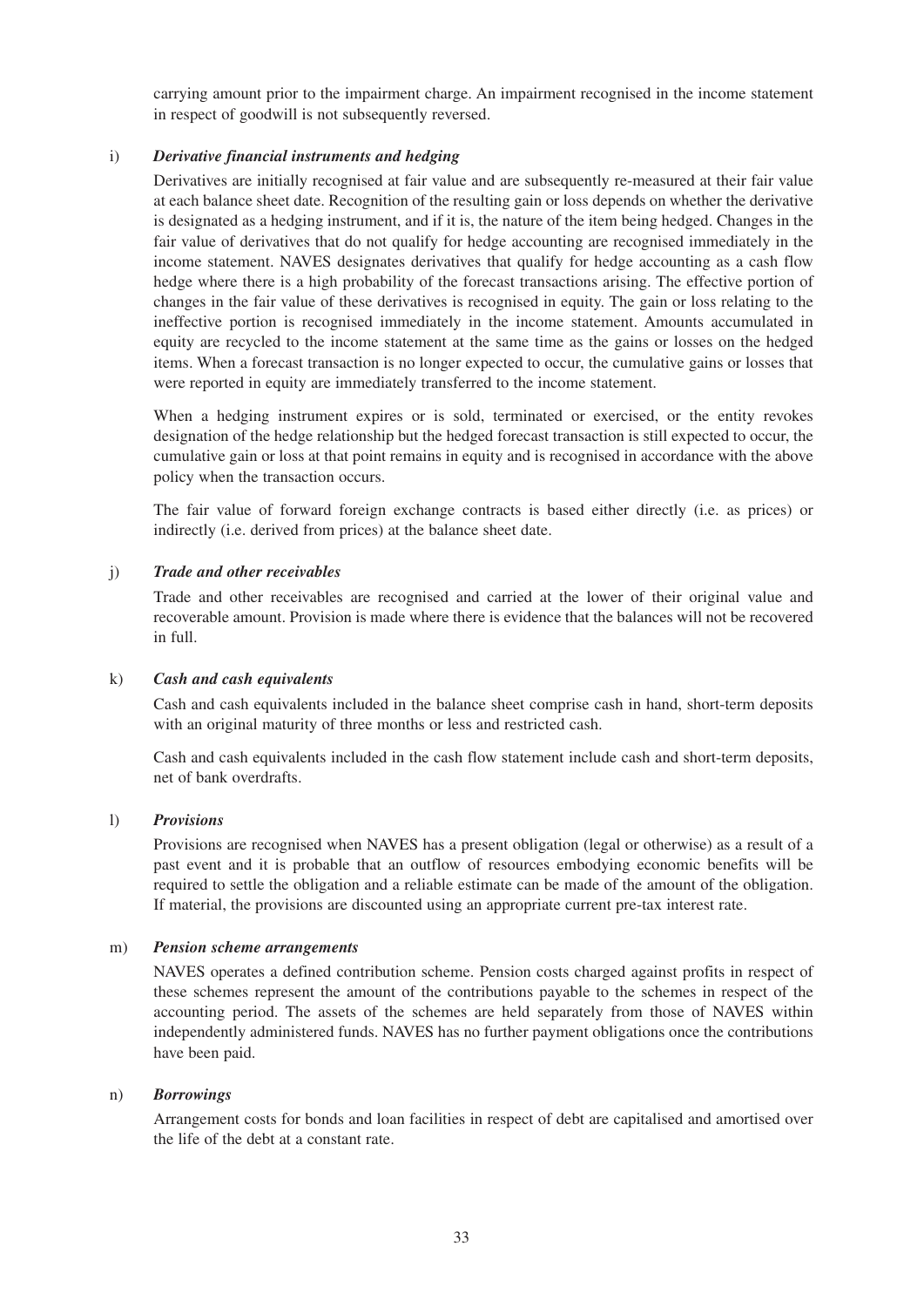Finance costs are charged to the income statement, based on the effective interest rate of the associated borrowings.

#### o) *Leasing*

Operating leases are charged to the income statement as an expense on a straight-line basis over the lease term. Operating lease income is recognised in the income statement on a straight-line basis over the lease term.

#### p) *Segmental reporting*

The Directors are of the opinion that the Company is engaged in a single segment of business, being advising maritime clients, and in one geographical area, Germany. There is no one client that represents more than 10% of company revenue. The chief operating decision maker is considered to be the Directors who are provided with financial information on a monthly basis.

#### **2 Operating profit**

|                                       |              | 2016            | 2015            | 2014  |
|---------------------------------------|--------------|-----------------|-----------------|-------|
|                                       | <b>Notes</b> | $\epsilon$ '000 | $\epsilon$ '000 | f000  |
| Staff costs                           | 3            | (1,877)         | (1,238)         | (878) |
| Depreciation on tangible fixed assets |              | (6)             | (3)             | (2)   |
| Impairment of loan                    |              |                 | (52)            |       |
| Operating lease rentals:              |              |                 |                 |       |
| - Land and buildings                  |              | (213)           | (70)            | (62)  |
| $-$ Other                             |              | (31)            | (24)            | (16)  |
| Net foreign exchange losses           |              | (9)             | (17)            | (1)   |
|                                       |              |                 |                 |       |

The impairment in 2015 was recognised on the conversion of a loan to an affiliate of €188 thousand for shares in that affiliate with a fair value of €136 thousand.

#### **3 Staff costs**

#### a) *Staff costs for the Group during the year (including Directors)*

|   |                                                  |              | 2016     | 2015            | 2014  |
|---|--------------------------------------------------|--------------|----------|-----------------|-------|
|   |                                                  | <b>Notes</b> | $f$ '000 | f000            | f000  |
|   | Salaries and wages                               |              | (1,691)  | (1,103)         | (781) |
|   | Other pension costs                              |              | (1)      |                 |       |
|   | Social security costs                            |              | (184)    | (135)           | (97)  |
|   |                                                  |              | (1,877)  | (1,238)         | (878) |
| 4 | Finance income and costs – net                   |              |          |                 |       |
|   |                                                  |              | 2016     | 2015            | 2014  |
|   |                                                  |              | $f$ '000 | $\epsilon$ '000 | f000  |
|   | Finance income:                                  |              |          |                 |       |
|   | - income from investments                        |              | 39       | 50              |       |
|   | - Interest on bank deposits                      |              |          |                 | 22    |
|   | Total finance income                             |              | 40       | 51              | 22    |
|   | Finance costs:                                   |              |          |                 |       |
|   | - Interest payable on bank loans and other loans |              | (1)      |                 |       |
|   | - Impairment of financial assets                 |              |          | (52)            |       |
|   | Total finance costs                              |              | (1)      | (52)            |       |
|   | Finance income/ $(costs)$ – net                  |              | 39       | (2)             | 22    |
|   |                                                  |              |          |                 |       |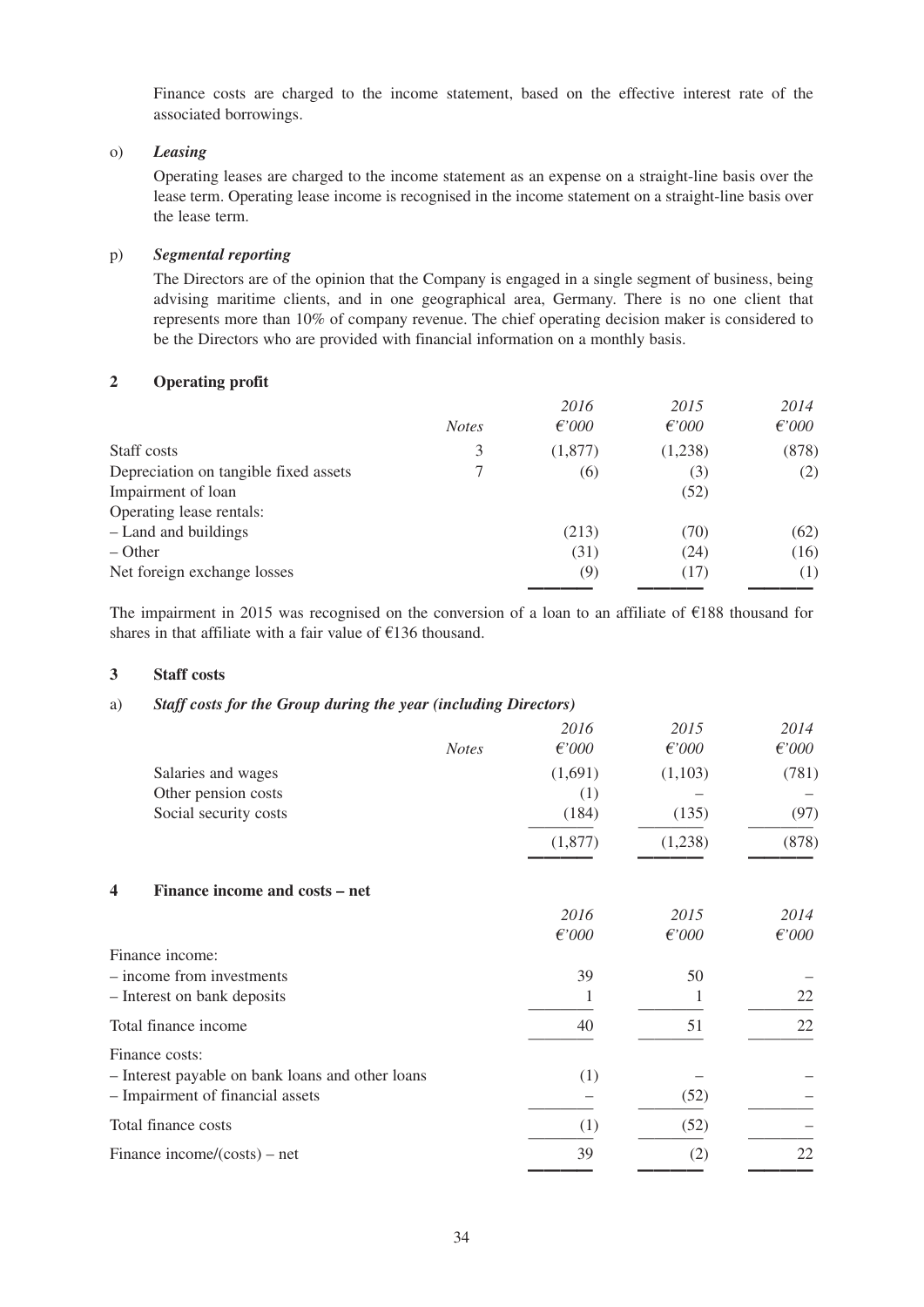#### **5 Taxation**

### *Analysis of charge in year*

|                                                        | 2016     | 2015     | 2014  |
|--------------------------------------------------------|----------|----------|-------|
|                                                        | $f$ '000 | $f$ '000 | f000  |
| Current tax                                            |          |          |       |
| German Corporation tax charged to the income statement | (906)    | (684)    | (568) |
| Total current tax                                      | (906)    | (684)    | (568) |
| Total deferred tax                                     |          |          |       |
| Taxation                                               | (906)    | (684)    | (568) |
| Reconciliation between expected and actual tax charge  |          |          |       |
| Profit before tax                                      | 3,034    | 1,989    | 1,563 |
| Profit before tax at standard rates of German          |          |          |       |
| corporation tax $(32.28\%)$                            | 979      | 642      | 504   |
| Expenses not deductible for tax purposes               | 2        |          |       |
| Prior year adjustments                                 | (75)     | 37       | 63    |
| Total tax charge for the year                          | 906      | 684      | 568   |
|                                                        |          |          |       |

The Company is subject to corporation income tax, which is 15% of the taxable amount plus 5.5% solidarity surcharge on the tax amount (tax rate is 15.83% total). The Company is also subject to business tax, which is another 16.45% on the taxable amount, in total 32.28%.

There are no enacted or substantively enacted future changes to these tax rates.

#### **6 Dividends**

Amounts recognised as distributions to equity holders in the year:

|                                   | 2016     | 2015            | 2014            |
|-----------------------------------|----------|-----------------|-----------------|
|                                   | $f$ '000 | $\epsilon$ '000 | $\epsilon$ '000 |
| Dividends paid on ordinary shares | 3.646    | 250             | 1,650           |
|                                   | 3.646    | 250             | 1,650           |
|                                   |          |                 |                 |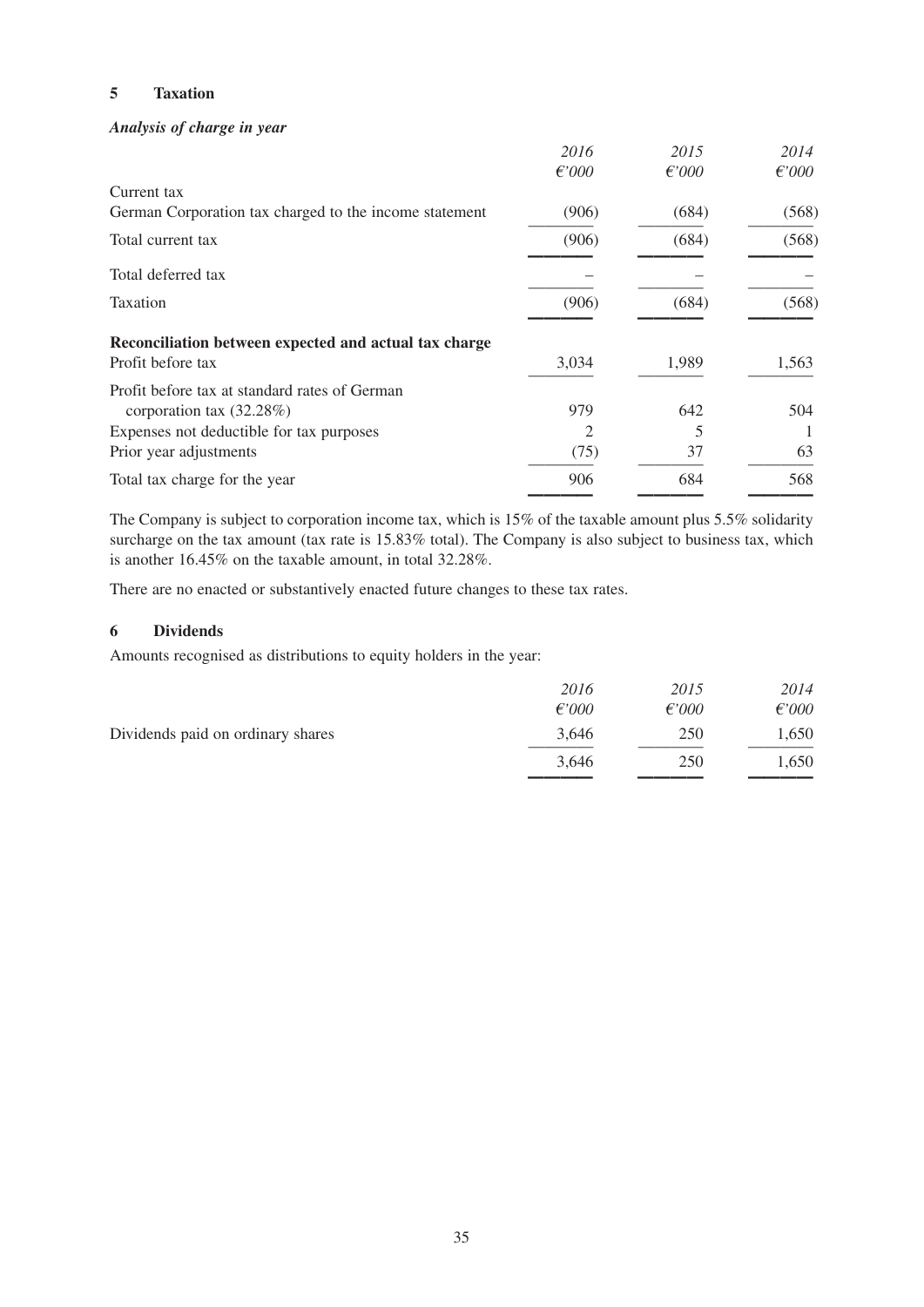#### **7 Property, plant and equipment**

|                   | Acquisition and |              | Carrying        |
|-------------------|-----------------|--------------|-----------------|
|                   | production      | Accumulated  |                 |
|                   | costs           | depreciation | amount          |
|                   | $\epsilon$ '000 | $f$ '000     | $\epsilon$ '000 |
| 1 January 2014    | 25              | (19)         | 5               |
| Additions         |                 | (2)          |                 |
| Disposals         |                 |              |                 |
| Reclassifications |                 |              |                 |
| 31 December 2014  | 26              | (21)         | 5               |
| <b>Additions</b>  | 11              | (3)          |                 |
| Disposals         |                 |              |                 |
| Reclassifications |                 |              |                 |
| 31 December 2015  | 37              | (24)         | 13              |
| <b>Additions</b>  | 22              | (6)          |                 |
| Disposals         |                 |              |                 |
| Reclassifications |                 |              |                 |
| 31 December 2016  | 59              | (29)         | 29              |

At 31 December 2016, NAVES had no contractual commitments for the acquisition of property, plant and equipment (2015: nil, 2014: nil).

#### **8 Investments**

|                                            | Unlisted investments<br>f000 |
|--------------------------------------------|------------------------------|
| Cost<br>1 January 2014                     | 263                          |
| Additions                                  | 239                          |
| 31 December 2014<br>Additions<br>Disposals | 501<br>138<br>(350)          |
| 31 December 2015<br><b>Additions</b>       | 289                          |
| Disposals<br>31 December 2016              | (150)<br>139                 |

No impairment has been recorded against any investment in the period.

Additions during 2015 include the capitalisation of a loan to an affiliate for shares with a value of €136 thousand.

IFRS analyses financial instruments, into a fair value hierarchy based on the valuation technique used to determine fair value.

Level 1: quoted prices (unadjusted) in active markets for identical assets or liabilities

Level 2: inputs other than quoted prices included within Level 1 that are observable for the asset or liability, either directly (i.e., as prices) or indirectly (i.e., derived from prices)

Level 3: inputs for the asset or liability that are not based on observable market data (unobservable inputs).

The unlisted investments have only Level 3 inputs. In the opinion of the directors the fair value of the investments was not materially different from their cost.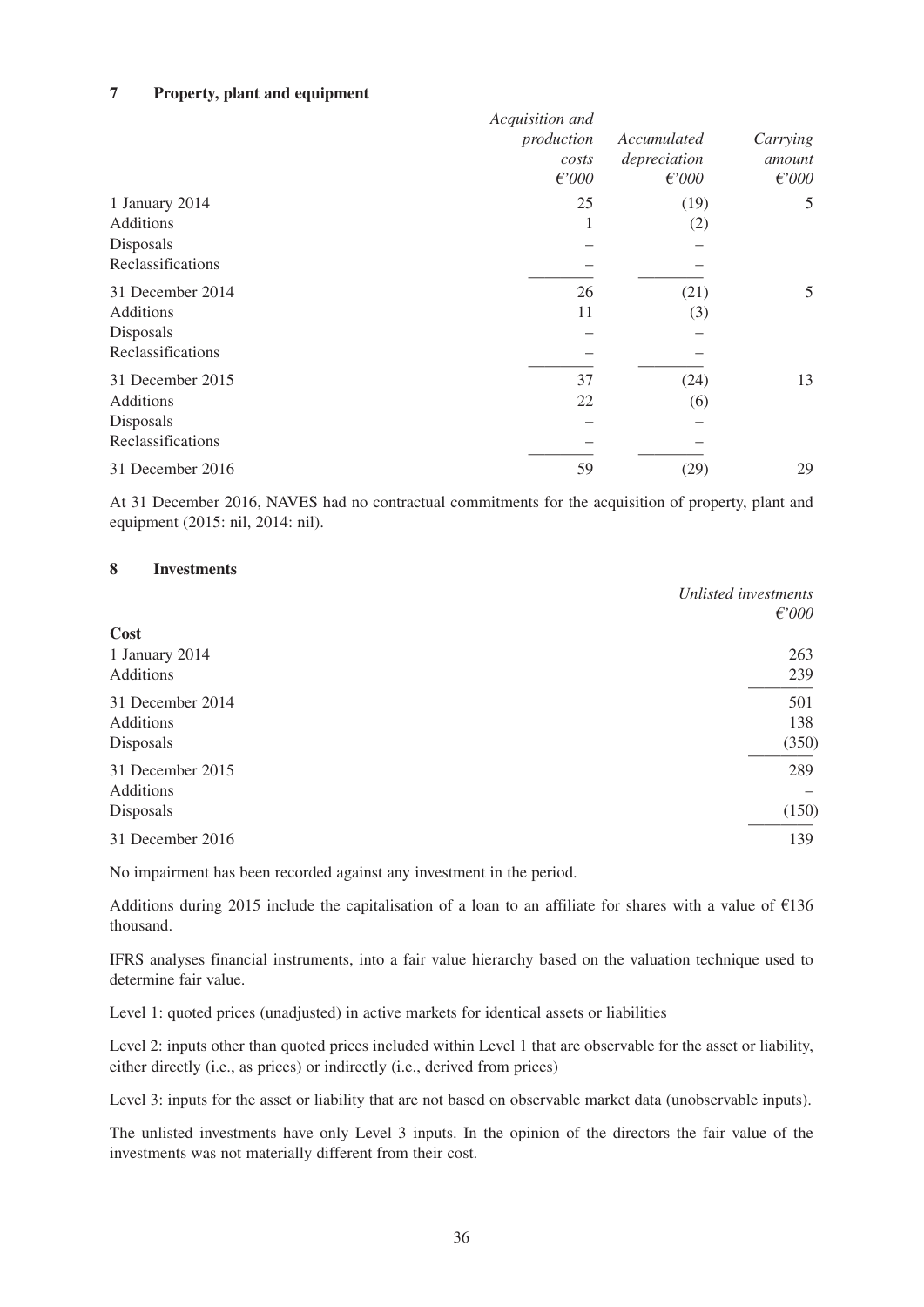### **9 Other long-term receivables**

|                     | 2016<br>$\epsilon$ '000  | 2015<br>$f$ '000 | 2014<br>$\epsilon$ '000 |
|---------------------|--------------------------|------------------|-------------------------|
| Loans to employees  | 143                      | 60               | 95                      |
| Loans to affiliates | $\overline{\phantom{0}}$ | –                | 189                     |
|                     | 143                      | 60               | 284                     |

 ———— ———— ———— All loans are interest bearing. The directors consider that the carrying amounts of long-term receivables approximate to their fair value.

#### **10 Trade and other receivables**

|                                               | 2016            | 2015            | 2014  |
|-----------------------------------------------|-----------------|-----------------|-------|
|                                               | $\epsilon$ '000 | $\epsilon$ '000 | f000  |
| Trade receivables                             | 2,304           | 1,624           | 1,602 |
| Provision for impairment of trade receivables | (1,176)         | (1,021)         | (806) |
|                                               | 1,128           | 603             | 796   |
| Other receivables                             | 217             | 214             | 65    |
| Prepayments                                   | 45              | 17              | 2     |
|                                               | 1,390           | 834             | 863   |
|                                               |                 |                 |       |

The Directors consider that the carrying amounts of trade receivables approximate to their fair value.

Terms associated with the settlement of the NAVES' trade receivables vary. Specific debts are provided for where recovery is deemed uncertain, which will be assessed on a case by case basis whenever debts are older than the due date, but always when debts are older than usual for the industry in which NAVES operates.

The ageing profile of trade receivables as at 31 December 2016 is as follows:

|                | 2016            | 2015     | 2014            |
|----------------|-----------------|----------|-----------------|
|                | $\epsilon$ '000 | $f$ '000 | $\epsilon$ '000 |
| Up to 3 months | 997             | 512      | 616             |
| 3 to 6 months  | 207             | 315      | 209             |
| 7 to 12 months | 253             | 255      | 278             |
| Over 12 months | 847             | 542      | 498             |
| Total          | 2.304           | 1,624    | 1,602           |
|                |                 |          |                 |

#### **11 Cash and cash equivalents**

Cash and cash equivalents largely comprise bank balances denominated in sterling, euro and other currencies for the purpose of settling current liabilities.

Restricted cash comprises cash balances where there are restrictions as to withdrawal or use of cash under the terms of certain financial instruments. The amounts are held in designated accounts.

The Directors consider that the carrying amounts of these assets approximate to their fair value.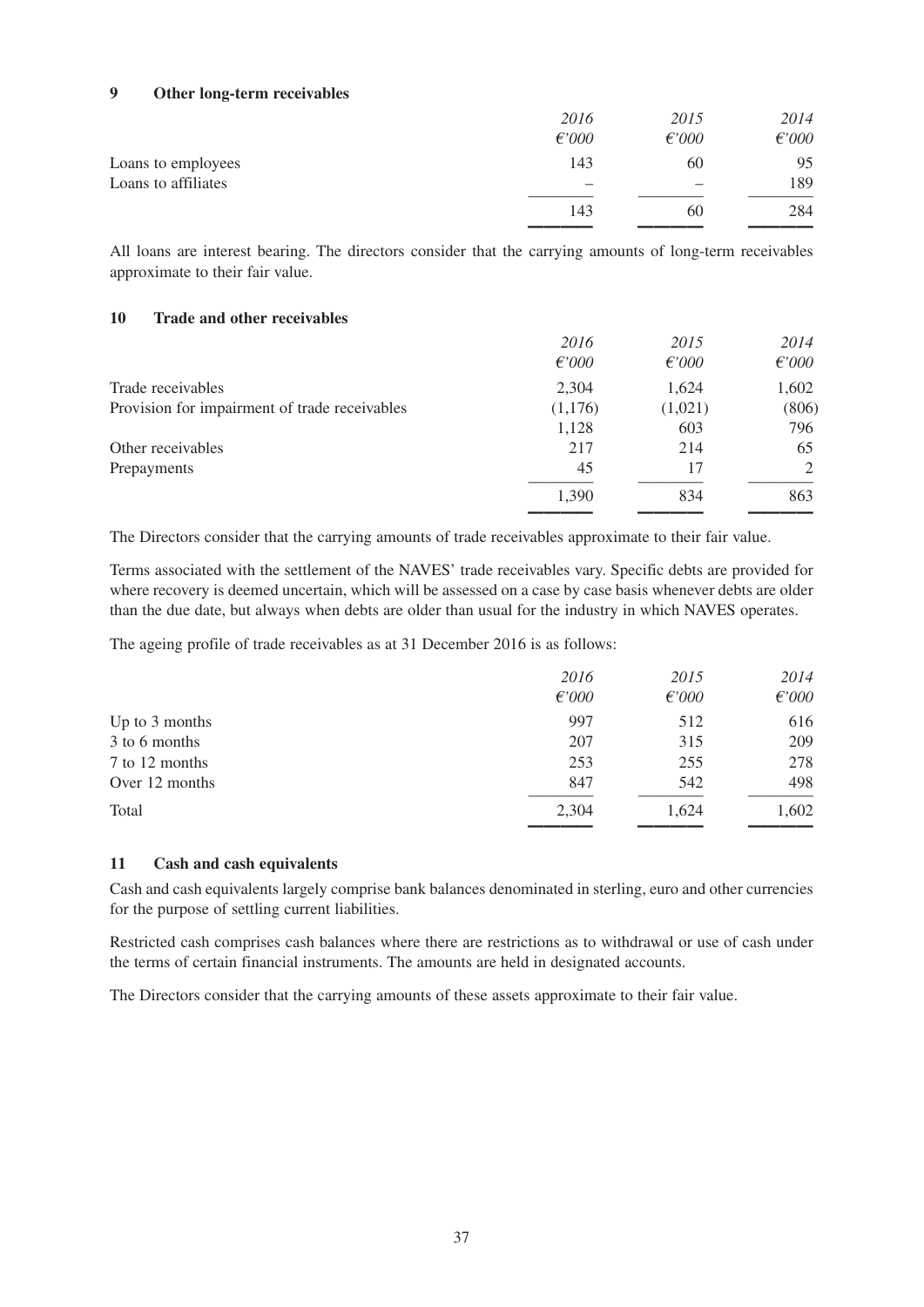#### **12 Trade and other payables**

|                                    | 2016     | 2015     | 2014            |
|------------------------------------|----------|----------|-----------------|
|                                    | $f$ '000 | $f$ '000 | $\epsilon$ '000 |
| Trade payables                     | 141      | 27       | 36              |
| Tax creditor                       | 401      |          |                 |
| Amounts owed to affiliates         |          |          | 225             |
| Other taxation and social security |          |          |                 |
|                                    | 543      | 42       | 261             |

———— ———— ————

The Directors consider that the carrying amounts of trade payables approximate to their fair value.

#### **13 Provisions**

| At 31 December 2016  | 101             |
|----------------------|-----------------|
| Utilised in the year | (58)            |
| Charged in the year  | 76              |
| At 31 December 2015  | 83              |
| Utilised in the year | (29)            |
| Charged in the year  | 83              |
| At 31 December 2014  | 29              |
| Utilised in the year | (16)            |
| Charged in the year  | 26              |
| At 1 January 2014    | 18              |
|                      | $\epsilon$ '000 |

Provisions are in respect of employee vacations and other employee-related accruals.

#### **14 Share capital**

NAVES has one class of ordinary shares which carry no right to fixed income.

|                       | 2016<br>number | 2015<br>number | 2014<br>number | 2016<br>$f$ '000 | 2015<br>f'000 | 2014<br>$f\in \mathcal{O}00$ |
|-----------------------|----------------|----------------|----------------|------------------|---------------|------------------------------|
| Authorised and issued |                |                |                |                  |               |                              |
| Ordinary shares of    |                |                |                |                  |               |                              |
| 1 Euro each           | 100,000        | 100,000        | 100,000        | 100              | 100           | 100                          |
|                       |                |                |                |                  |               |                              |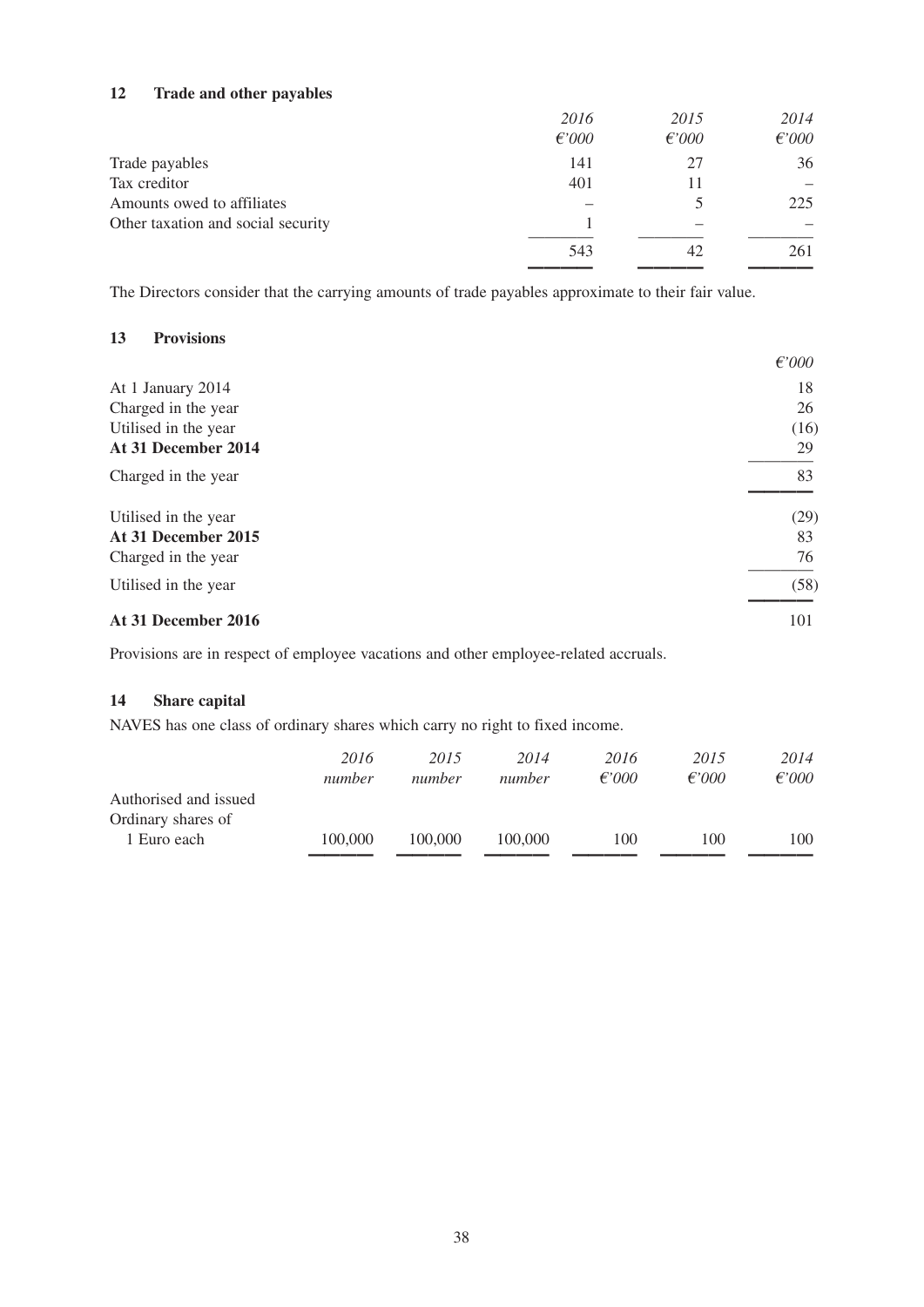### **15 Reconciliation of operating profit to net cash flow from operating activities**

#### *Cash generated from operations*

|                                                           | 2016     | 2015            | 2014            |
|-----------------------------------------------------------|----------|-----------------|-----------------|
|                                                           | $f$ '000 | $\epsilon$ '000 | $\epsilon$ '000 |
| Profit before tax for the year from continuing operations | 3,034    | 1,989           | 1,563           |
| Adjustments for:                                          |          |                 |                 |
| - Depreciation                                            | 6        | 3               | 2               |
| - Impairment                                              |          | 52              |                 |
| - Net finance income                                      | (39)     | (51)            | (22)            |
| - Net foreign exchange gains and financial instruments    | 9        |                 |                 |
| Changes in working capital:                               |          |                 |                 |
| - Trade and other receivables                             | (565)    | 29              | 387             |
| - Trade and other payables                                | 500      | (217)           | 222             |
| Provisions                                                | 18       | 54              | (53)            |
| Cash generated from operations                            | 2,963    | 1,859           | 2,099           |
|                                                           |          |                 |                 |

### **16 Financial commitments**

#### *Operating lease commitments*

Future minimum rentals payable under non-cancellable operating leases are as follows:

|                            | 2016            | 2015            | 2014            |
|----------------------------|-----------------|-----------------|-----------------|
|                            | $\epsilon$ '000 | $\epsilon$ '000 | $\epsilon$ '000 |
| Within one year            | 250             | 79              | 69              |
| Between one and five years |                 | 69              | 138             |
| Over five years            |                 |                 |                 |
| Sum                        | 250             | 148             | 207             |
|                            |                 |                 |                 |

All leases are in respect of land and buildings

#### **17 Contingent liabilities**

The Company has no contingent liabilities (2015: none; 2014: none).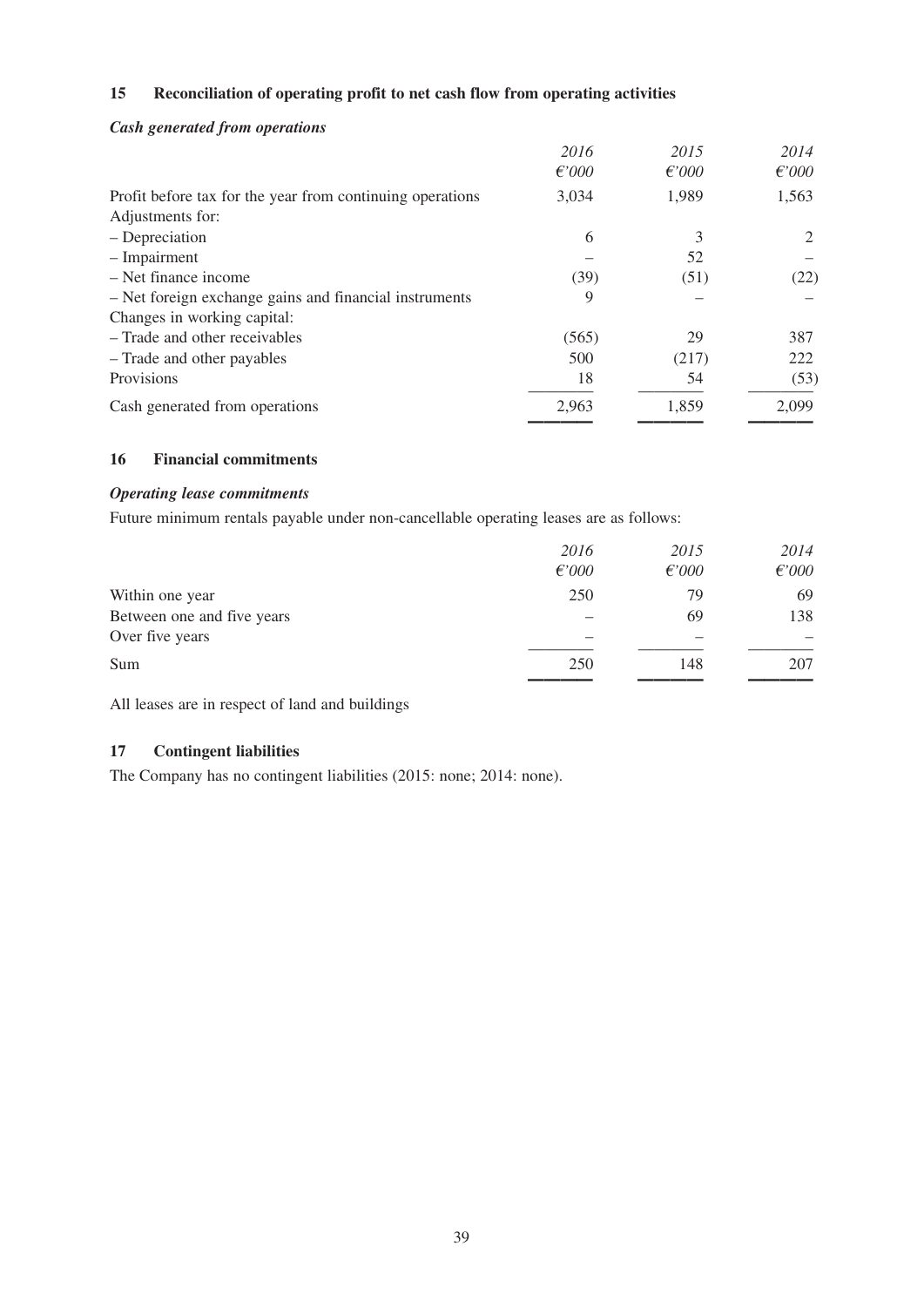#### **18 Related party transactions**

#### *Identity of related parties with which the Company has transacted*

Transactions and balances with related parties are set out in the table below. Key management personnel are Axel Siepmann and Mark Kuchenbecker. They control 69.90% of the voting shares of the Company. The Company had no commitments or provisions for debts in respect of related parties during the period. The Company had no transactions with key management personnel.

|                                                                                                                                                   |                                          | 2016                                                |                                             | 2015                                                |                                             | 2014                                                |                                             |
|---------------------------------------------------------------------------------------------------------------------------------------------------|------------------------------------------|-----------------------------------------------------|---------------------------------------------|-----------------------------------------------------|---------------------------------------------|-----------------------------------------------------|---------------------------------------------|
| Related party                                                                                                                                     | <b>Transactions</b><br>in the<br>period  | <b>Transactions</b><br>in the<br>period<br>$f$ '000 | <b>Balance</b> at<br>period end<br>$f$ '000 | <b>Transactions</b><br>in the<br>period<br>$f$ '000 | <b>Balance</b> at<br>period end<br>$f$ '000 | <b>Transactions</b><br>in the<br>period<br>$f$ '000 | <b>Balance</b> at<br>period end<br>$f$ '000 |
| <b>Subsidiary of the Company</b><br>CH2 Audacia<br>Schiffahrtsgesellschaft<br>GmbH & Co. KG<br>CH <sub>2</sub> Audacia<br>Schiffahrtsgesellschaft | Distribution (net)                       | 34                                                  |                                             | 50                                                  |                                             |                                                     |                                             |
| GmbH & Co. KG                                                                                                                                     | Consulting Fee                           |                                                     |                                             | 32                                                  |                                             |                                                     |                                             |
| Controlled or jointly controlled<br>by related person<br>Greenland Shipping                                                                       |                                          |                                                     |                                             |                                                     |                                             |                                                     |                                             |
| Company Ltd                                                                                                                                       | <b>Consulting Fees</b>                   | 60                                                  | 5                                           | 60                                                  | 5                                           | 50                                                  | 50                                          |
| Iceland Shipping Company Ltd.                                                                                                                     | <b>Consulting Fees</b>                   | 60                                                  | 5                                           | 60                                                  | 5                                           | 50                                                  | 25                                          |
| Ireland Shipping Company Ltd.<br>Madagascar Shipping                                                                                              | <b>Consulting Fees</b>                   | 60                                                  | 5                                           | 5                                                   | 5                                           |                                                     |                                             |
| Company Ltd.                                                                                                                                      | <b>Consulting Fees</b>                   |                                                     |                                             | 39                                                  |                                             |                                                     |                                             |
| NAVES Family Office GmbH<br><b>NAVES Family Office GmbH</b>                                                                                       | Service Agreement<br>Sub-rental contract | (35)                                                |                                             | (14)                                                |                                             | (14)                                                |                                             |
|                                                                                                                                                   | Domstraße 17                             | 38                                                  |                                             | (69)                                                |                                             | (62)                                                |                                             |
| Siepmann & Cie. GmbH<br>& Co. KG                                                                                                                  | Consulting servies<br>Axel Siepmann      | (749)                                               |                                             | (700)                                               |                                             | (326)                                               |                                             |
| <b>Svalbard Shipping</b>                                                                                                                          |                                          |                                                     |                                             |                                                     |                                             |                                                     |                                             |
| Company Ltd.                                                                                                                                      | <b>Consulting Fees</b>                   | 60                                                  | 5                                           | 60                                                  | 20                                          | 50                                                  | 50                                          |
| A related person has<br>significant influence or is<br>a member of key<br>management                                                              |                                          |                                                     |                                             |                                                     |                                             |                                                     |                                             |
| Max-Dohrn 8-10                                                                                                                                    |                                          |                                                     |                                             |                                                     |                                             |                                                     |                                             |
| GmbH & Co. KG                                                                                                                                     | Consulting fee                           | 250                                                 |                                             |                                                     |                                             |                                                     |                                             |
| Meridian 10 Holding AG                                                                                                                            | Consulting services<br>Mark Kuchenbecker | (677)                                               |                                             | (540)                                               |                                             | (270)                                               |                                             |
| Meridian 10 Holding AG                                                                                                                            | Sub-rental contract<br>Domstraße 17      | 52                                                  |                                             |                                                     |                                             |                                                     |                                             |

#### **19 Ultimate parent company and parent company of larger group**

In the opinion of the directors the Company is not controlled by any individual or entity.

#### **20 Post balance sheet events**

In May 2017, NAVES acquired the entire issued share capital of Siepmann, Sietz and Partner Limited, a dormant entity. It then changed its name to NAVES Corporate Finance Limited and subscribed for additional share capital up to a total of £25,000. Prior to acquisition the company has been dormant.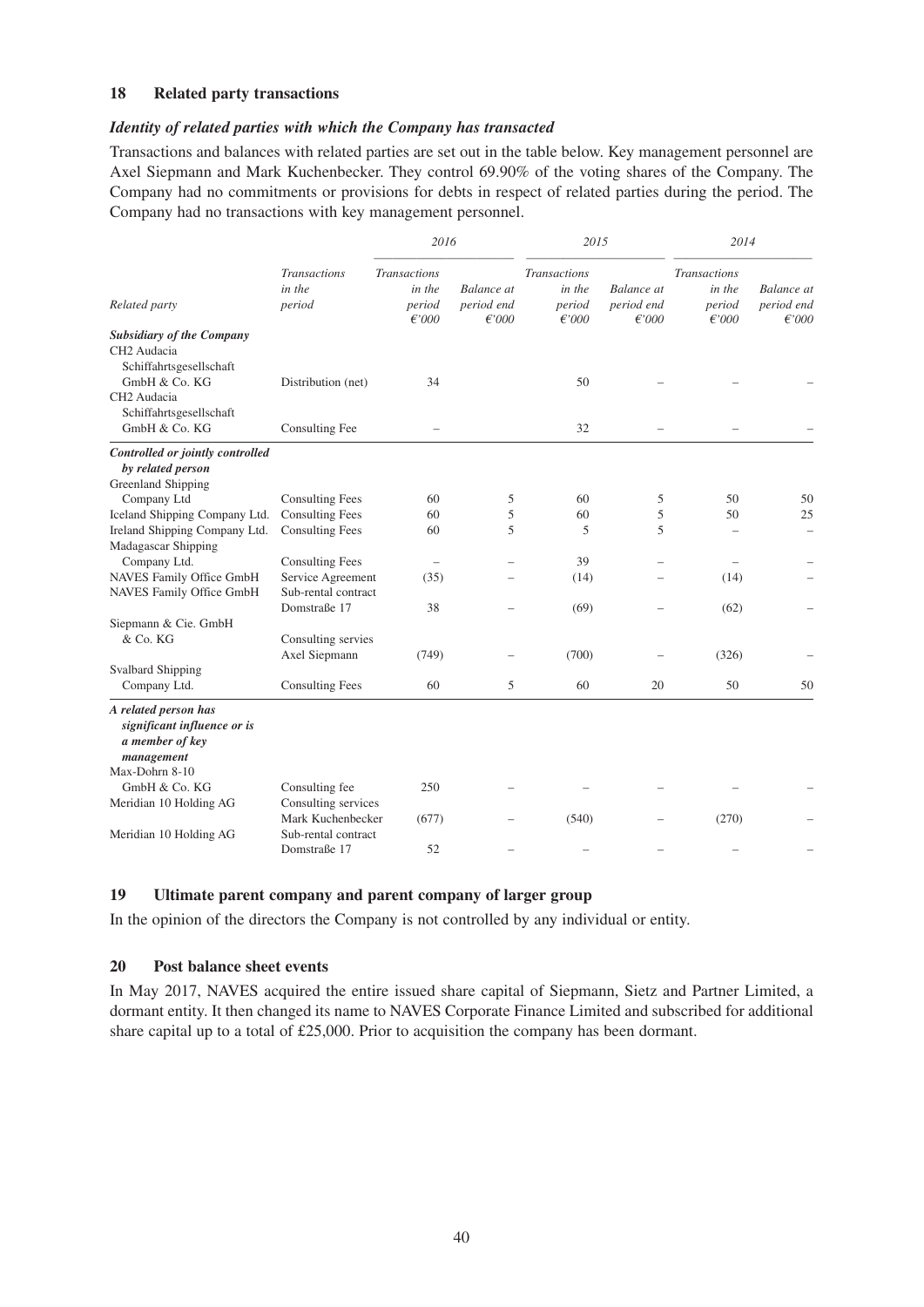# **UNAUDITED PRO FORMA FINANCIAL INFORMATION FOR THE ENLARGED GROUP**

#### **Part A Unaudited pro forma financial information for the Enlarged Group**

The unaudited pro forma financial information of the Enlarged Group set out in this Part 8 has been prepared to illustrate the effect of the Acquisition on the statement of net assets of the Enlarged Group as if it had taken place on 28 February 2017, and, on the consolidated income statement of the Enlarged Group as if it had taken place on 1 March 2016.

The unaudited pro forma financial information has been prepared in a manner consistent with the accounting policies adopted by Braemar in preparing the financial statements for the year ending 28 February 2017.

The unaudited pro forma financial information has been prepared on the basis of, and should be read in conjunction with, the notes set out below.

Because of its nature, the unaudited pro forma financial information addresses a hypothetical situation and, therefore, does not represent the Enlarged Group's actual financial position or results. It may not, therefore, give a true picture of the Enlarged Group's financial position or results nor is it indicative of the results that may, or may not, be expected to be achieved in the future. The pro forma financial information has been prepared for illustrative purposes only in accordance with Annex II of the Prospectus Directive Regulation.

|                                       | <b>Braemar</b> |              | Debt    | Acquisition | Pro forma  |
|---------------------------------------|----------------|--------------|---------|-------------|------------|
|                                       | consolidated   | <b>NAVES</b> | raising | adjustment  | Enlarged   |
|                                       | Note 1         | Note 2       | Note 3  | Note 5      | Group      |
|                                       | 28-Feb-17      | $31$ -Dec-16 |         |             |            |
|                                       | £'000          | £'000        | £'000   | £'000       | £'000      |
| Revenue                               | 139,842        | 6,372        |         |             | 146,214    |
| Cost of sales                         | (28, 339)      |              |         |             | (28, 339)  |
| Gross profit                          | 111,503        | 6,372        |         |             | 117,875    |
| Operating income/(expense) before     |                |              |         |             |            |
| Specific Items                        | (108,008)      | (3,814)      |         |             | (111, 822) |
| Underlying operating profit/(loss)    | 3,495          | 2,558        |         |             | 6,053      |
| Specific Items                        | (3,829)        |              |         | (9,994)     | (13,823)   |
| Operating profit/(loss)               | (334)          | 2,558        |         | (9,994)     | (7,770)    |
| Finance income                        | 61             | 34           |         |             | 95         |
| Finance costs                         | (364)          | (1)          | (305)   |             | (670)      |
| Profit/(loss) before taxation         | (637)          | 2,591        | (305)   | (9,994)     | (8,345)    |
| Taxation before Specific Items        | (616)          | (774)        |         |             | (1,390)    |
| Taxation on Specific Items            | 764            |              |         |             | 764        |
| Reported profit/(loss) for the year   | (489)          | 1,817        | (305)   | (9,994)     | (8,971)    |
| Underlying profit/(loss) for the year | 2,576          | 1,817        | (305)   |             | 4,088      |

#### **PRO FORMA INCOME STATEMENT OF THE ENLARGED GROUP**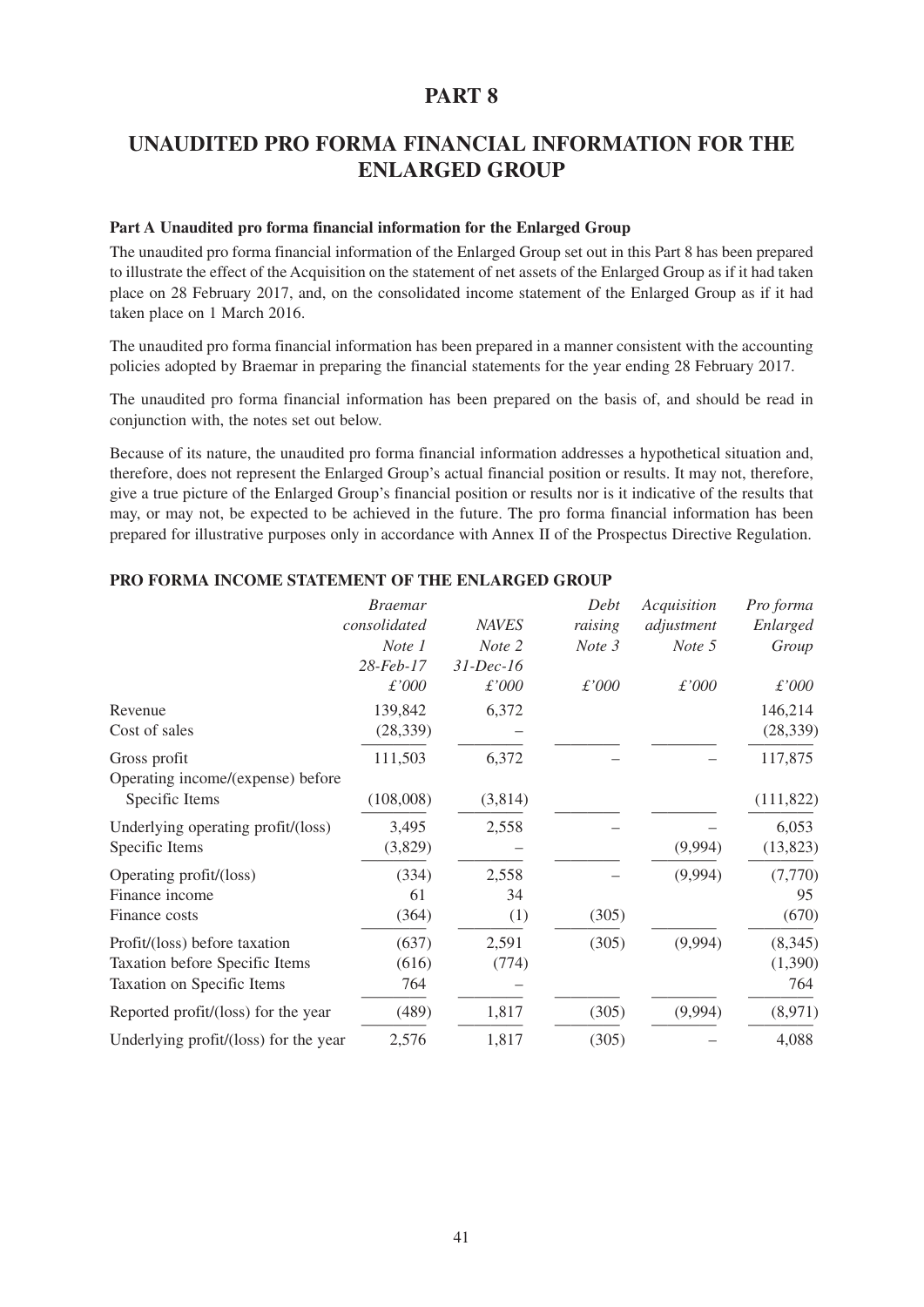|                                  | <b>Braemar</b> | Debt    |              |           |             | Pro forma |
|----------------------------------|----------------|---------|--------------|-----------|-------------|-----------|
|                                  | consolidated   | raising | <b>NAVES</b> | Carve-out | Acquisition | Enlarged  |
|                                  | Note 1         | Note 3  | Note 2       | Note 4    | Note 5      | Group     |
|                                  | 28-Feb-17      |         | $31$ -Dec-16 |           |             |           |
|                                  | £'000          | £'000   | £'000        | £'000     | £'000       | £'000     |
| Assets                           |                |         |              |           |             |           |
| Non-current assets               |                |         |              |           |             |           |
| Goodwill                         | 77,806         |         |              |           | 14,006      | 91,812    |
| Other intangible assets          | 2,215          |         |              |           |             | 2,215     |
| Property, plant and equipment    | 4,561          |         | 25           |           |             | 4,586     |
| Investments                      | 1,356          |         | 119          | (119)     |             | 1,356     |
| Deferred tax assets              | 3,584          |         |              |           |             | 3,584     |
| Other long-term receivables      | 385            |         | 122          |           |             | 507       |
|                                  | 89,907         |         | 266          | (119)     | 14,006      | 104,060   |
| <b>Current</b> assets            |                |         |              |           |             |           |
| Trade and other receivables      | 57,199         |         | 1,188        |           |             | 58,387    |
| Cash and cash equivalents        | 7,674          | 6,321   | 1,222        | (560)     | (7,671)     | 6,986     |
|                                  | 64,873         | 6,321   | 2,410        | (560)     | (7,671)     | 65,373    |
| <b>Total</b> assets              | 154,780        | 6,321   | 2,676        | (679)     | 6,335       | 169,433   |
| <b>Current liabilities</b>       |                |         |              |           |             |           |
| Derivative financial instruments | (852)          |         |              |           |             | (852)     |
| Trade and other payables         | (45, 855)      |         | (464)        |           |             | (46,319)  |
| Short-term borrowings            | (622)          |         |              |           | (180)       | (802)     |
| Current tax payable              | (996)          |         | (446)        |           |             | (1, 442)  |
| Provisions                       | (854)          |         | (86)         |           |             | (940)     |
|                                  | (49,179)       |         | (996)        |           | (180)       | (50, 355) |
| Non-current liabilities          |                |         |              |           |             |           |
| Long-term borrowings             |                | (6,321) |              |           | (7,221)     | (13, 542) |
| Deferred tax liabilities         | (836)          |         |              |           |             | (836)     |
| Provisions                       | (288)          |         |              |           |             | (288)     |
| Pension deficit                  | (4,305)        |         |              |           |             | (4,305)   |
|                                  | (5, 429)       | (6,321) |              |           | (7,221)     | (18,971)  |
| <b>Total liabilities</b>         | (54, 608)      | (6,321) | (996)        |           | (7, 401)    | (69, 326) |
| Net assets                       | 100,172        |         | 1,680        | (679)     | (1,066)     | 100,107   |
|                                  |                |         |              |           |             |           |

# **PRO FORMA NET ASSET STATEMENT OF THE ENLARGED GROUP**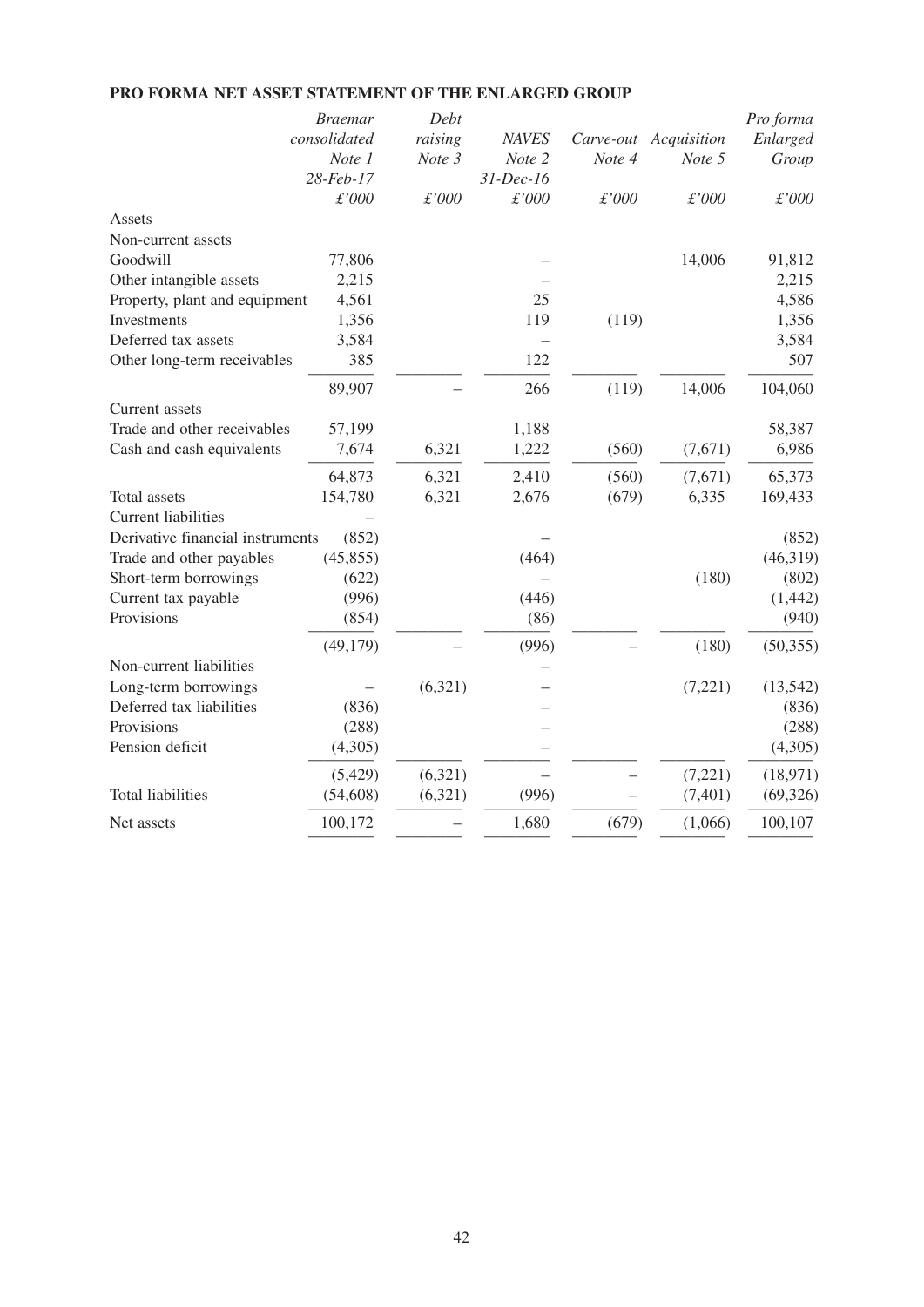#### **Notes**

- 1. Financial information for Braemar is extracted without adjustment from its consolidated financial statements as at and for the year ended 28 February 2017.
- 2. Proforma financial information for NAVES is extracted without adjustment from Part 7 save for translation into Sterling at the closing rate at 28 February 2017 of 1.1707 as set out in the tables below:

|                                                  | NAVES per       |                 |
|--------------------------------------------------|-----------------|-----------------|
|                                                  | Part 7          | <b>NAVES</b>    |
|                                                  | $31$ -Dec-16    | Converted at    |
|                                                  | $\epsilon$ '000 | 28 February     |
|                                                  |                 | 2017            |
|                                                  |                 | closing rate    |
|                                                  |                 | of 1.1707 $E/E$ |
|                                                  |                 | £'000           |
| Revenue                                          | 7,460           | 6,372           |
| Gross profit                                     | 7,460           | 6,372           |
| Operating income/(expense) before Specific Items | (4, 465)        | (3,814)         |
| Underlying operating profit/(loss)               | 2,995           | 2,558           |
| Operating profit/(loss)                          | 2,995           | 2,558           |
| Finance income                                   | 40              | 34              |
| Finance costs                                    | (1)             | (1)             |
| Profit/(loss) before taxation                    | 3,034           | 2,591           |
| Taxation before Specific Items                   | (906)           | (774)           |
|                                                  |                 |                 |
| Profit/(loss) for the year                       | 2,128           | 1,817           |
|                                                  | NAVES per       |                 |
|                                                  | Part 7          | <b>NAVES</b>    |
|                                                  |                 | Converted at    |
|                                                  |                 | 28 February     |
|                                                  |                 | 2017            |
|                                                  |                 | closing rate    |
|                                                  |                 | of 1.1707 $E/E$ |
|                                                  | $31$ -Dec-16    | $31$ -Dec-16    |
|                                                  | $\epsilon$ '000 | £'000           |
| Assets<br>Property, plant and equipment          | 29              | 25              |
| Investments                                      | 139             | 119             |
| Other long-term receivables                      | 143             | 122             |
|                                                  | 311             | 266             |
| Current assets                                   |                 |                 |
| Trade and other receivables                      | 1,390           | 1,188           |
| Cash and cash equivalents                        | 1,431           | 1,222           |
|                                                  | 2,821           | 2,410           |
| Total assets                                     | 3,132           | 2,676           |
| Liabilities                                      |                 |                 |
| Trade and other payables                         | (543)           | (464)           |
| Current tax payable                              | (522)           | (446)           |
| Provisions                                       | (101)           | (86)            |
|                                                  | (1,166)         | (996)           |
| Total liabilities                                | (1,166)         | (996)           |
| Total assets less total liabilities              | 1,966           | 1,680           |
|                                                  |                 |                 |

- 3 Debt raising comprises the €7.40 million (£6.32 million) cash payable to sellers of NAVES at Completion. The finance expense has been illustrated at a cost of borrowing of 2.25%.
- 4 Certain items presented in the historical financial information are outside of the perimeter of the acquired business, comprising investments and working capital in excess of €1,000. Adjustments in respect of these excluded items have been illustrated based on their 31 December 2016 values in the proforma enlarged balance sheet.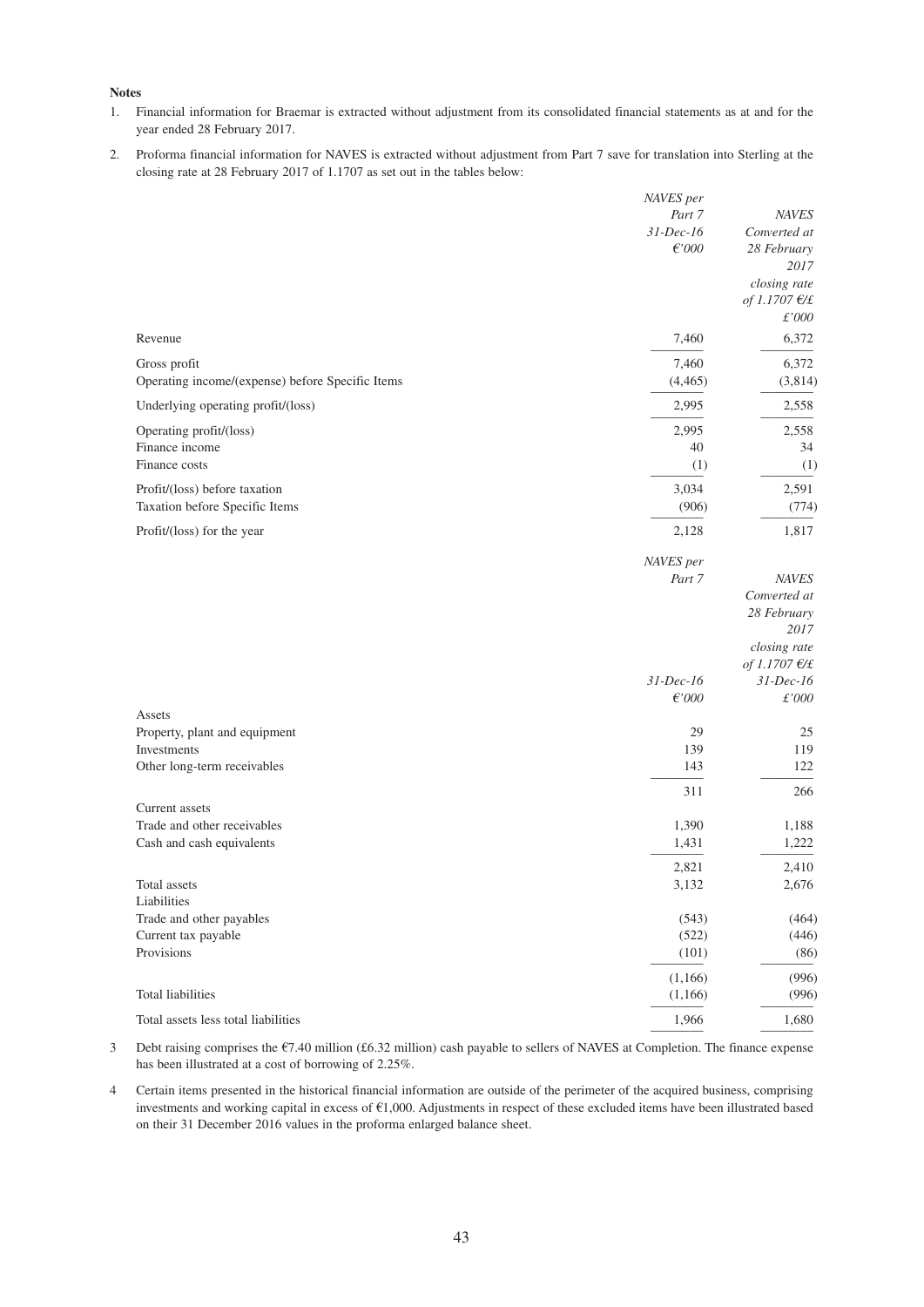- 5 Acquisition adjustments arise on the acquisition of NAVES. Purchase consideration denominated in Euros has been translated at the closing rate applied to the NAVES historical financial information as the value of the predominantly Euro NAVES business provides a natural hedge of the Euro obligations arising on its acquisition. The consideration payable attributable to the acquisition of NAVES under IFRS comprises:
	- a.  $\epsilon$ 7.40 million (£6.32 million) cash consideration paid at Completion to sellers of NAVES
	- b.  $\epsilon$ 7.40 million (£6.32 million) loan notes issued at Completion to sellers of NAVES
	- c.  $\epsilon$ 1.51 million (£1.29 million) ordinary shares issued at Completion to sellers of NAVES
	- d. €0.63 million (£0.54 million) deferred cash consideration due to non-management sellers of NAVES
	- e. €0.63 million (£0.54 million) of deferred loan notes to be issued to non-management sellers of NAVES.

The total consideration of  $\text{\textsterling}17.57$  million (£15.01 million) and the net assets of NAVES acquired of £1.00 million results in pro forma goodwill of £14.01 million. A full fair value exercise to allocate the purchase price will be completed following Completion, therefore no account has been taken in the pro forma of any fair value adjustments that may arise in connection with the acquisition or for the value of any customer related or other intangibles to be recognised at the date of acquisition.

The deferred consideration of €17.43 million (£14.88 million) which is payable to sellers who are required to continue to provide services to NAVES is treated as post-acquisition expense over the period of their required service. The charge in respect of the first twelve months after acquisition is up to £8.64 million, of which £0.42 million will be due in cash in that period.

The pro forma adjustment to profit and loss in the Acquisition column also includes £1.35 million of acquisition expenses resulting in a total expense of £9.99 million.

No adjustments have been made to reflect the results of the operations of Braemar or NAVES since 28 February 2017 and 31 December 2016 respectively, or other changes of their financial situation within this period of time.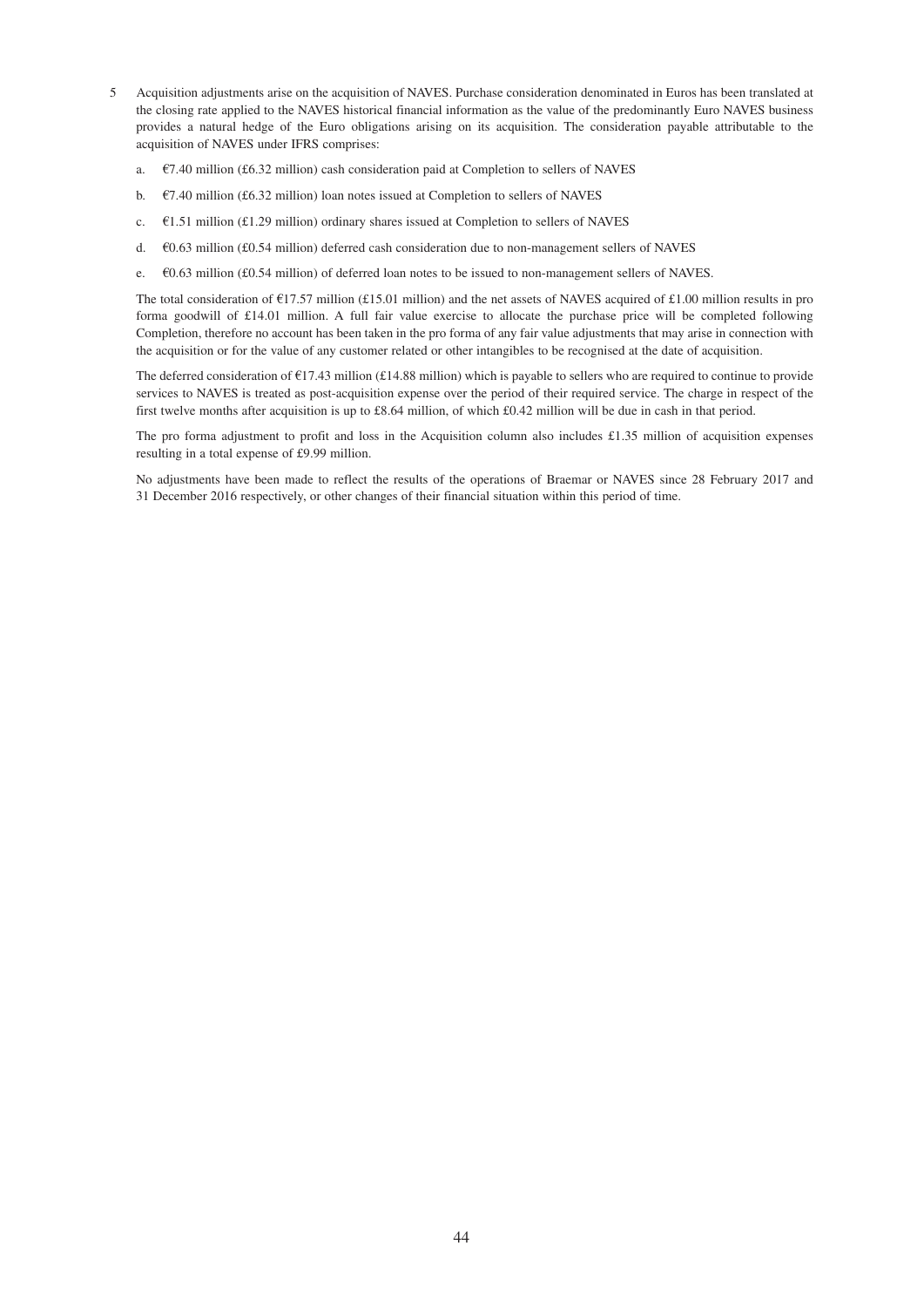**Part B Accountant's report on the unaudited pro forma financial information for the Enlarged Group**



### **Private & confidential**

The Directors Braemar Shipping Services plc One Strand Trafalgar Square London WC2N 5HR

Ladies and Gentlemen

#### **Braemar Shipping Services plc**

We report on the pro forma financial information (the "Pro forma financial information") set out in Part 8 of the Class 1 circular dated 7 September 2017, which has been prepared on the basis described in notes 1 to 5, for illustrative purposes only, to provide information about how the acquisition of NAVES Corporate Finance GmbH might have affected the financial information presented on the basis of the accounting policies adopted by Braemar Shipping Services plc in preparing the financial statements for the period ended 28 February 2017. This report is required by paragraph 13.3.3R of the Listing Rules of the Financial Conduct Authority and is given for the purpose of complying with that paragraph and for no other purpose.

#### **1 Responsibilities**

It is the responsibility of the directors of Braemar Shipping Services plc to prepare the Pro forma financial information in accordance with paragraph 13.3.3R of the Listing Rules of the Financial Conduct Authority.

It is our responsibility to form an opinion, as required by paragraph 7 of Annex II of the Prospectus Directive Regulation, as to the proper compilation of the Pro forma financial information and to report that opinion to you.

In providing this opinion we are not updating or refreshing any reports or opinions previously made by us on any financial information used in the compilation of the Pro forma financial information, nor do we accept responsibility for such reports or opinions beyond that owed to those to whom those reports or opinions were addressed by us at the dates of their issue.

Save for any responsibility which we may have to those persons to whom this report is expressly addressed and which we may have to Ordinary shareholders as a result of the inclusion of this report in the Class 1 circular, to the fullest extent permitted by law we do not assume any responsibility and will not accept any liability to any other person for any loss suffered by any such other person as a result of, arising out of, or in connection with this report or our statement, required by and given solely for the purposes of complying with Listing Rule 13.4.1R(6), consenting to its inclusion in the Class 1 circular.

#### **2 Basis of opinion**

We conducted our work in accordance with the Standards for Investment Reporting issued by the Auditing Practices Board in the United Kingdom. The work that we performed for the purpose of making this report, which involved no independent examination of any of the underlying financial information, consisted primarily of comparing the unadjusted financial information with the source documents, considering the evidence supporting the adjustments and discussing the Pro forma financial information with the directors of Braemar Shipping Services plc.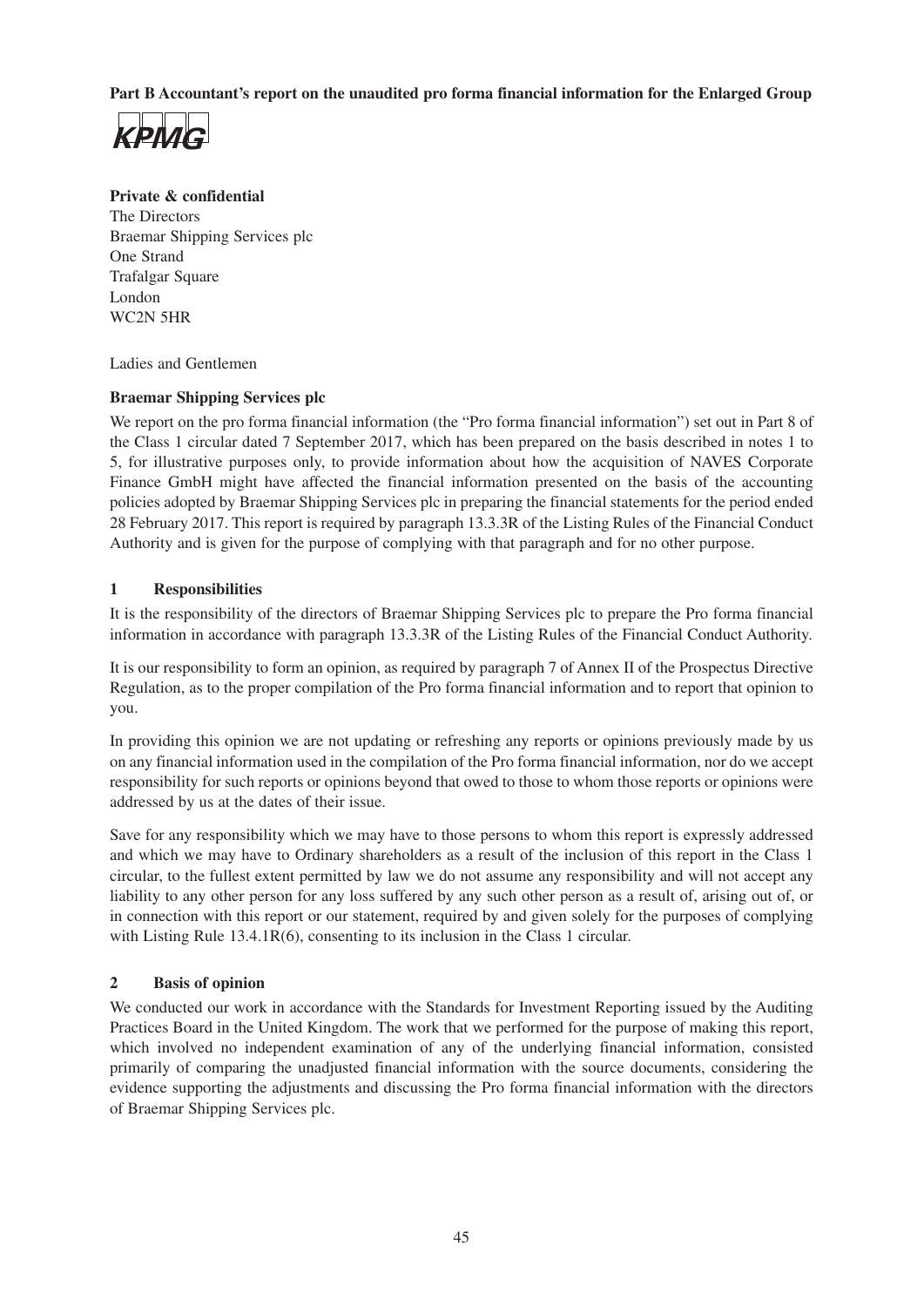

# *KPMG LLP Braemar Shipping Services plc*

We planned and performed our work so as to obtain the information and explanations we considered necessary in order to provide us with reasonable assurance that the Pro forma financial information has been properly compiled on the basis stated and that such basis is consistent with the accounting policies of Braemar Shipping Services plc.

Our work has not been carried out in accordance with auditing or other standards and practices generally accepted in the United States of America and accordingly should not be relied upon as if it had been carried out in accordance with those standards and practices.

#### **3 Opinion**

In our opinion:

- the Pro forma financial information has been properly compiled on the basis stated; and
- such basis is consistent with the accounting policies of Braemar Shipping Services plc.

Yours faithfully

KPMG LLP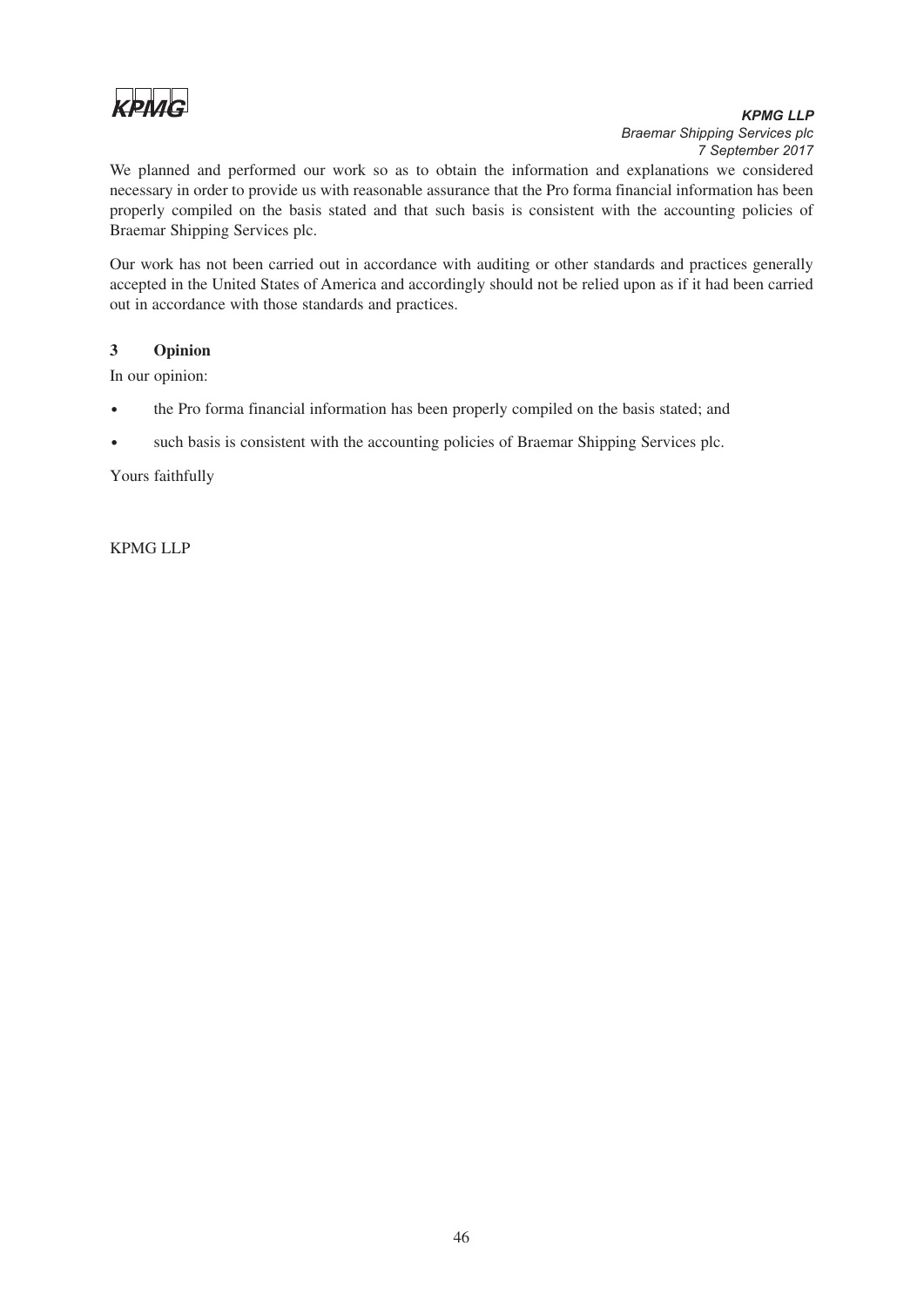# **TERMS AND CONDITIONS OF THE ACQUISITION**

#### **Share Purchase Agreement**

#### **1. Consideration**

Under the terms of the Acquisition Agreement, Braemar AcquisitionCo will acquire the entire issued share capital of NAVES for a minimum purchase price of  $\epsilon$ 24.00 million (subject to a customary adjustment based on target working capital) and a maximum purchase price of €35.00 million. The consideration is comprised of: (a) the Initial Consideration; (b) Consideration Shares; (c) the First Deferred Consideration; (d) the Second Deferred Consideration; and (e) the Earn-out Consideration.

| Further details of the consideration and methods of satisfaction are set out in the following table: |  |
|------------------------------------------------------------------------------------------------------|--|
|------------------------------------------------------------------------------------------------------|--|

| Consideration                          | Recipient                                                                       | Value            | Payment date                                                                                                                                                                                                                                                                                                                                                                                                                                                                                                                                                                                                         | Means of<br>satisfaction                                                    |
|----------------------------------------|---------------------------------------------------------------------------------|------------------|----------------------------------------------------------------------------------------------------------------------------------------------------------------------------------------------------------------------------------------------------------------------------------------------------------------------------------------------------------------------------------------------------------------------------------------------------------------------------------------------------------------------------------------------------------------------------------------------------------------------|-----------------------------------------------------------------------------|
| Initial<br>Consideration               | All Sellers<br>(apportioned as<br>agreed under<br>the Acquisition<br>Agreement) | €14.80 million   | On Completion                                                                                                                                                                                                                                                                                                                                                                                                                                                                                                                                                                                                        | 50 per cent. in<br>cash and 50 per<br>cent. in<br>Convertible<br>Loan Notes |
| Consideration<br><b>Shares</b>         | Non-<br>management<br>Sellers                                                   | €1.50 million    | On Completion                                                                                                                                                                                                                                                                                                                                                                                                                                                                                                                                                                                                        | 458,166<br>Ordinary<br>Shares*                                              |
| <b>First Deferred</b><br>Consideration | All Sellers<br>(apportioned as<br>agreed under<br>the Acquisition<br>Agreement) | $€4.20$ million† | • $\epsilon$ 1.40 million on the first anniversary<br>of Completion<br>$\cdot$ €1.40 million on the second<br>anniversary of Completion<br>• $\epsilon$ 1.40 million on the third<br>anniversary of Completion                                                                                                                                                                                                                                                                                                                                                                                                       | 50 per cent. in<br>cash and 50 per<br>cent. in<br>Convertible<br>Loan Notes |
| Second Deferred<br>Consideration       | Management<br><b>Sellers</b>                                                    | €3.50 million    | • $\epsilon$ 0.70 million on the first anniversary<br>of Completion<br>$\cdot$ $\in$ 60.70 million on the second<br>anniversary of Completion<br>$\cdot$ €0.70 million on the third<br>anniversary of Completion<br>$\cdot$ €0.70 million on the fourth<br>anniversary of Completion<br>• $\epsilon$ 0.70 million on the fifth anniversary<br>of Completion                                                                                                                                                                                                                                                          | Convertible<br>Loan Notes                                                   |
| Earn-out<br>Consideration              | Management<br>Sellers                                                           | €11.00 million   | • $\epsilon$ 3.667 million within 5 Business<br>Days of NAVES' EBIT for the<br>period ending 31 August 2018 being<br>determined in accordance with the<br>terms of the Acquisition Agreement <sup>4</sup><br>• $\epsilon$ 3.667 million within 5 Business<br>Days of NAVES' EBIT for the<br>period ending 31 August 2019 being<br>determined in accordance with the<br>terms of the Acquisition Agreement<br>• $\text{\textsterling}3.667$ million within 5 Business<br>Days of NAVES' EBIT for the<br>period ending 31 August 2020 being<br>determined in accordance with the<br>terms of the Acquisition Agreement | Convertible<br>Loan Notes                                                   |

\* Representing a price of 300.2 pence per Ordinary Share (being the Reference Price).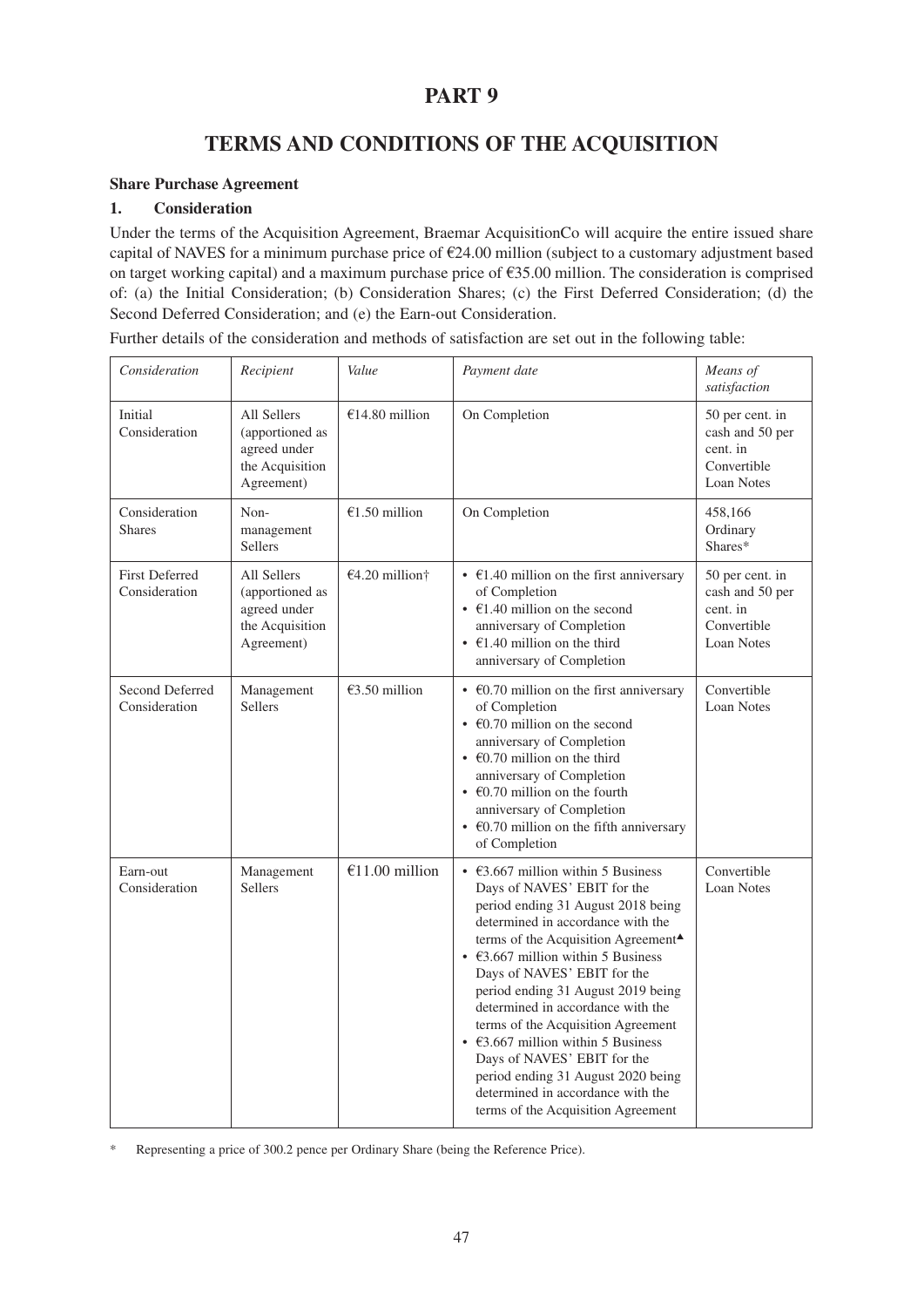- Interest at a rate of three per cent. will accrue on each tranche of the First Deferred Consideration from the date of Completion until the date of payment of the relevant tranche so that (assuming each tranche is payable in full): (a)  $\epsilon$ 42,000 in interest is payable on the first tranche of First Deferred Consideration; (b) €84,000 in interest is payable on the second tranche of First Deferred Consideration and (c) €126,000 in interest is payable on the third tranche of First Deferred Consideration.
- The first reference period is expected to be 339 days with the result that the EBIT for that period will be annualised for the purposes of calculating the Earn-out Consideration for that period. Each of the two subsequent reference periods are 365 days.

Leaver provisions in the Acquisition Agreement provide that, if either of the Managing Individuals resigns or is dismissed for cause, then that Management Seller shall have its entitlements to receive further payments of the Deferred Consideration or Earn-out Consideration reduced by an amount equal to the relevant Managing Individual's percentage ownership interest in that Management Seller.

The payment of each tranche of the Earn-out Consideration will be dependent on the achievement of financial performance criteria related to EBIT and will be calculated as follows:

- if EBIT in the relevant period is less than or equal to  $E2.00$  million (the "EBIT Lower Hurdle"), the Earn-out Consideration for that period will be nil;
- if EBIT in the relevant period is more than or equal to  $64.375$  million (the "EBIT Upper Hurdle"), the Earn-out Consideration for that period will be  $\epsilon$ 3.667 million; and
- if EBIT in the relevant period is greater than the EBIT Lower Hurdle but less than the EBIT Upper Hurdle, the Earn-out Consideration for that period will be calculated on a proportionate basis between nil and  $\text{\textsterling}3.667$  million.

Any EBIT in excess of  $\epsilon$ 4.375 million in any relevant period may be re-allocated to a preceding or following year (provided that only 50 per cent. of EBIT in excess of  $66.375$  million may be so re-allocated) and any additional Earn-out Consideration payable as a result will be payable in the year into which the excess EBIT was re-allocated.

#### **2. Conditions**

Completion is conditional upon Resolution 1 in the Notice of General Meeting (approving the implementation of the Acquisition) (the "Acquisition Resolution") being passed prior to the Long-stop Date. In the event that the General Meeting resolves not to approve the Acquisition Resolution, the Acquisition Agreement will automatically terminate.

If the Acquisition Resolution is passed at the General Meeting, the Company will be contractually obliged to proceed to completion of the Acquisition unless the Acquisition Agreement is otherwise terminated (see paragraph 5 of this Part 9).

Completion is currently expected to occur on or around 26 September 2017.

#### **3. Conduct of NAVES' business prior to Completion**

The Acquisition Agreement provides that, during the period prior to Completion, the Sellers will carry on the business of NAVES in the ordinary and usual course and will not take certain specific actions without the prior written consent of Braemar AcquisitionCo ("Covenants to Completion").

#### **4. Seller warranties and indemnities**

The Sellers have each provided Braemar AcquisitionCo with customary warranties, on a several basis, as to their title to, and capacity to sell, the shares in the capital of NAVES. In addition, each of the Sellers has provided Braemar AcquisitionCo with customary business warranties, on a joint and several basis, subject to financial and other limitations customary for a transaction of this nature.

The Sellers have each provided Braemar AcquisitionCo with an indemnity, on a joint and several basis, as to any liabilities arising out of interests previously held in certain entities and certain other matters.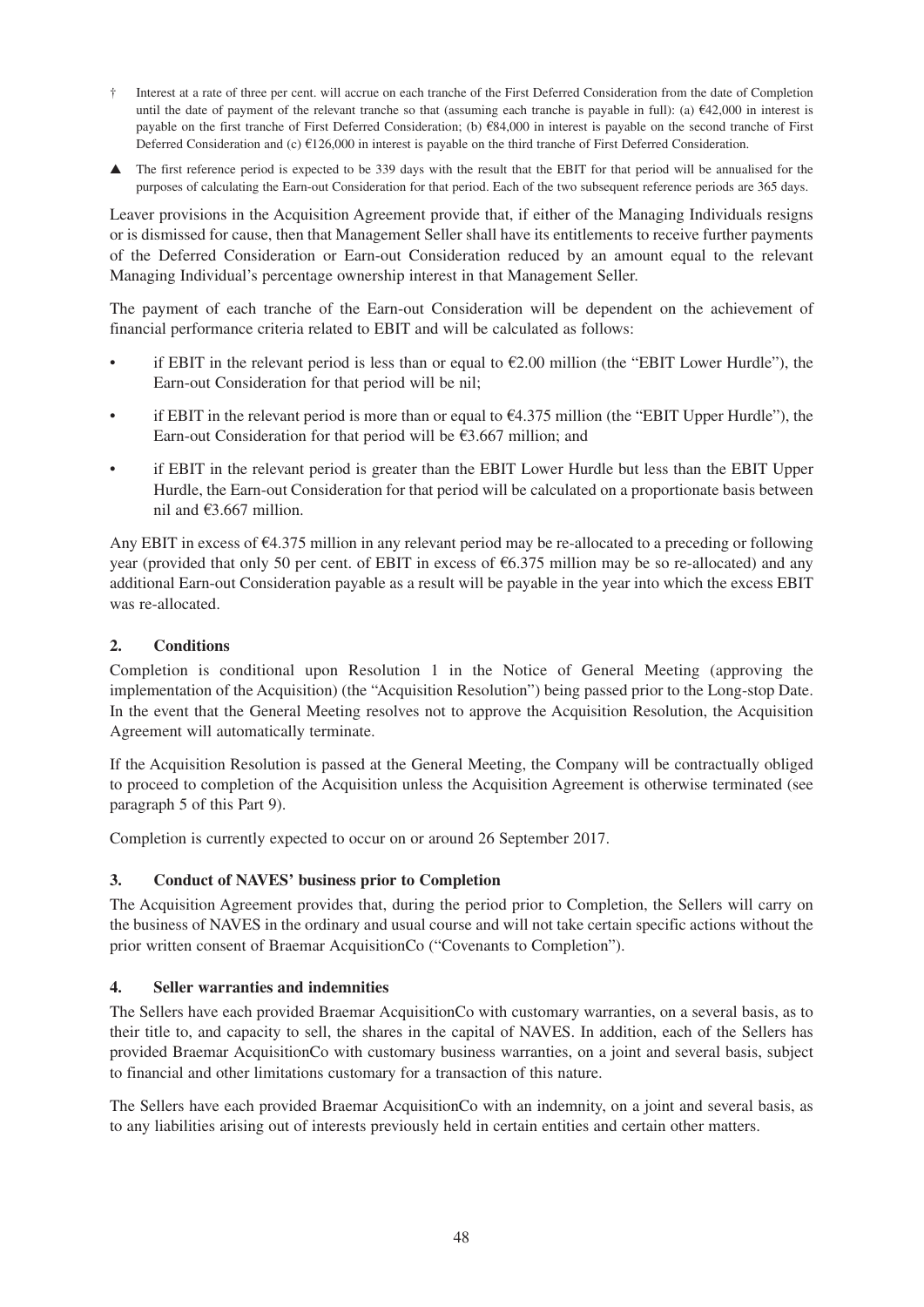On Completion, the Sellers will also be required to deliver a tax deed, which is intended to indemnify the Enlarged Group against any pre-completion tax liabilities of NAVES, subject to exclusions and limitations, as well as addressing the conduct of tax matters.

#### **5. Termination of the Acquisition Agreement**

The Acquisition Agreement provides that Braemar AcquisitionCo may terminate the agreement if, at any time on or before the date of Completion:

- Braemar AcquisitionCo becomes aware of a fact, matter or circumstance which constitutes a material breach of the warranties contained in the Acquisition Agreement as at the date of the Acquisition Agreement;
- the Sellers breach the Covenants to Completion; or
- an event occurs which has or could be reasonably expected to have a material adverse effect on the financial or business prospects of NAVES.

#### **6. Convertible Loan Notes**

The Convertible Loan Notes will be issued credited as fully paid, in amounts and integral multiples of  $\epsilon$ 1.00 nominal value. The Convertible Loan Notes will bear interest from the date of issue to the relevant holders of the Convertible Loan Notes payable six months in arrears at a rate of three per cent. Interest will be payable (less any tax required by law to be deducted) in arrears with the first payment being due on the date falling six months after the date of issue of the Convertible Loan Notes, and each subsequent instalment being due on the date falling six months after the preceding instalment.

Holders of the Convertible Loan Notes and Braemar each have the right (subject to certain restrictions) to redeem the Convertible Loan Notes for cash at par any time after the second anniversary of the date of issue on three months' notice.

Holders of the Convertible Loan Notes have the right (subject to certain restrictions) to convert the Convertible Loan Notes into Ordinary Shares at any time after the date of issue at the following conversion price: (a) if the noteholder is a Management Seller, 390.3 pence per Ordinary Share (representing a 30 per cent. premium to the Reference Price); or (b) if the noteholder is a Non-management Seller, 450.3 pence per Ordinary Share (representing a 50 per cent. premium to the Reference Price). If Braemar suffers customary events of default then the conversion price is reduced to the following conversion price: (a) if the noteholder is a Management Seller, 360.2 pence per Ordinary Share (representing a 20 per cent. premium to the Reference Price); or (b) if the noteholder is a Non-management Seller, 420.3 pence per Ordinary Share (representing a 40 per cent. premium to the Reference Price).

The Convertible Loan Notes will be constituted pursuant to two Loan Note Instruments (one constituting Convertible Loan Notes to be issued to Management Sellers only and the other constituting Convertible Loan Notes to be issued to Non-management Sellers only) which are made on identical terms save for the conversion price, as noted above.

The Convertible Loan Notes will be non-transferrable other than with Braemar's written consent. No application will be made for the Convertible Loan Notes to be issued or dealt in on any stock exchange

#### **7. Costs**

Braemar AcquisitionCo and the Sellers have each agreed to pay the costs and expenses incurred by them in connection with the preparation, negotiation, entering into and completion of the Acquisition Agreement and all ancillary documents. Each party is responsible for their respective professional and other costs incurred. The consideration payable to the Sellers will be paid net of each Seller's share of the legal and professional advisers' fees and expenses incurred by NAVES in connection with the Acquisition.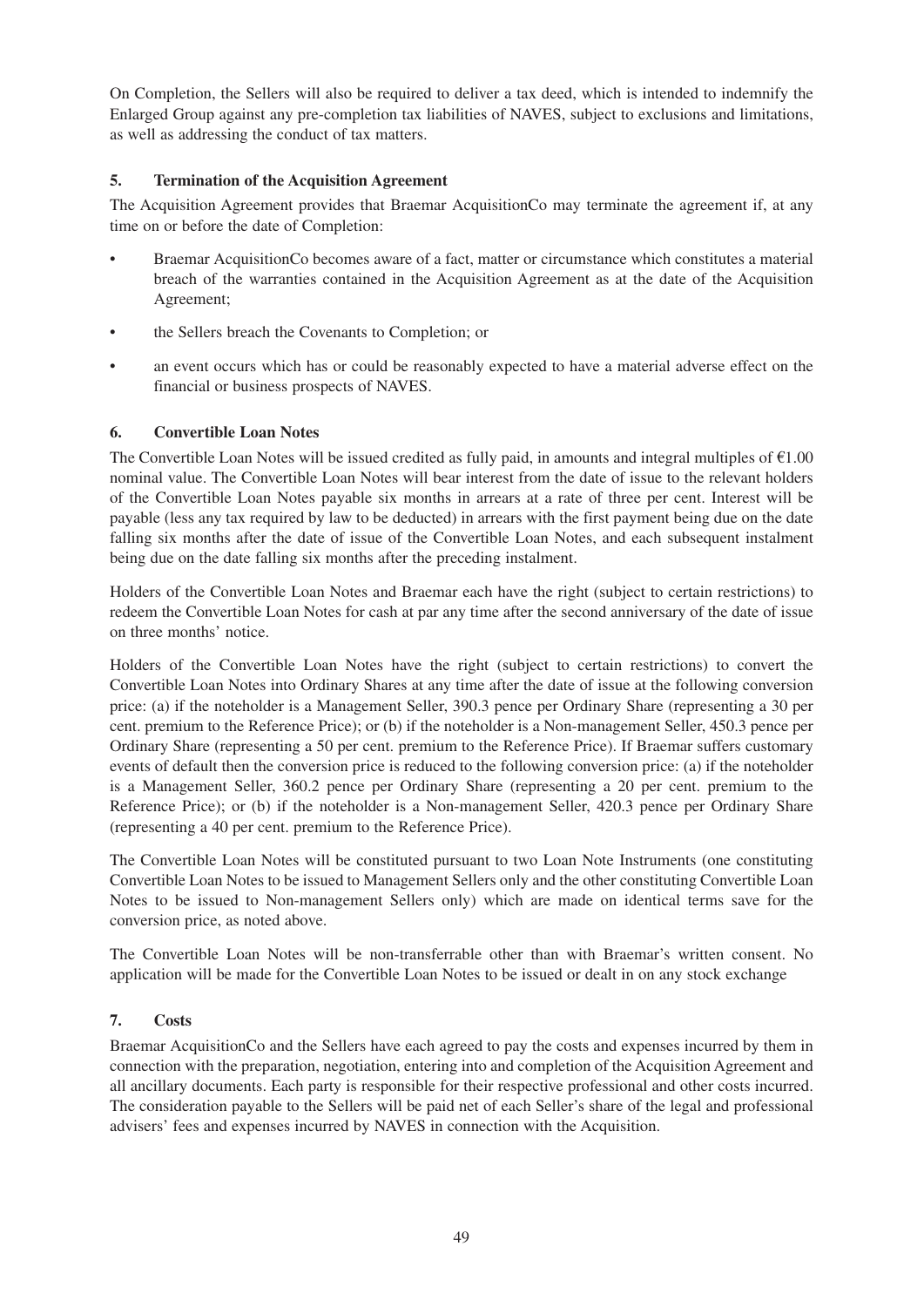#### **8. Post-completion matters**

A consultancy agreement with a term of up to five years will be entered into at Completion in respect of the services of both Managing Individuals.

Each of the Management Sellers, Mark Kuchenbecker and Axel Siepmann has agreed to be bound by certain non-compete and non-solicitation restrictive covenants contained in the Acquisition Agreement.

In addition, each of the Sellers has agreed not to dispose of any shares acquired pursuant to a conversion of the Convertible Loan Notes before the date which is two years after the date of the issue of the relevant shares other than in accordance with customary orderly market terms contained in the Acquisition Agreement.

The Non-management Sellers have agreed not to dispose of the Consideration Shares without the prior written consent of Braemar for a period of one year from the date of Completion.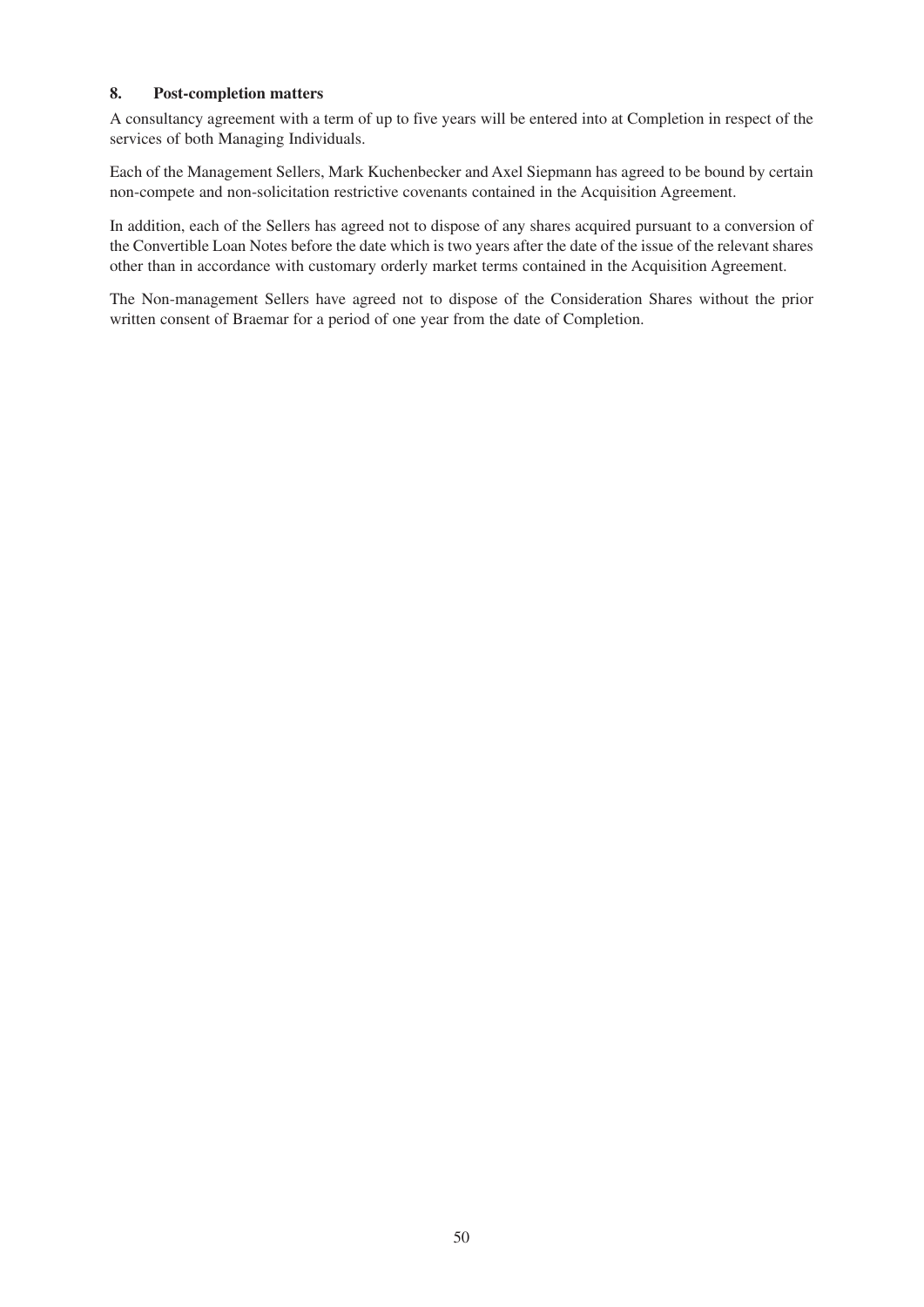# **ADDITIONAL INFORMATION**

#### **1. RESPONSIBILITY STATEMENT**

- 1.1 The Directors, whose names appear on page 7 of this document, and Braemar, each accept responsibility for the information contained in this document. To the best of the knowledge of the Directors and Braemar (each of whom have taken all reasonable care to ensure that such is the case), the information contained in this document is in accordance with the facts and does not omit anything likely to affect the import of such information.
- 1.2 In connection with this document and the Acquisition, no person is authorised to give any information or make any representations other than as contained in this document and, if given or made, such information or representation must not be relied upon as having been so authorised.

#### **2. INFORMATION ABOUT BRAEMAR**

- 2.1 Braemar was incorporated and registered in England and Wales on 11 August 1988 under the Companies Act 1985 as a private company limited by shares with the name Sinord 14 Limited.
- 2.2 On 7 December 1988 Braemar changed its name to Seascope Shipping Holdings plc.
- 2.3 On 27 November 1997 shares in Braemar were admitted to trading to a premium listing on the Official List on the Main Market.
- 2.4 On 1 August 2002 Braemar changed its name to Braemar Seascope Group plc.
- 2.5 On 21 June 2007, Braemar changed its name to Braemar Shipping Services plc.
- 2.6 The registered office of Braemar is at 1 Strand, Trafalgar Square, London, WC2N 5HR where the telephone number is +44 (0)20 3142 4100.
- 2.7 The principal legislation under which Braemar operates is the Companies Act and the regulations made under that Act. The liability of the Shareholders is limited. Braemar does not have restricted objects and purposes in its memorandum and articles of association.

#### **3. DIRECTORS' INTERESTS IN SHARES**

3.1 As at 6 September 2017 (being the latest practicable date prior to the publication of this document), in so far as is known to Braemar, the interests of the Directors, their immediate families and those of any connected person (within the meaning of section 252 of the Companies Act), the existence of which is known to, or could with reasonable diligence be ascertained by, that Director whether or not held by another party, in the share capital of Braemar is as follows:

|                        | per cent. of           |
|------------------------|------------------------|
|                        | <i>issued Ordinary</i> |
|                        | Share capital          |
|                        | as at                  |
| Number of              | 6 September            |
| <b>Ordinary Shares</b> | 2017                   |
| 145,249                | 0.481                  |
| Nil                    | Nil                    |
| 49,351                 | 0.164                  |
| 33,366                 | 0.111                  |
| 51,000                 | 0.169                  |
| 20,425                 | 0.068                  |
| Nil                    | Nil                    |
|                        |                        |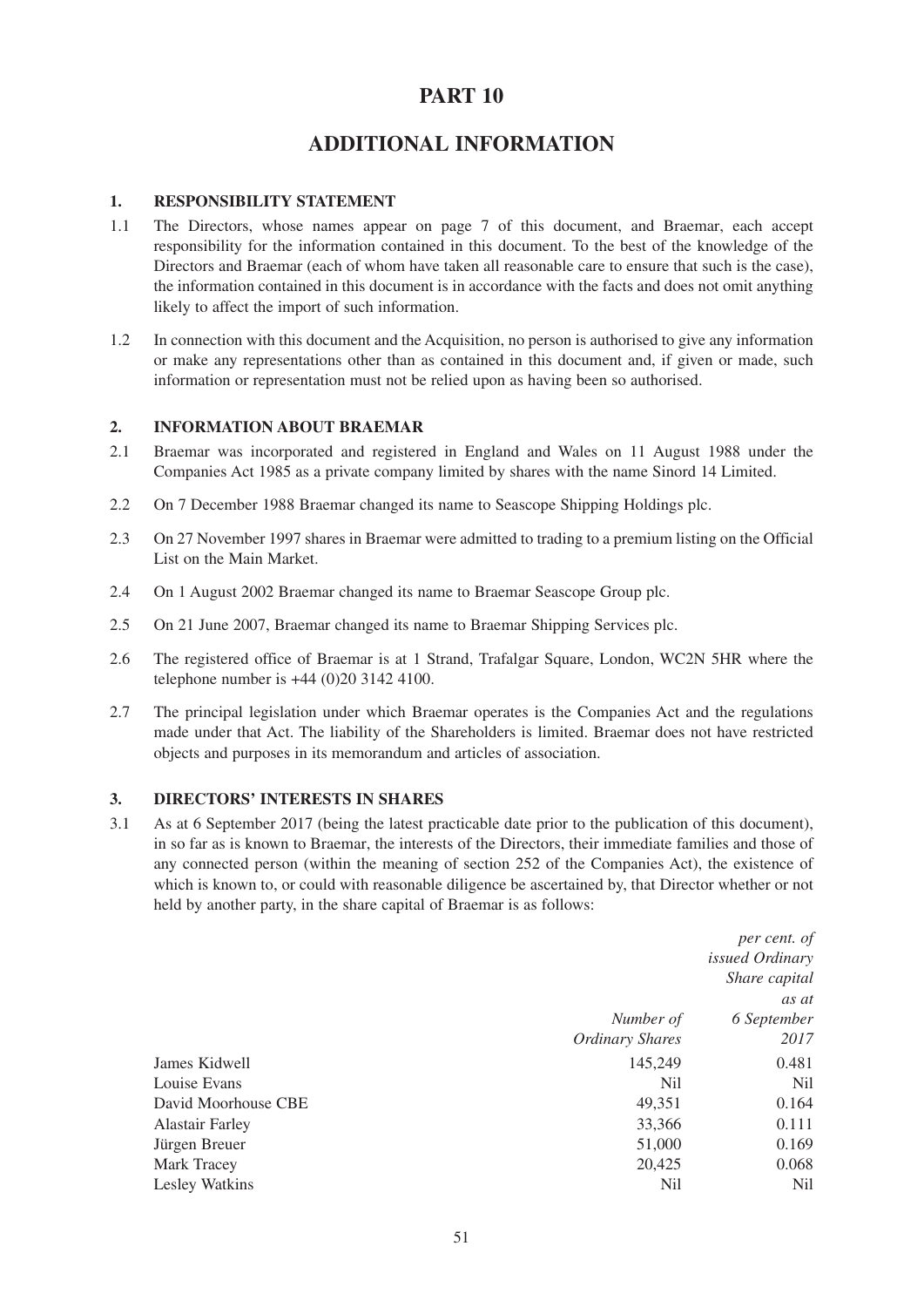3.2 As at 6 September 2017 (being the latest practicable date prior to the publication of this document) the following Directors held options over Ordinary Shares as follows:

|               |                  | Number of     |                |                          |                |                    |
|---------------|------------------|---------------|----------------|--------------------------|----------------|--------------------|
|               |                  | Ordinary      |                |                          | Date from      |                    |
|               |                  | <i>Shares</i> |                |                          | which          |                    |
|               | Employee         | subject       |                | Exercise                 | exercisable/   |                    |
|               | share            | to award/     | Date of        | price                    | Date of        |                    |
|               | scheme           | option        | grant          | (p)                      | release        | <i>Expiry date</i> |
| James Kidwell | <b>2017 SAYE</b> | 3,672         | 1 August 2017  | 245.04                   | 1 August 2020  | 1 February 2021    |
|               | 2014 LTIP        | 67,178        | 15 August 2014 | $-$                      | 14 August 2017 | 14 August 2024     |
|               | 2015 LTIP        | 73,684        | 23 June 2015   |                          | 23 June 2018   | 23 June 2025       |
|               | 2016 LTIP        | 78,343        | 17 June 2016   |                          | 17 June 2019   | 17 June 2026       |
|               | 2015 DBP         | 12,923        | 22 June 2015   | N/A                      | 22 June 2018   | N/A                |
|               | 2016 DBP         | 16,403        | 27 May 2016    | N/A                      | 27 May 2019    | N/A                |
| Louise Evans  | 2017 SAYE        | 3,672         | 1 August 2017  | 245.04                   | 1 August 2020  | 1 February 2021    |
|               | 2015 LTIP        | 21,052        | 23 June 2015   |                          | 23 June 2018   | 23 June 2025       |
|               | 2016 LTIP        | 50,363        | 17 June 2016   | $\overline{\phantom{m}}$ | 17 June 2019   | 17 June 2026       |
|               | 2016 DBP         | 7,811         | 27 May 2016    | N/A                      | 27 May 2019    | N/A                |

3.3 Save as set out in paragraphs 3.1 and 3.2 above, none of the Directors or any person connected with any Director (within the meaning of section 252 of the Companies Act), had as at 6 September 2017 (being the latest practicable date prior to the publication of this document) any interest, whether beneficial or non-beneficial, in any of the share capital of Braemar or any of its subsidiaries, or any options over Braemar's shares.

#### **4. MAJOR INTERESTS IN SHARES**

4.1 As at 6 September 2017 (being the latest practicable date prior to the publication of this document), in so far as is notified to Braemar, the name of each person, other than a Director, who, directly or indirectly, holds 3 per cent. or more of the voting rights in Braemar and the amount of each such person's interest is as follows:

|                                      |               | per cent. of  |
|--------------------------------------|---------------|---------------|
|                                      |               | issued        |
|                                      |               | Ordinary      |
|                                      |               | Share capital |
|                                      | Number of     | as at         |
|                                      | Ordinary      | 6 September   |
|                                      | <b>Shares</b> | 2017          |
| Name                                 |               |               |
| Charles Stanley & Co.                | 2,384,025     | 7.90%         |
| <b>Chelverton Asset Management</b>   | 1,850,000     | 6.13%         |
| Hargreaves Lansdown                  | 1,744,685     | 5.78%         |
| <b>Barclays Stockbrokers Limited</b> | 1,605,264     | 5.32%         |
| JM Finn $& Co$                       | 1,293,471     | 4.29%         |
| <b>Quentin Soanes</b>                | 1,223,590     | 4.06%         |
| TD Direct Investing                  | 1,199,081     | 3.97%         |
| Alan Marsh                           | 981.513       | 3.25%         |

4.2 There are no differences between the voting rights enjoyed by the Shareholders described in paragraph 4.1 above and those enjoyed by any other Shareholder.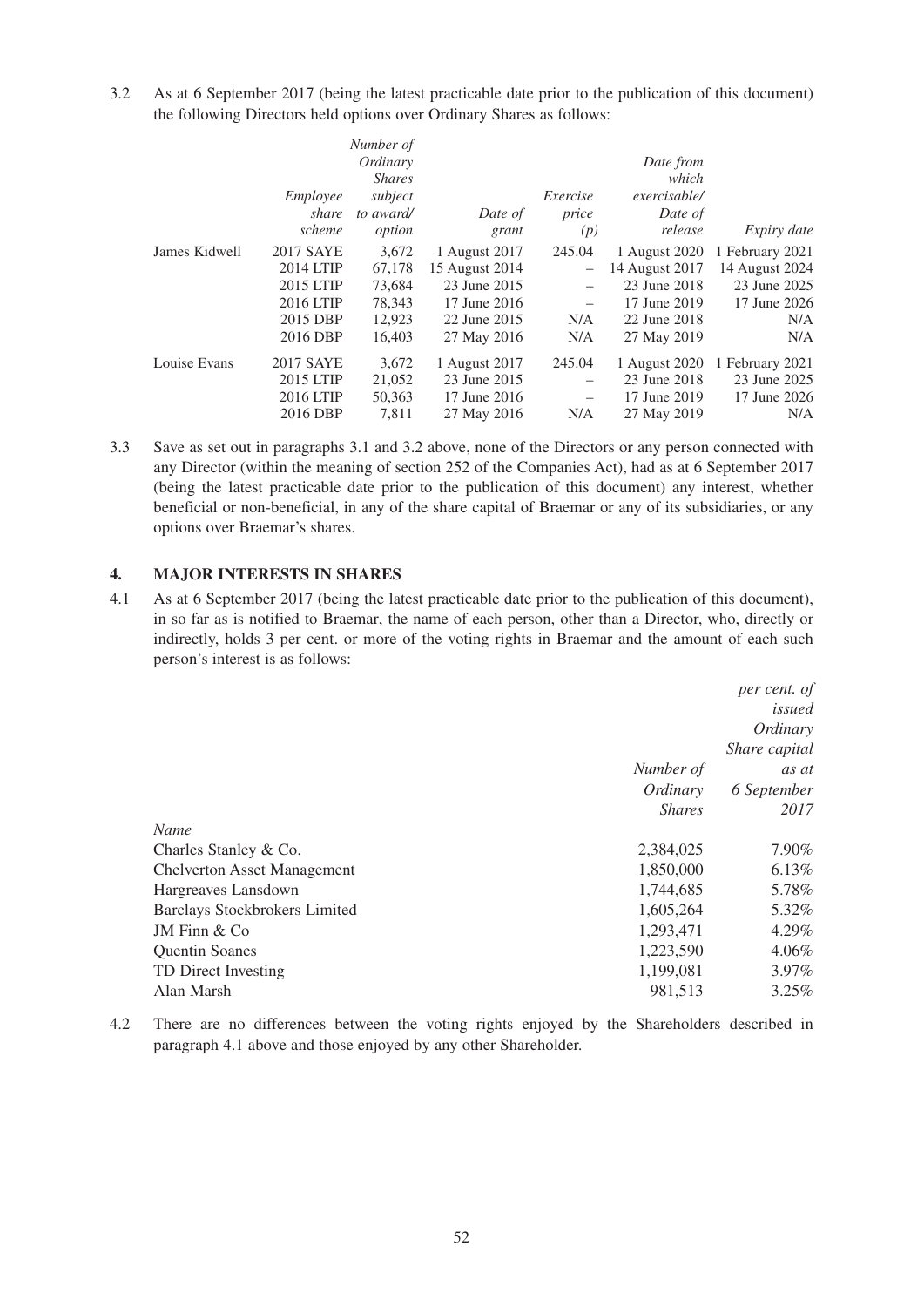### **5. DIRECTORS' SERVICE CONTRACTS AND TERMS OF APPOINTMENT**

#### 5.1 *Executive Directors*

The remuneration paid to the Executive Directors for the financial year ended 28 February 2017 was as follows:

|               |                            | <i>Notice</i><br>period | <i>Notice</i><br>period |          |                |              |
|---------------|----------------------------|-------------------------|-------------------------|----------|----------------|--------------|
|               | Date of                    | <i>from the</i>         | <i>from the</i>         | Annual   |                | <i>Other</i> |
| Director      | contract                   | employer                | employee                | salary/£ | <i>Bonus/£</i> | benefits/f   |
| James Kidwell | $20$ June $2012$ 12 months |                         | 12 months               | 350,000  | Nil            | 54,000       |
| Louise Evans  | 5 May 2015                 | 6 months                | 6 months                | 225,000  | Nil            | 35,000       |

The Executive Directors' service contracts can be terminated by either party serving 12 months' written notice in the case of James Kidwell, or 6 months' notice in the case of Louise Evans.

#### 5.2 *Non-executive Directors*

The remuneration paid to the Non-executive Directors for the financial year ended 28 February 2017 was as follows:

| Annual  | Date of      |               |
|---------|--------------|---------------|
| fees/£  | appointment  | Notice period |
| 120,000 | 4 July 2014  | 1 month       |
| 53,000  | 4 July 2014  | 1 month       |
| 50,000  | 25 July 2014 | 1 month       |
| 43,000  | 25 July 2014 | 1 month       |
|         |              |               |

The Non-executive Directors' letters of appointment can be terminated by either party serving 1 months' notice.

There are no other provisions for the payment of benefits upon termination in the Non-executive Directors' letters of appointment.

#### **6. RELATED PARTY TRANSACTIONS**

No member of the Braemar Group has entered into any related party transactions (which for these purposes are those set out in the standards adopted according to the Regulation (EC) No 1606/2002) during the period covered by the historical financial information contained in this document and up to the date of this document.

#### **7. WORKING CAPITAL**

Braemar is of the opinion that, after taking into account available bank and other facilities, the Enlarged Group has sufficient working capital for its present requirements, that is, for at least the next 12 months from the date of publication of this document.

#### **8. SIGNIFICANT CHANGE**

#### 8.1 *Braemar*

There has been no significant change in the financial or trading position of the Braemar Group since 28 February 2017, the date to which the latest published financial information for the Braemar Group was prepared.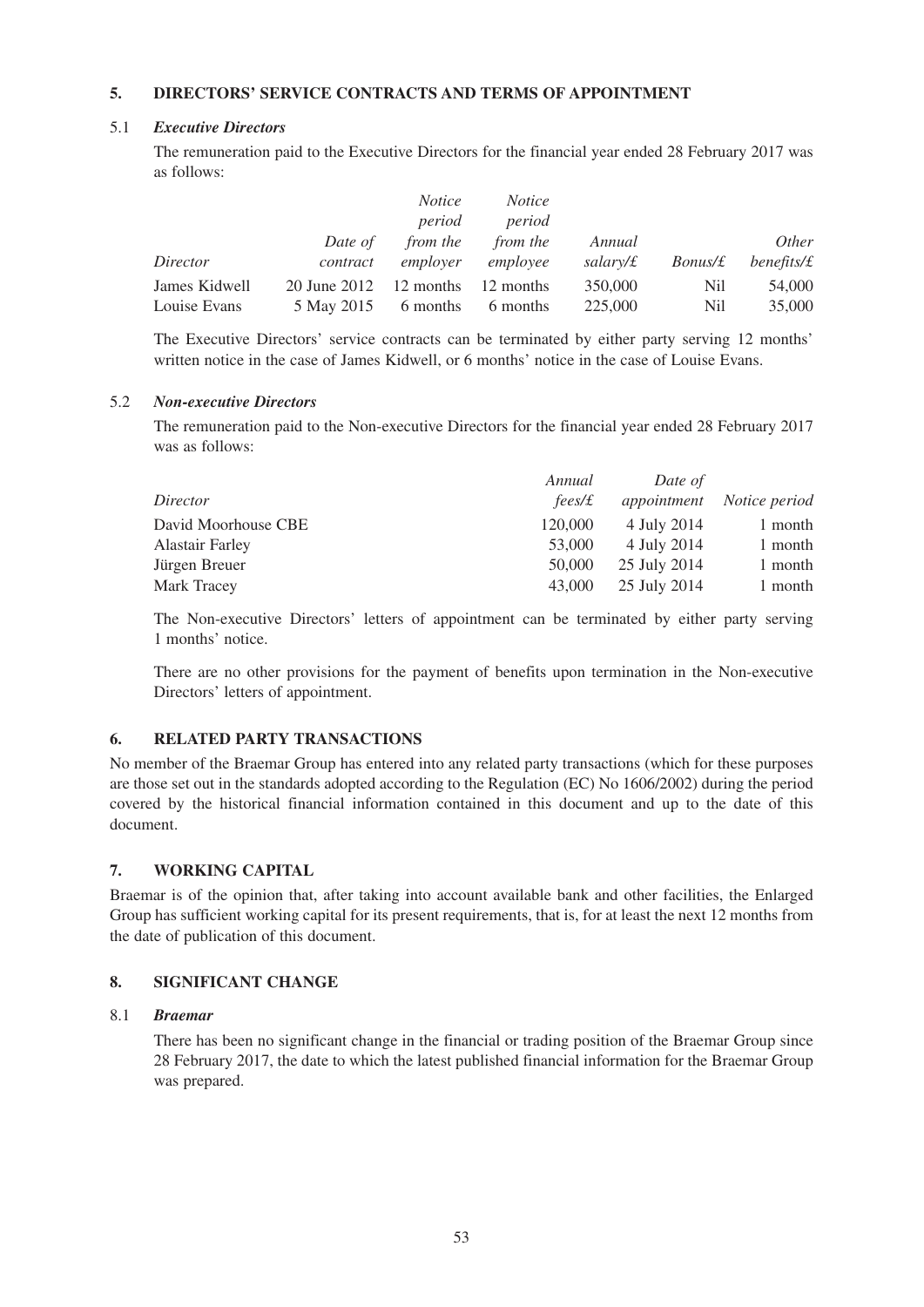#### 8.2 *NAVES*

There has been no significant change in the financial or trading position of NAVES since 31 December 2016, the date to which the financial information in Part 7 of this document was prepared.

#### **9. MATERIAL CONTRACTS**

#### 9.1 *Braemar material contracts*

Set out below is a summary of each contract (not being a contract entered into in the ordinary course of business) entered into by any member of the Braemar Group:

- (a) within the two years immediately preceding the date of this document and which are or may be material to the Braemar Group; or
- (b) which contain any provision under which any member of the Braemar Group has any obligation or entitlement which is material to the Braemar Group as at the date of this document.

#### *Credit Agreement*

Braemar and certain of its UK subsidiaries have entered into a revolving credit agreement with HSBC Bank plc as original lender (the "Lender") dated 29 April 2016 as amended on 14 June 2016 and as further amended and restated by an amended and restatement agreement dated 6 September 2017 (the "Credit Agreement" and the latter agreement being the "Amendment and Restatement Agreement") under which the Lender has granted a secured revolving loan facility for a maximum principal amount of £25.00 million ("Revolving Facility").

The Revolving Facility must be used towards the general corporate and working capital purposes of the Braemar Group. The Revolving Facility is available in Sterling or Euros. It is also available for making permitted acquisitions, purchasing freehold properties, funding distributions in certain circumstances and refinancing other financial indebtedness. The Revolving Facility is repayable on the fifth anniversary of the date on which the Amendment and Restatement Agreement becomes effective. Each loan made under the Revolving Facility must be repaid on the last day of its interest period but may be redrawn to the extent there is availability under the Revolving Facility. The Revolving Facility will cease to be available one month before the fifth anniversary of the date on which the Amendment and Restatement Agreement becomes effective.

Interest is payable on the principal amount outstanding under each facility at 2 per cent. per annum plus LIBOR (or EURIBOR if a loan is drawn in Euros). Certain fees and expenses, including a commitment fee are payable by Braemar. The Credit Agreement requires Braemar to ensure that the following financial covenants are complied with: (1) Net Debt: Adjusted EBITDA to not exceed 2.5:1; and (2) EBITDA: Net Finance Charges to not be less than 4:1.

The Lender has the benefit of fixed and floating charges granted pursuant to a debenture granted by Braemar and certain of its subsidiaries in favour of the Lender which includes a legal mortgage over freehold and leasehold property and a fixed and floating charge over present and future assets in the UK (including book debts). In accordance with the Credit Agreement, if NAVES has earnings before interest, tax, depreciation and amortisation representing 5 per cent. or more of the Group EBITDA or has gross assets or turnover representing 5 per cent. or more of gross assets or turnover of the Group it will be required to accede to the Credit Agreement and certain other finance documents after the completion of the Acquisition and grant security in favour of the Lender.

#### *Acquisition Agreement*

Please see Part 9 (Terms and conditions of the Acquisition) of this document for a summary of the principal terms and conditions of the Acquistion Agreement.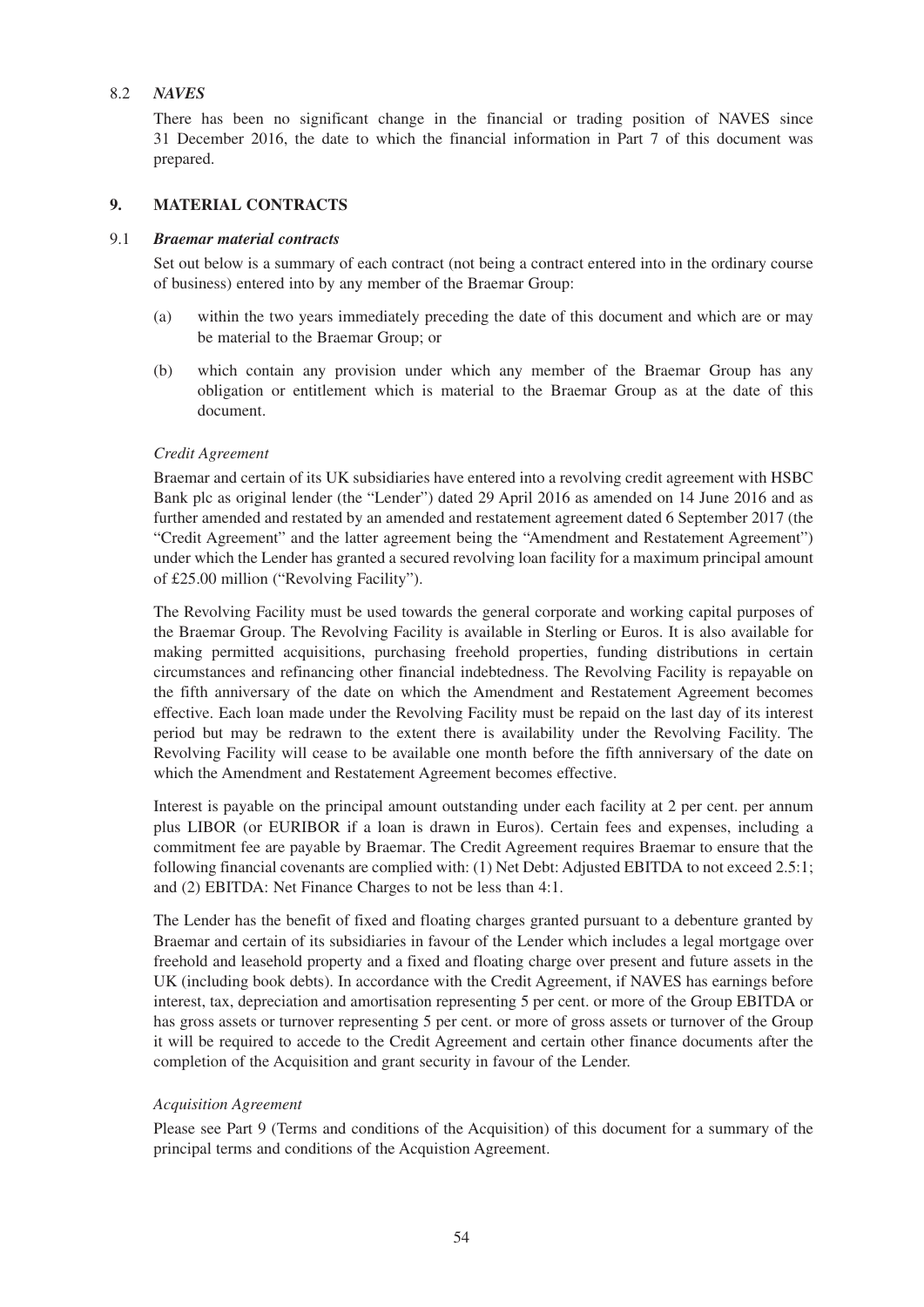#### *Loan Note Instruments*

Please see Part 9 (Terms and conditions of the Acquisition) of this document for a summary of the principal terms and conditions of the Loan Note Instruments.

#### 9.2 *NAVES material contracts*

There are no contracts (not being contracts entered into in the ordinary course of business) entered into by NAVES:

- (a) within the two years immediately preceding the date of this document and which are or may be material to NAVES; or
- (b) which contain any provision under which any member of NAVES has any obligation or entitlement which is material to NAVES as at the date of this document.

#### **10. LITIGATION**

#### 10.1 *Braemar*

There have been no governmental, legal or arbitration proceedings (including any such proceedings which are pending or threatened of which Braemar is aware) during the 12 months prior to the date of this document which may have, or have had in the recent past a significant effect on Braemar and/or the Braemar Group's financial position or profitability.

#### 10.2 *NAVES*

There are no governmental, legal or arbitration proceedings (including any such proceedings which are pending or threatened of which Braemar is aware) during the 12 months prior to the date of this document which may have, or have had in the recent past a significant effect on NAVES' financial position or profitability.

#### **11. CONSENTS AND RELATED MATTERS**

KPMG has given and not withdrawn its written consent to the inclusion in this document of its reports as set out in Parts 7 (Historical financial information on NAVES) and 8 (Unaudited pro forma financial information for the Enlarged Group) of this document and the references to its name, in the form and context in which they appear.

Stockdale, of Beaufort House, 15 St. Botolph Street, London EC3A 7BB, which is authorised and regulated by the Financial Conduct Authority, has given and has not withdrawn its written consent to the issue of this document with references to its name being included in it in the form and context in which they appear.

PwC, of 7 More London Riverside, London SE1 2RT has given and has not withdrawn its written consent to the issue of this document with references to its name being included in it in the form and context in which they appear.

#### **12. DOCUMENTS ON DISPLAY**

Copies of the following documents may be physically inspected at the offices of Braemar during usual business hours on any weekday (excluding Saturdays, Sundays and public holidays) from the date of this Circular up to and included the date of the General Meeting and for the duration of the General Meeting:

- the Articles:
- the audited accounts of NAVES for the financial periods ended 31 December 2014, 31 December 2015 and 31 December 2016;
- the Acquisition Agreement;
- the Loan Note Instruments;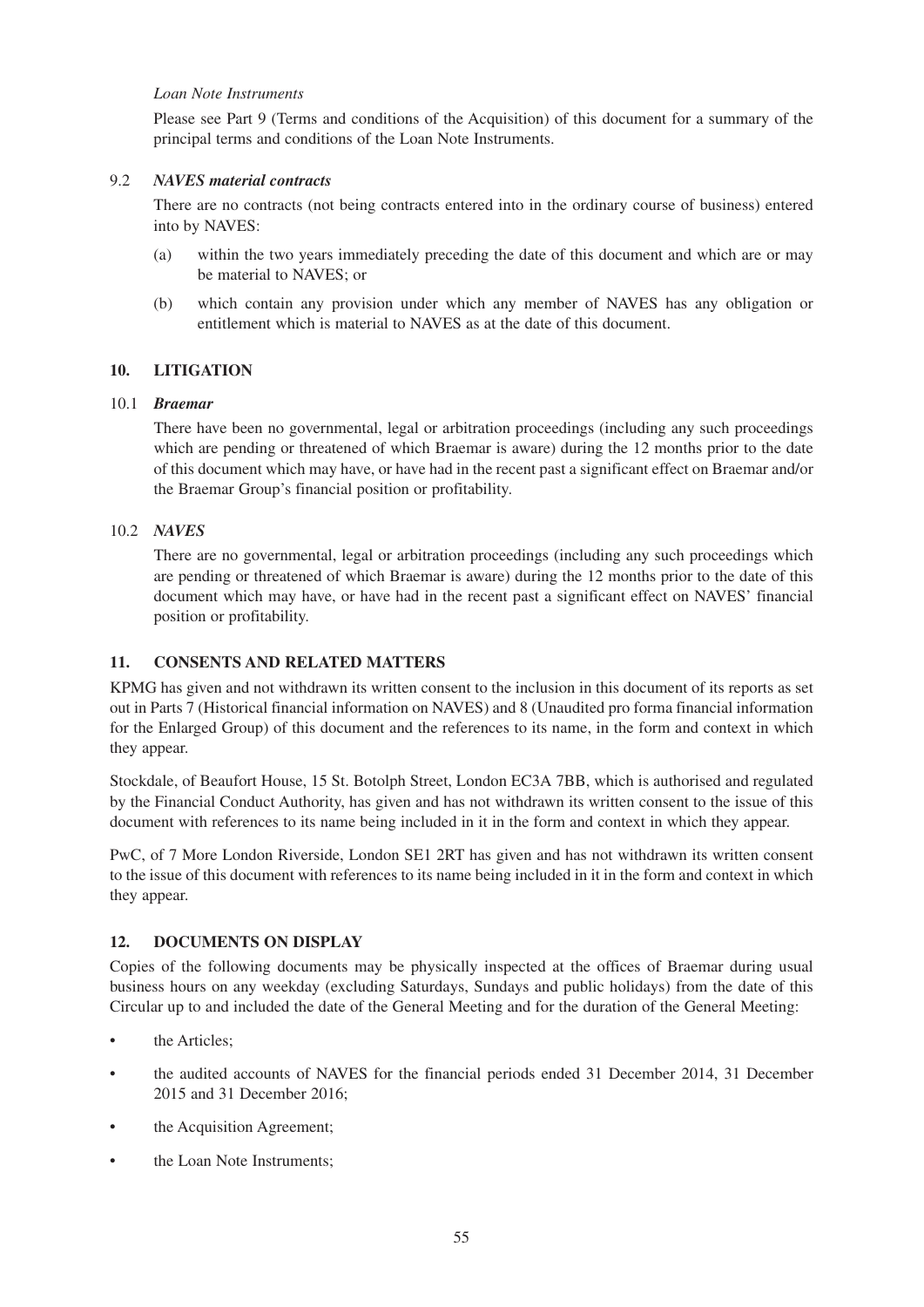- the Credit Agreement;
- this document and the Form of Proxy;
- the consent letters referred to in paragraph 11 of this Part 10 (Additional information);
- the report of KPMG LLP set out in Part 7 (Historical financial information on NAVES); and
- the report of KPMG LLP set out in Part B of Part 8 (Unaudited pro forma financial information for the Enlarged Group).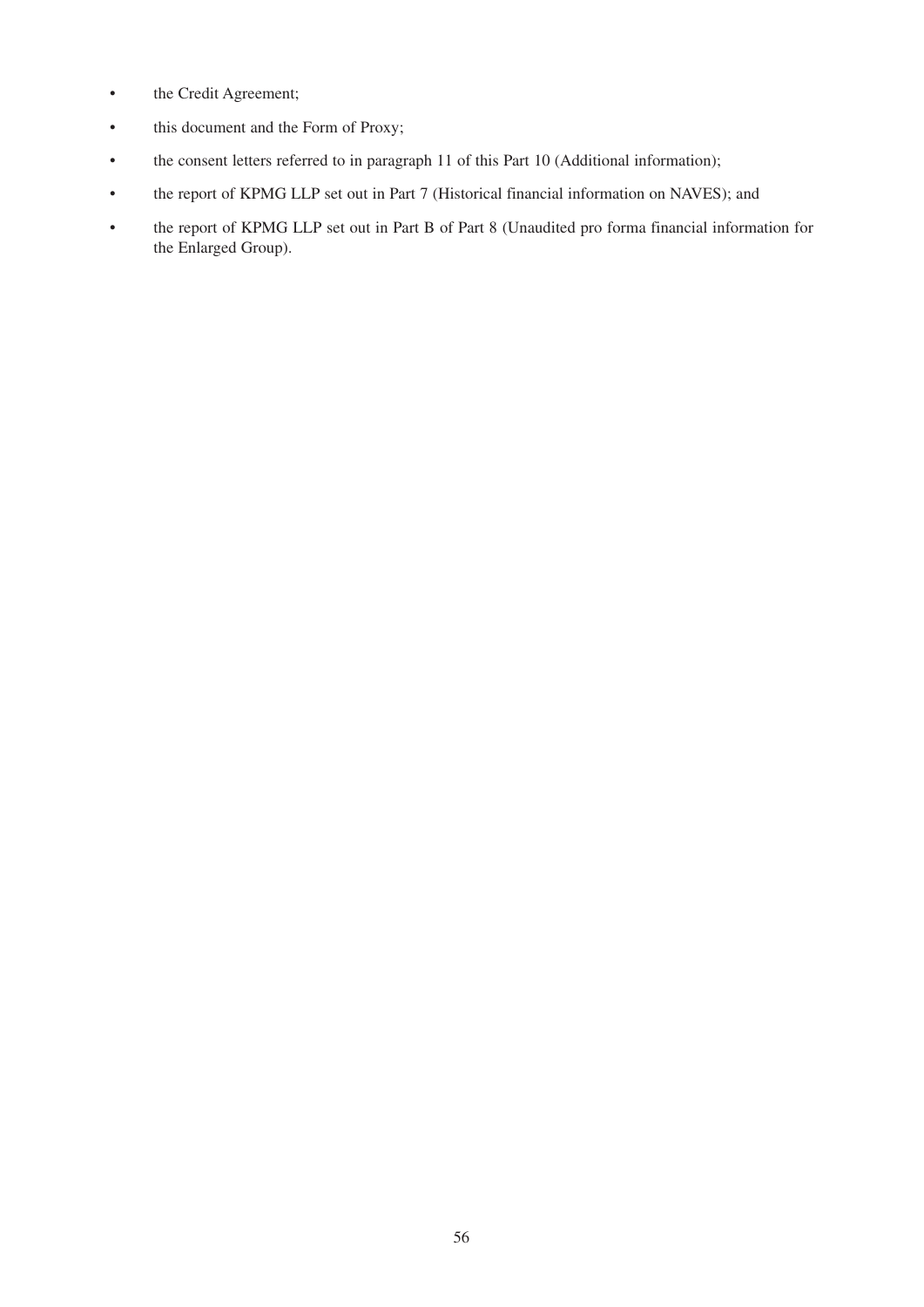# **DEFINITIONS**

The following definitions apply throughout this document, unless the context otherwise requires:

| <b>Acquisition</b>            | the acquisition by Braemar Acquisition Co of the entire issued share<br>capital of NAVES.                                                                                                                                                                                                                                                                                                                                                                                 |
|-------------------------------|---------------------------------------------------------------------------------------------------------------------------------------------------------------------------------------------------------------------------------------------------------------------------------------------------------------------------------------------------------------------------------------------------------------------------------------------------------------------------|
| <b>Acquisition Agreement</b>  | the agreement dated on or about 7 September 2017 between,<br>amongst others, the Sellers and Braemar AcquisitionCo setting out<br>the material terms and conditions upon which Braemar<br>AcquisitionCo proposes to acquire the entire issued share capital of<br>NAVES.                                                                                                                                                                                                  |
| <b>Articles</b>               | the articles of association of Braemar.                                                                                                                                                                                                                                                                                                                                                                                                                                   |
| <b>Board</b>                  | the board of directors of Braemar.                                                                                                                                                                                                                                                                                                                                                                                                                                        |
| <b>Company or Braemar</b>     | Braemar Shipping Services plc.                                                                                                                                                                                                                                                                                                                                                                                                                                            |
| <b>Braemar Group</b>          | Braemar and its subsidiaries at the date of this document.                                                                                                                                                                                                                                                                                                                                                                                                                |
| <b>Braemar AcquisitionCo</b>  | Braemar Financial Holdings Germany GmbH, a company<br>registered in the Republic of Germany with company number<br>HRB 146089 and with its registered office at c/o CMS Hasche Sigle<br>Partnerschaft von Rechtsanwälten und Steuerberatern mbB,<br>Stadthausbrücke 1-3, 20355 Hamburg, Germany.                                                                                                                                                                          |
| <b>Business Day</b>           | a day (other than a Saturday, Sunday or public holiday) on which<br>banks are generally open for business in the City of London for the<br>transaction of normal banking business.                                                                                                                                                                                                                                                                                        |
| <b>Companies Act</b>          | the Companies Act 2006, as amended.                                                                                                                                                                                                                                                                                                                                                                                                                                       |
| <b>Completion</b>             | completion of the Acquisition in accordance with the terms of the<br>Acquisition Agreement.                                                                                                                                                                                                                                                                                                                                                                               |
| <b>Consideration Shares</b>   | the 458,166 Ordinary Shares to be issued to the Non-management<br>Sellers under the Acquisition Agreement.                                                                                                                                                                                                                                                                                                                                                                |
| <b>Convertible Loan Notes</b> | the unsecured convertible loan notes in the aggregate amount of<br>$E$ 24.00 million to be created pursuant to the Loan Note Instruments.                                                                                                                                                                                                                                                                                                                                 |
| <b>Credit Agreement</b>       | has the meaning given to it in paragraph 9.1(b) of Part 10<br>(Additional Information) of this document.                                                                                                                                                                                                                                                                                                                                                                  |
| <b>CREST</b>                  | the relevant system, as defined in the CREST Regulations (in<br>respect of which Euroclear is the operator as defined in the CREST<br>Regulations).                                                                                                                                                                                                                                                                                                                       |
| <b>CREST Manual</b>           | the rules governing the operation of CREST, consisting of the<br>CREST Reference Manual, CREST International Manual, CREST<br>Central Counterparty Service Manual, CREST Rules, Registrars<br>Service Standards, Settlement Discipline Rules, CCSS Operations<br>Manual, Daily Timetable, CREST Application Procedure and<br>CREST Glossary of Terms (all as defined in the CREST Glossary<br>of Terms promulgated by Euroclear on 15 July 1996 and as<br>amended since). |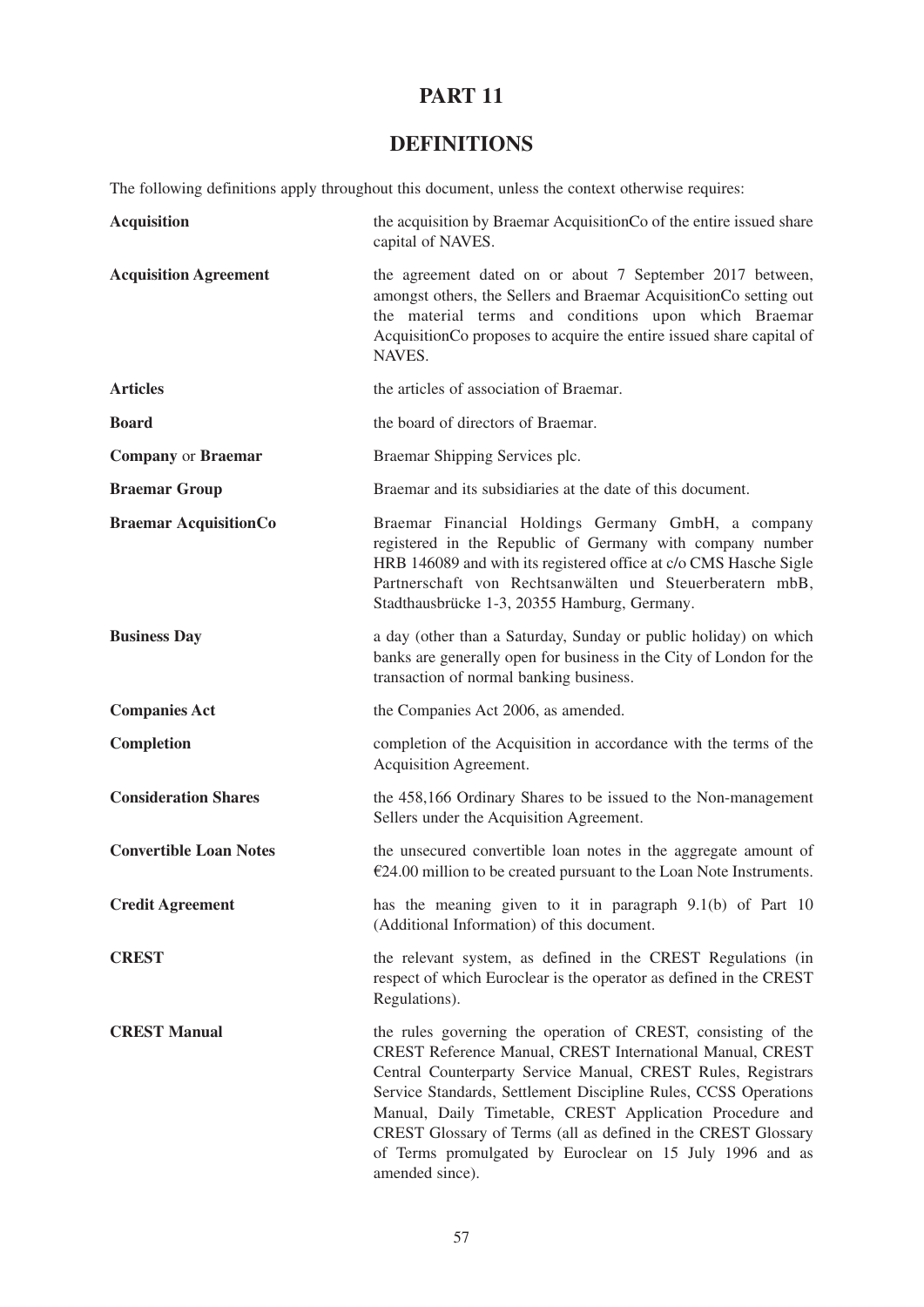| <b>CREST Member</b>                                         | a person who has been admitted to Euroclear as a system-member<br>(as defined in the CREST Regulations).                                                                                                                                                  |
|-------------------------------------------------------------|-----------------------------------------------------------------------------------------------------------------------------------------------------------------------------------------------------------------------------------------------------------|
| <b>CREST Participant</b>                                    | a person who is, in relation to CREST, a system-participant (as<br>defined in the CREST Regulations).                                                                                                                                                     |
| <b>CREST Regulations</b>                                    | the Uncertificated Securities Regulations 2001 (SI 2001 No.<br>$01/378$ , as amended.                                                                                                                                                                     |
| <b>CREST Sponsor</b>                                        | a CREST Participant admitted to CREST as a CREST sponsor.                                                                                                                                                                                                 |
| <b>CREST Sponsored Member</b>                               | a CREST Member admitted to CREST as a sponsored member.                                                                                                                                                                                                   |
| <b>DBP</b>                                                  | the Company's Deferred Bonus Plan.                                                                                                                                                                                                                        |
| <b>Deferred Consideration</b>                               | together, the First Deferred Consideration and the Second Deferred<br>Consideration.                                                                                                                                                                      |
| <b>Directors</b>                                            | the executive directors and non-executive directors of Braemar,<br>whose names appear on page 7 of this document.                                                                                                                                         |
| <b>Disclosure Guidance and</b><br><b>Transparency Rules</b> | the Disclosure Guidance and Transparency Rules Sourcebook<br>incorporated in the FCA Rules.                                                                                                                                                               |
| <b>Earn-out Consideration</b>                               | the earn-out consideration payable to the Management Sellers under<br>the Acquisition Agreement.                                                                                                                                                          |
| <b>EBIT</b>                                                 | has the meaning given to it in the Acquisition Agreement.                                                                                                                                                                                                 |
| <b>EBITDA</b>                                               | earnings before interest, tax, depreciation and amortization.                                                                                                                                                                                             |
| <b>Enlarged Group</b>                                       | Braemar and its subsidiaries, including the NAVES Group<br>following completion of the Acquisition.                                                                                                                                                       |
| EU                                                          | the European Union.                                                                                                                                                                                                                                       |
| Euros or $\epsilon$                                         | the lawful currency of the European Union.                                                                                                                                                                                                                |
| <b>Euroclear</b>                                            | Euroclear & Ireland Limited, the operator of CREST.                                                                                                                                                                                                       |
|                                                             | Financial Conduct Authority or FCA the Financial Conduct Authority of the United Kingdom.                                                                                                                                                                 |
| <b>First Deferred Consideration</b>                         | the deferred consideration payable to all Sellers under the<br>Acquisition Agreement.                                                                                                                                                                     |
| Form of Proxy                                               | the form of proxy for use at the General Meeting.                                                                                                                                                                                                         |
| <b>FSMA</b>                                                 | the Financial Services and Markets Act 2000, as amended.                                                                                                                                                                                                  |
| <b>General Meeting</b>                                      | the general meeting of Braemar to be held at the offices of CMS<br>Cameron McKenna Nabarro Olswang LLP, Cannon Place,<br>78 Cannon Street, London EC4N 6AF on 26 September 2017 at<br>10.00 a.m., notice of which is set out in Part 12 of this document. |
| <b>Initial Consideration</b>                                | the consideration payable to the Sellers on completion of the<br>Acquisition under the Acquisition Agreement.                                                                                                                                             |
|                                                             |                                                                                                                                                                                                                                                           |
| KG                                                          | Kommanditgesellschaft, being a project finance method utilised in<br>German ship financing, details of which are summarised in Part 6.                                                                                                                    |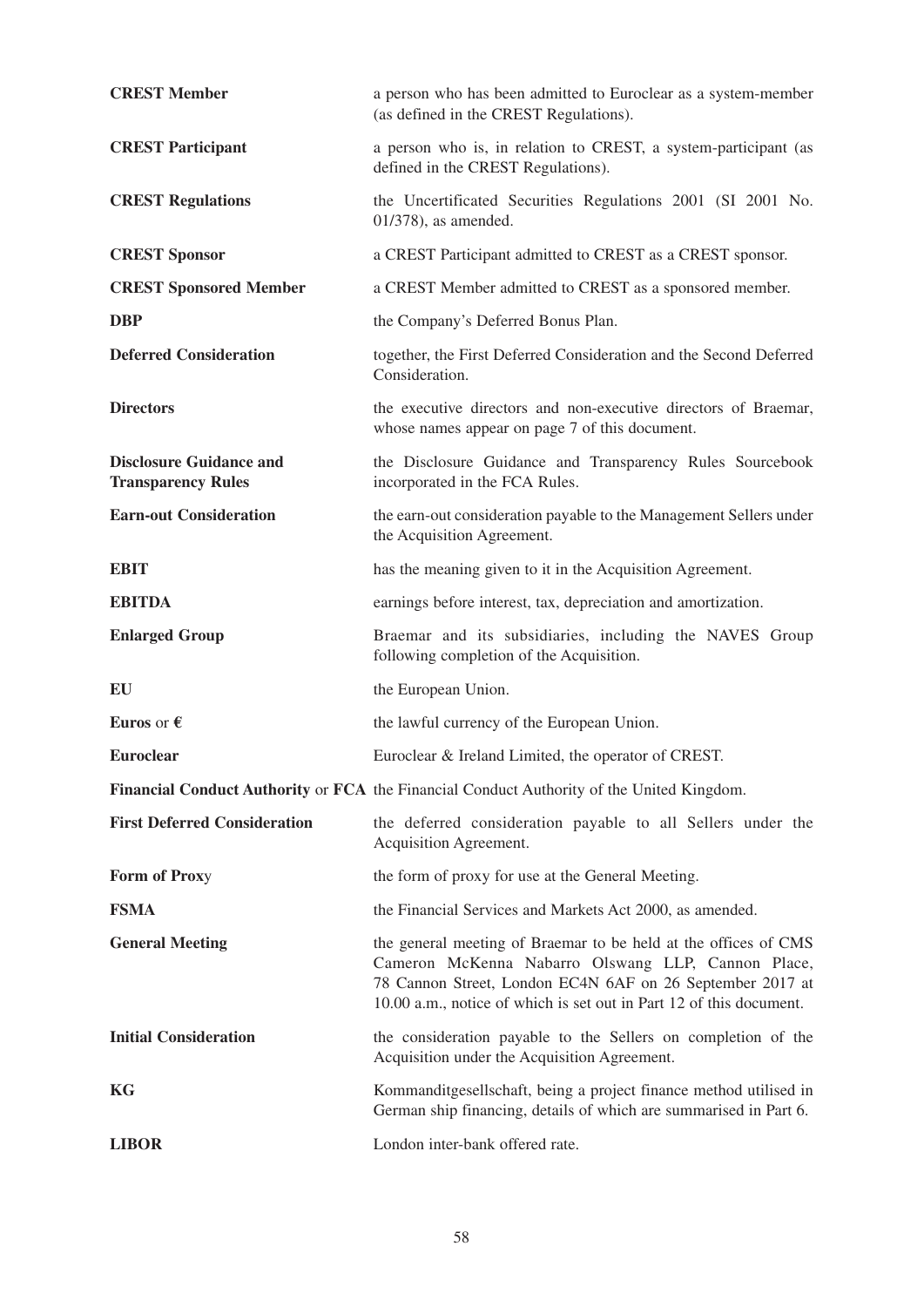| <b>Listing Rules</b>             | in accordance with sections $73A(1)$ and $73A(2)$ of the FSMA, rules<br>relating to admission to the Official List.                                                                                                                                             |                                                                                                                                                                                             |
|----------------------------------|-----------------------------------------------------------------------------------------------------------------------------------------------------------------------------------------------------------------------------------------------------------------|---------------------------------------------------------------------------------------------------------------------------------------------------------------------------------------------|
| <b>Loan Note Instruments</b>     | together:                                                                                                                                                                                                                                                       |                                                                                                                                                                                             |
|                                  | (a)                                                                                                                                                                                                                                                             | the loan note instrument constituting $\epsilon$ 21.14 million of<br>Convertible Loan Notes (which notes are to be issued to the<br>Management Sellers only); and                           |
|                                  | (b)                                                                                                                                                                                                                                                             | the loan note instrument constituting $\epsilon$ 2.86 million of<br>Convertible Loan Notes (which notes are to be issued to the<br>Non-management Sellers only).                            |
| <b>Long-stop Date</b>            | 31 October 2017.                                                                                                                                                                                                                                                |                                                                                                                                                                                             |
| <b>LTIP</b>                      | the Company's Long-Term Incentive Plan.                                                                                                                                                                                                                         |                                                                                                                                                                                             |
| <b>MAR</b>                       | Regulation (EU) No 596/2014 of the European Parliament and of<br>the Council of 16 April 2014 on market abuse (market abuse<br>regulation) and repealing the Market Abuse Directive and<br>Commission Directives 2003/124/EC, 2003/125/EC<br>and<br>2004/72/EC. |                                                                                                                                                                                             |
| <b>Managing Individuals</b>      | Mark Kuchenbecker and Axel Siepmann.                                                                                                                                                                                                                            |                                                                                                                                                                                             |
| <b>Management Sellers</b>        |                                                                                                                                                                                                                                                                 | Kersone Verwaltungsgesellschaft GmbH, Siepmann & Cie<br>Verwaltungs GmbH and NAVES Betelligungsgesellschaft GmbH.                                                                           |
| <b>NAVES</b>                     |                                                                                                                                                                                                                                                                 | NAVES Corporate Finance GmbH, a company registered in the<br>Republic of Germany with company number HRB 114161 with its<br>registered office at Domstraße 17, D - 20095 Hamburg.           |
| <b>NAVES Group</b>               |                                                                                                                                                                                                                                                                 | NAVES and its wholly-owned subsidiary, NAVES Corporate<br>Finance Limited.                                                                                                                  |
| <b>Non-management Sellers</b>    |                                                                                                                                                                                                                                                                 | Hanseatic LLC and Harbor Springs Verwaltungs GmbH.                                                                                                                                          |
| <b>Notice of General Meeting</b> |                                                                                                                                                                                                                                                                 | the notice of the General Meeting contained in Part 12 (Notice of<br>General Meeting) of this document.                                                                                     |
| <b>Official List</b>             |                                                                                                                                                                                                                                                                 | the list maintained by FCA in accordance with section $74(1)$ of the<br>FSMA for the purposes of Part VI of FSMA.                                                                           |
| <b>Ordinary Shares</b>           |                                                                                                                                                                                                                                                                 | ordinary shares of 10 pence each in the share capital of Braemar.                                                                                                                           |
| <b>Overseas Shareholders</b>     | Kingdom.                                                                                                                                                                                                                                                        | Shareholders with registered addresses outside the United Kingdom<br>or who are citizens or residents of countries outside the United                                                       |
| Pounds Sterling, Sterling or £   | the lawful currency of the United Kingdom.                                                                                                                                                                                                                      |                                                                                                                                                                                             |
| <b>Prospectus Rules</b>          |                                                                                                                                                                                                                                                                 | in accordance with sections $73A(1)$ and $73A(2)$ of the FSMA, rules<br>relating to offers of securities to the public and the admission of<br>securities to trading on a regulated market. |
| <b>PwC</b>                       | PricewaterhouseCoopers LLP.                                                                                                                                                                                                                                     |                                                                                                                                                                                             |
| <b>Reference Price</b>           |                                                                                                                                                                                                                                                                 | the average closing middle market share price of the Ordinary<br>Shares for the 30 consecutive days prior to (but not including)<br>7 September 2017, being 300.2 pence.                    |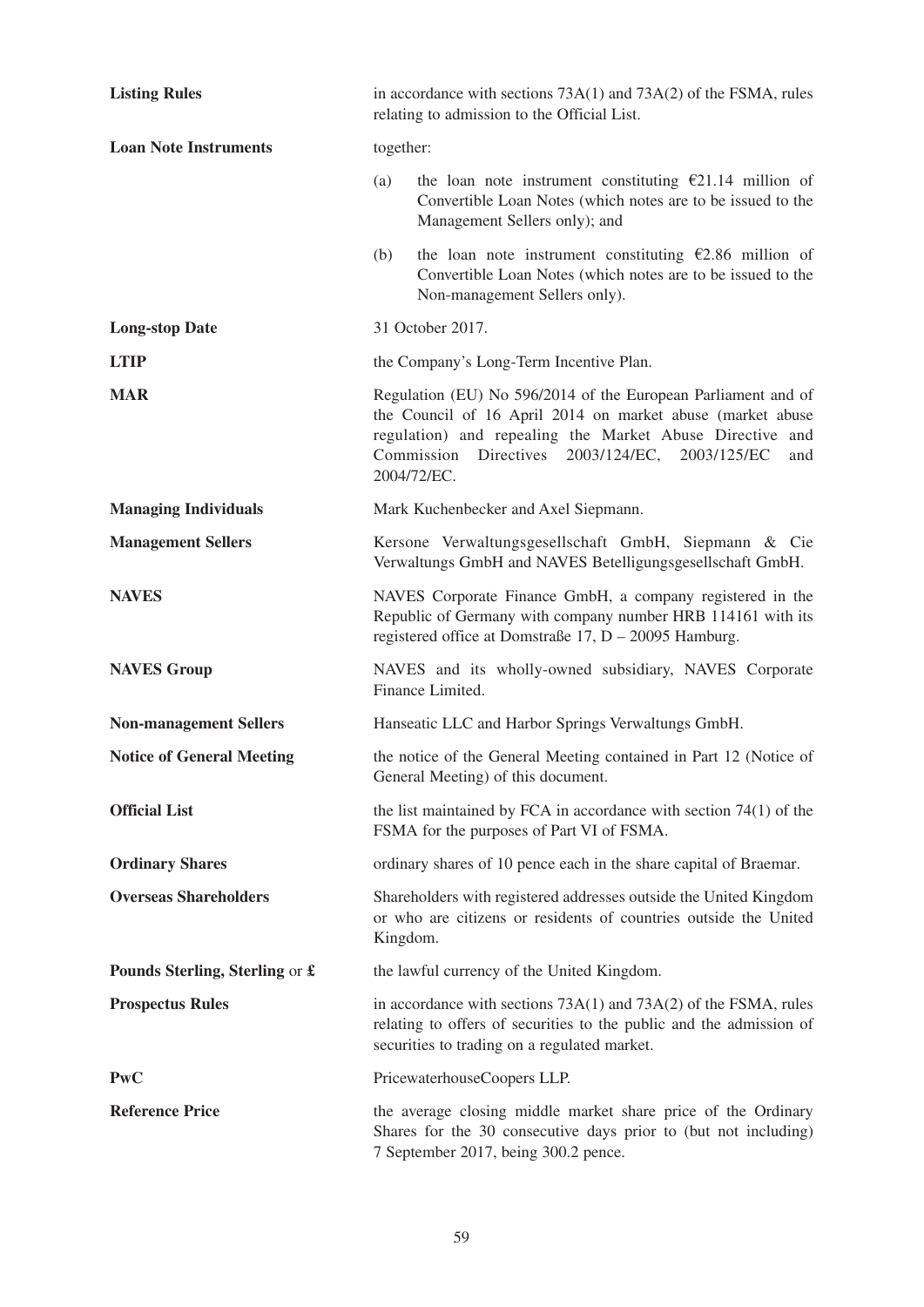| <b>Registrars</b>                                                              | Capita Asset Services of PXS 1, 34 Beckenham Road, Beckenham,<br>Kent BR3 4ZF.                                                                                                            |
|--------------------------------------------------------------------------------|-------------------------------------------------------------------------------------------------------------------------------------------------------------------------------------------|
| <b>Resolutions</b>                                                             | the resolutions to be proposed at the General Meeting set out in the<br>Notice of General Meeting.                                                                                        |
| <b>SAYE</b>                                                                    | the Company's Savings-Related Share Option Scheme.                                                                                                                                        |
| <b>Second Deferred Consideration</b>                                           | the second deferred consideration payable to Management Sellers<br>only under the Acquisition Agreement.                                                                                  |
| <b>Sellers</b>                                                                 | together, the Management Sellers and the Non-management Sellers<br>and "Seller" means each of them.                                                                                       |
| <b>Shareholder</b>                                                             | a holder of Ordinary Shares from time to time.                                                                                                                                            |
| <b>Stockdale</b>                                                               | Stockdale Securities Limited.                                                                                                                                                             |
| subsidiary                                                                     | has the meaning given in section 1159 of the Companies Act.                                                                                                                               |
| United Kingdom or UK                                                           | the United Kingdom of Great Britain and Northern Ireland.                                                                                                                                 |
| <b>US</b> or <b>United States</b> or <b>United</b><br><b>States of America</b> | the United States of America, its territories and possessions, any<br>state of the United States of America, any other areas subject to its<br>jurisdiction and the District of Columbia. |
| <b>US Securities Act</b>                                                       | the United States Securities Act of 1933, as amended.                                                                                                                                     |

All times referred to in this document are London times unless otherwise stated. Reference to the singular include the plural and *vice versa*.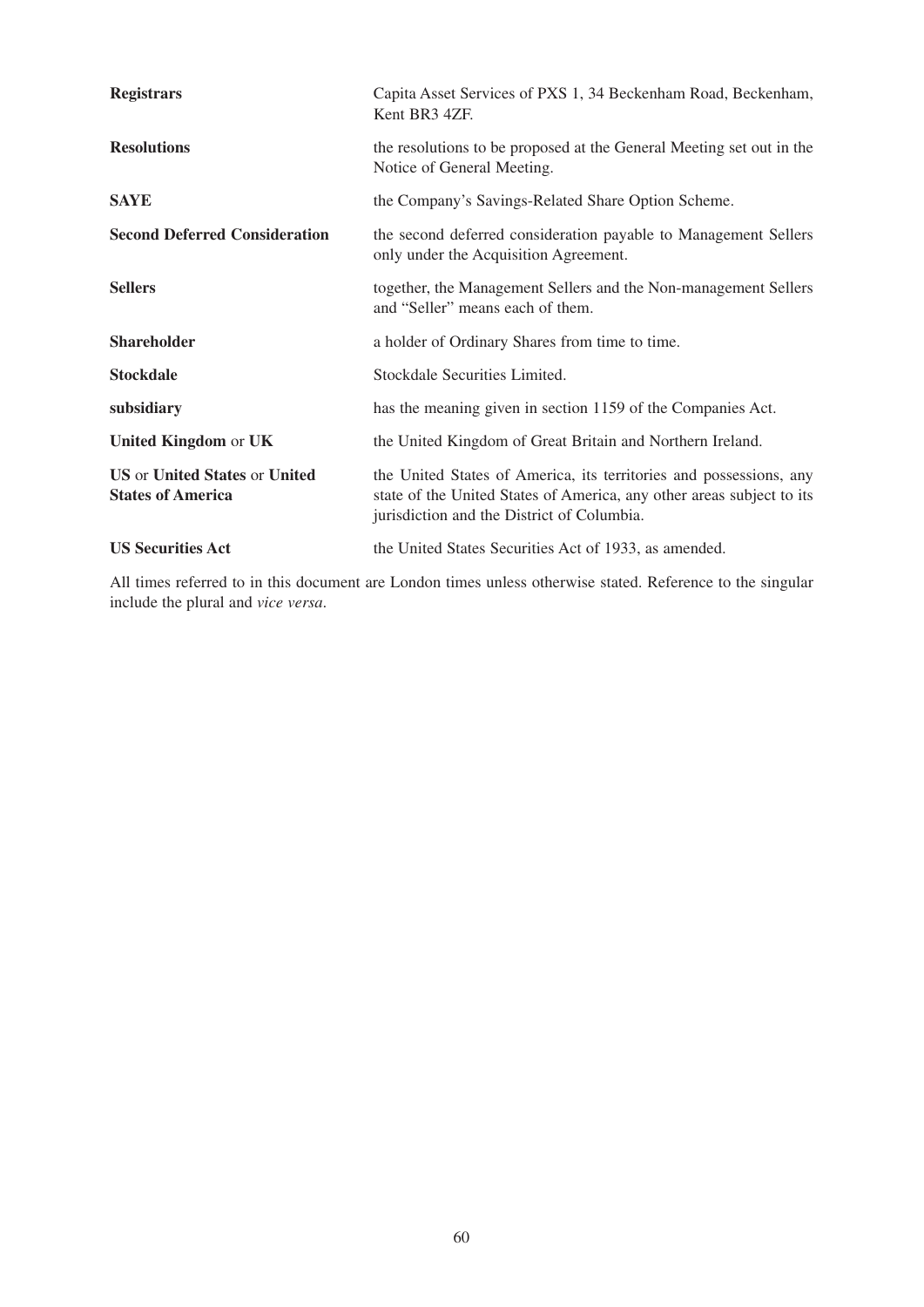# **NOTICE OF GENERAL MEETING**

# **BRAEMAR SHIPPING SERVICES PLC**

*(Incorporated in England and Wales with Registered No. 02286034)*

#### **NOTICE OF GENERAL MEETING**

NOTICE IS HEREBY GIVEN that a General Meeting of Braemar Shipping Services plc (the "Company") will be held at 10.00 a.m. on 26 September 2017 at the offices of CMS Cameron McKenna Nabarro Olswang LLP, Cannon Place, 78 Cannon Street, London EC4N 6AF ("Notice") for the purposes of considering and, if thought fit, passing the following resolutions:

#### **ORDINARY RESOLUTIONS**

- 1. THAT the proposed acquisition of the entire issued share capital of NAVES Corporate Finance GmbH ("Acquisition") by a subsidiary of the Company on the terms and subject to the conditions contained in the Acquisition Agreement (as defined in the circular sent to shareholders of the Company together with the notice of general meeting, a copy of which is produced to the meeting and signed for identification purposes by the chairman of the meeting (the "Circular")), and the associated and ancillary agreements contemplated by the Acquisition Agreement and/or described in the Circular, be and is hereby approved and the directors of the Company (or any duly constituted committee thereof) ("Board") be authorised: (1) to take all such steps as the Board considers to be necessary or desirable in connection with, and to implement, the Acquisition; and (2) to agree such modifications, variations, revisions, waivers, extensions or amendments to any of the terms and conditions of the Acquisition and/or the Acquisition Agreement and associated and ancillary agreements contemplated by the Acquisition Agreement (provided such modifications, variations, revisions, waivers, extensions or amendments are non-material), as they may in their absolute discretion think fit.
- 2. THAT, subject to completion of the Acquisition, the Directors be and they are hereby generally and unconditionally authorised in accordance with Section 551 of the Companies Act 2006 (the "Act") in substitution for all existing authorities:
	- a) to exercise all the powers of the Company to allot shares and to make offers or agreements to allot shares in the Company or grant rights to subscribe for or convert any security into shares in the Company (together "Relevant Securities") up to an aggregate nominal amount of  $£1,005,691$  (such amount to be reduced by the nominal amount of any equity securities (within the meaning of section 560 of the Act) allotted under resolution 2 (b) below in excess of £1,005,691); and
	- b) to exercise all powers of the Company to allot equity securities (within the meaning of section 560 of the Act) up to a maximum nominal amount of £2,011,383 (such amount to be reduced by any Relevant Securites allotted or granted under resolution 2 (a) above), provided that this authority may only be used in connection with a rights issue in favour of holders of ordinary shares and other persons entitled to participate therein where the equity securities respectively attributable to the interests of all those persons at such record date as the directors may determine are proportionate (as nearly as may be) to the respective numbers of equity securities held by them or are otherwise allotted in accordance with the rights attaching to such equity securities subject to such exclusions or other arrangements as the directors may consider necessary or expedient to deal with fractional entitlements or legal difficulties under the laws of any territory or the requirements of a regulatory body or stock exchange or by virtue of shares being represented by depositary receipts or any other matter whatsoever,

provided that the authorities in resolutions 2 (a) and 2 (b) shall expire at the conclusion of the next Annual General Meeting of the Company after the passing of these resolutions, except that the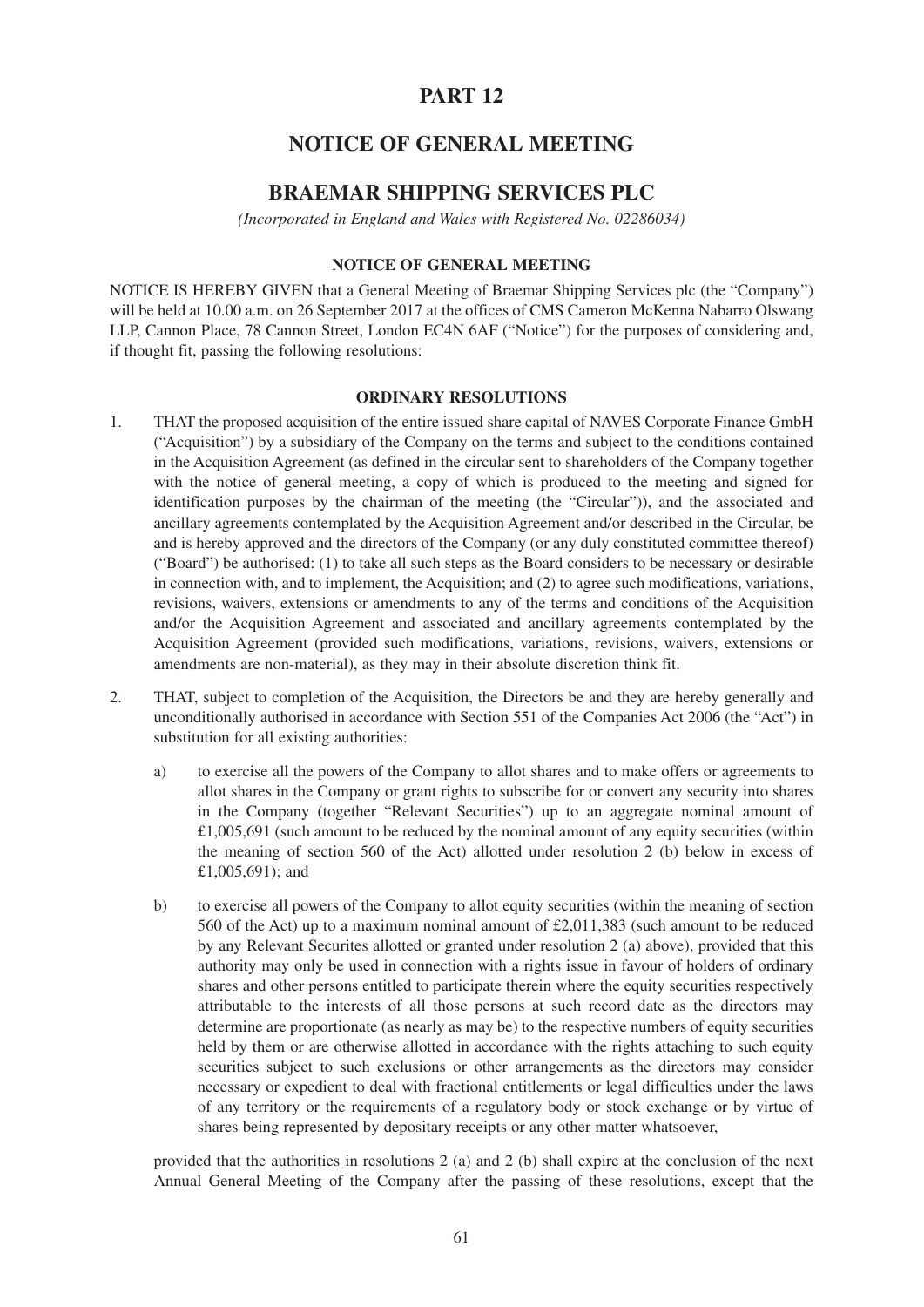Company may before such expiry make an offer or agreement which would or might require Relevant Securities or equity securities as the case may be to be allotted (and treasury shares to be sold) after such expiry and the directors may allot Relevant Securities or equity securities (and sell treasury shares) in pursuance of any such offer or agreement as if the authority in question had not expired.

Dated 7 September 2017

*Registered office:* Braemar Shipping Services plc By order of the Board One Strand Peter Mason Trafalgar Square *Company Secretary* London WC2N 5HR

#### **Notes:**

- 1. The right to attend and vote at the general meeting is determined by reference to the register of members. Only those Shareholders registered on the Company's register of members at close of business on 22 September 2017 (or, if the general meeting is adjourned, at close of business on the day two days prior to the adjourned general meeting), shall be entitled to attend and vote at the general meeting. Changes to the register of members after the relevant deadline shall be disregarded in determining the rights of any person to attend and vote at the general meeting.
- 2. A copy of this notice of general meeting and other information regarding the general meeting, including information which the Company is required by section 311A of the Companies Act 2006 to publish in advance of the general meeting, can be accessed at www.braemar.com.
- 3. If you wish to attend the general meeting in person, you are requested to bring your admittance pass (which is attached to the Form of Proxy) with you to the meeting. On arrival at the general meeting venue, all those entitled to vote will be required to register. In order to facilitate these arrangements, please arrive at the general meeting venue in good time and have your admittance pass to hand. You will be given instructions on how to complete your poll card/vote on a show of hands at the meeting.
- 4. Shareholders are entitled to appoint a proxy to exercise all or any of their rights to attend and to speak and vote on their behalf at the meeting. A Shareholder may appoint more than one proxy in relation to the general meeting provided that each proxy is appointed to exercise the rights attached to a different share or shares held by that Shareholder. A proxy need not be a shareholder of the Company but must attend the meeting to represent you. If you do not have a proxy form and believe that you should have one, or if you require additional forms, please contact the Company's registrars, Capita Asset Services, 34 Beckenham Road, Beckenham, Kent, BR3 4ZF. In the case of joint holders, where more than one of the joint holders purports to appoint a proxy, only the appointment submitted by the most senior holder will be accepted. Seniority is determined by the order in which the names of the joint holders appear in the Company's register of members in respect of the joint holding (the first-named being the most senior).
- 5. To be valid, a duly completed proxy form, together with any power of attorney or other authority under which it is signed or a notarially certified copy of such power or authority, must be received by post or (during normal business hours only) by hand at the Company's registrars, Capita Asset Services, 34 Beckenham Road, Beckenham, Kent BR3 4ZF no later than 10.00 a.m. on 22 September 2017 (or not less than 48 hours before the time fixed for any adjourned meeting, excluding any part of a day that is not a working day).
- 6. Appointment of a proxy does not preclude you from attending the general meeting and voting in person. If you have appointed a proxy and attend the general meeting in person, your proxy appointment will automatically be terminated.
- 7. Unless voting instructions are indicated on the proxy form, a proxy may vote or withhold his vote as he thinks fit on the resolutions or on any other business including amendments to resolutions) which may come before the meeting. A vote withheld is not a vote in law and will not be counted in the calculation of the proportion of votes for or against a resolution.
- 8. Shareholders must inform the Company in writing of any termination of the authority of a proxy.
- 9. To change your proxy instructions you may return a new Form of Proxy using the methods set out above. Where you have appointed a proxy using the hard copy Form of Proxy and would like to change the instructions using another hard copy Form of Proxy, please contact Capita Asset Services, 34 Beckenham Road, Beckenham, Kent BR3 4ZF. The deadline for receipt of proxy appointments (see above) also applies in relation to amended instructions. Any attempt to terminate or amend a Form of Proxy received after the relevant deadline will be disregarded. Where two or more valid separate Forms of Proxy are received in respect of the same share in respect of the same meeting, the one which is last sent shall be treated as replacing and revoking the other or others.
- 10. As an alternative to completing the hard-copy Form of Proxy, you can appoint a proxy electronically by logging onto www.signalshares.com. You will need to enter the Investor Code shown on you proxy form and to agree to certain terms and conditions. Full details of the procedure are given on their website. For an electronic proxy appointment to be valid, your appointment must be received by 10.00 a.m., on 22 September 2017 (or not less than 48 hours before the time fixed for any adjourned meeting, excluding any part of a day that is not a working day).